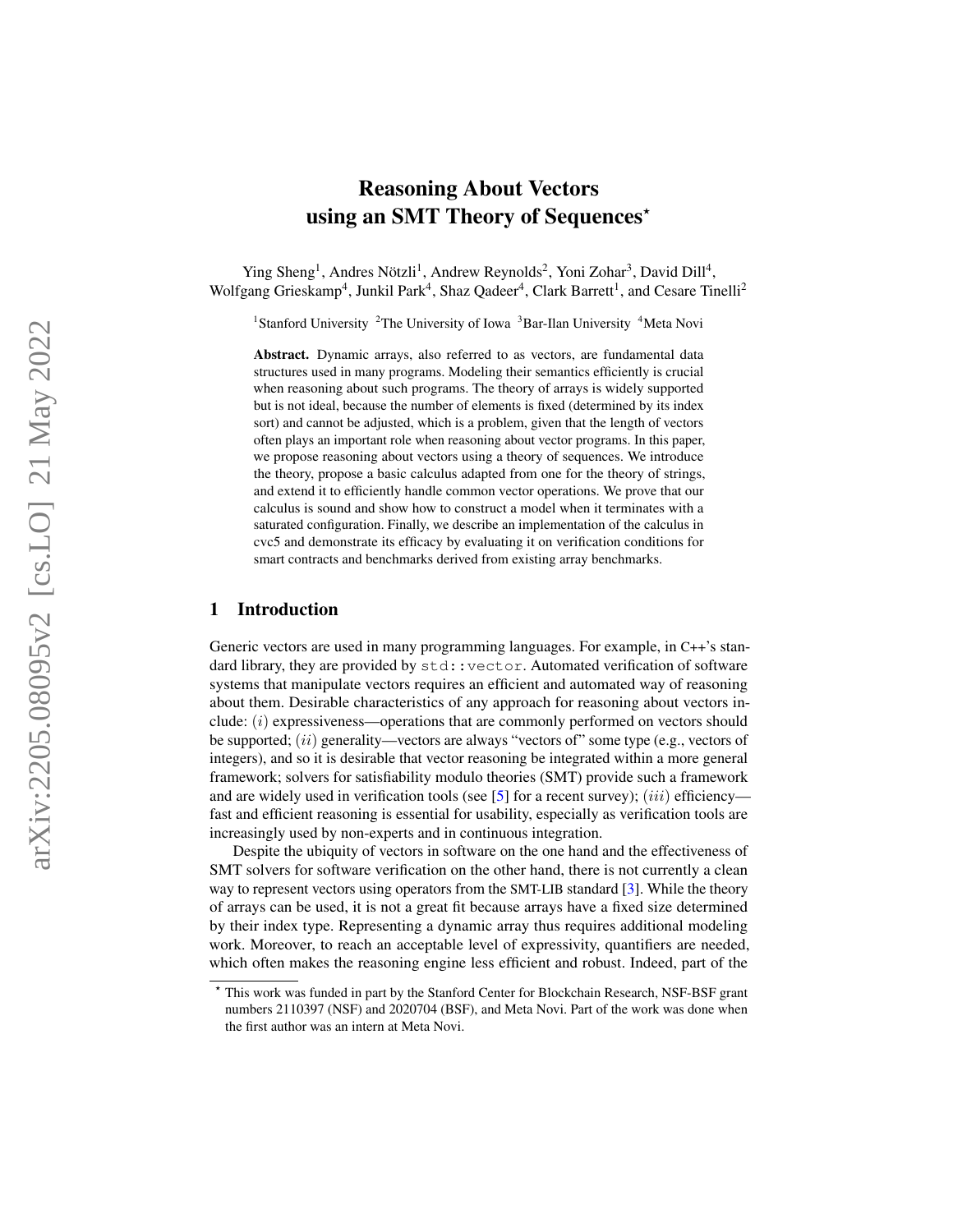motivation for this work was frustration with array-based modeling in the Move Prover, a verification framework for smart contracts [\[24\]](#page-18-0) (see Section [6](#page-15-0) for more information about the Move Prover and its use of vectors). The current paper bridges this gap by studying and implementing a native theory of *sequences* in the SMT framework, which satisfies the desirable properties for vector reasoning listed above.

We present two SMT-based calculi for determining satisfiability in the theory of sequences. Since the decidability of even weaker theories is unknown (see, e.g., [\[9,](#page-17-2) [16\]](#page-17-3)), we do not aim for a decision procedure. Rather, we prove model and solution soundness (that is, when our procedure terminates, the answer is correct). Our first calculus leverages techniques for the theory of strings. We generalize these techniques, lifting rules specific to string characters to more general rules for arbitrary element types. By itself, this base calculus is already quite effective. However, it misses opportunities to perform high-level vector-based reasoning. For example, both reading from and updating a vector are very common operations in programming, and reasoning efficiently about the corresponding sequence operators is thus crucial. Our second calculus addresses this gap by integrating reasoning methods from array solvers (which handle reads and updates efficiently) into the first procedure. Notice, however, that this integration is not trivial, as it must handle novel combinations of operators (such as the combination of update and read operators with concatenation) as well as out-of-bounds cases that do not occur with ordinary arrays. We have implemented both variants of our calculus in the cvc5 SMT solver [\[2\]](#page-17-4) and evaluated them on benchmarks originating from the Move prover, as well as benchmarks that were translated from SMT-LIB array benchmarks.

As is typical, both of our calculi are agnostic to the sort of the elements in the sequence. Reasoning about sequences of elements from a particular theory can then be done via theory combination methods such as Nelson-Oppen [\[19\]](#page-18-1) or polite combination [\[17,](#page-17-5) [21\]](#page-18-2). The former can be done for stably infinite theories (and the theory of sequences that we present here is stably infinite), while the latter requires investigating the politeness of the theory, which we expect to do in future work.

The rest of the paper is organized as follows. Section [2](#page-2-0) includes basic notions from first-order logic. Section [3](#page-2-1) introduces the theory of sequences and shows how it can be used to model vectors. Section [4](#page-4-0) presents calculi for this theory and discusses their correctness. Section [5](#page-13-0) describes the implementation of these calculi in cvc5. Section [6](#page-15-0) presents an evaluation comparing several variations of the sequence solver in cvc5 and Z3. We conclude in Section [7](#page-16-0) with directions for further research.

Related work: Our work crucially builds on a proposal by Bjørner et al. [\[8\]](#page-17-6), but extends it in several key ways. First, their implementation (for a logic they call  $QF_BVRE$ ) restricts the generality of the theory by allowing only bit-vector elements (representing characters) and assuming that sequences are bounded. In contrast, our calculus maintains full generality, allowing unbounded sequences and elements of arbitrary types. Second, while our core calculus focuses only on a subset of the operators in  $[8]$ , our implementation supports the remaining operators by reducing them to the core operators, and also adds native support for the update operator, which is not included in [\[8\]](#page-17-6).

The base calculus that we present for sequences builds on similar work for the theory of strings [\[6,](#page-17-7) [18\]](#page-18-3). We extend our base calculus to support array-like reasoning based on the weak-equivalence approach [\[10\]](#page-17-8). Though there exists some prior work on extending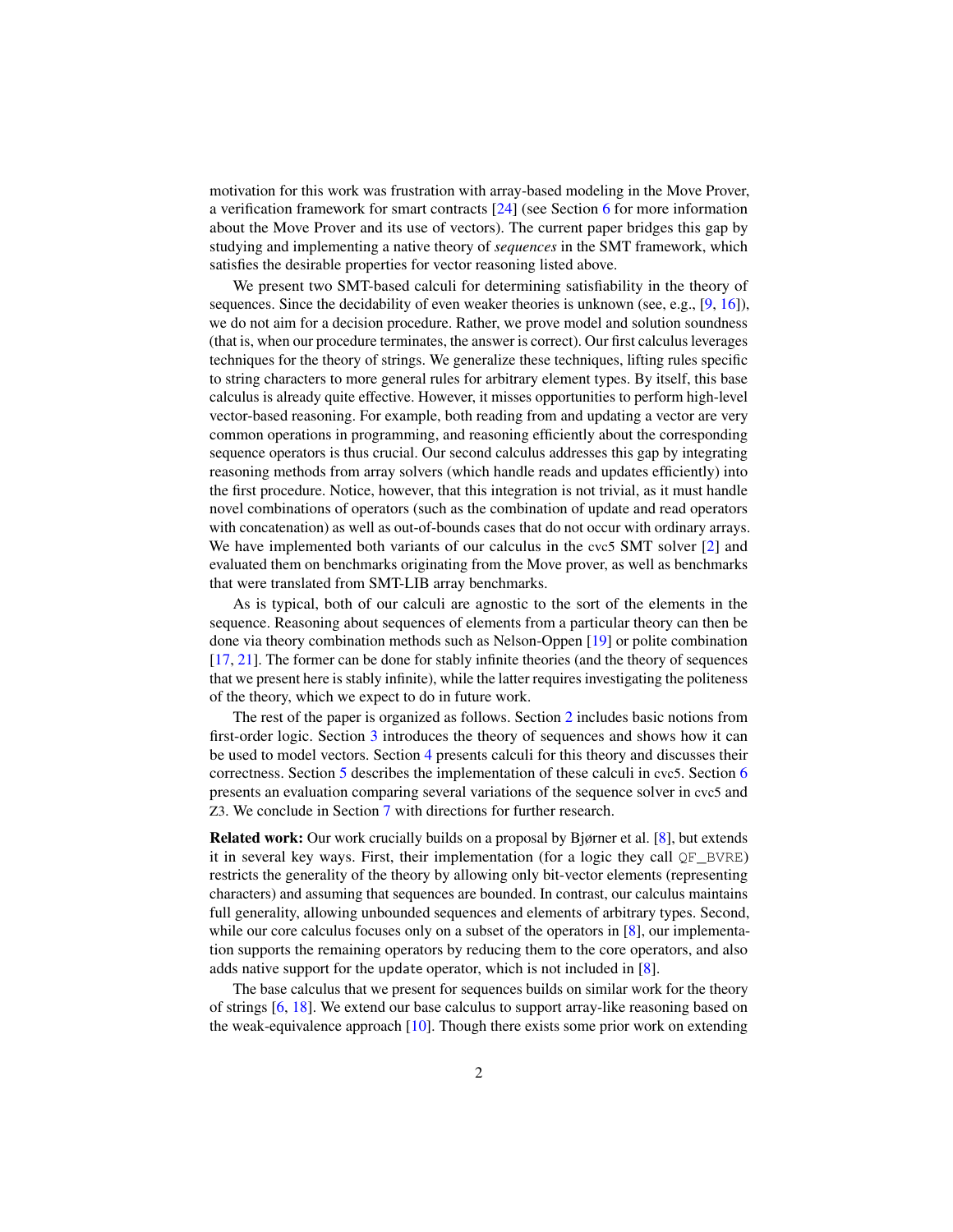the theory of arrays with more operators and reasoning about length  $[1, 13, 15]$  $[1, 13, 15]$  $[1, 13, 15]$  $[1, 13, 15]$  $[1, 13, 15]$ , this work does not include support for most of the of the sequence operators we consider here.

The SMT-solver Z3 [\[11\]](#page-17-12) also provides a solver for sequences. However, its documentation is limited [\[7\]](#page-17-13), it does not support update directly, and its internal algorithms are not described in the literature. Furthermore, as we show in Section [6,](#page-15-0) the performance of the Z3 implementation is generally inferior to our implementation in cvc5.

# <span id="page-2-0"></span>2 Preliminaries

We assume the usual notions and terminology of many-sorted first-order logic with equality (see, e.g., [\[14\]](#page-17-14) for a complete presentation). We consider many-sorted signatures Σ, each containing a set of sort symbols (including a Boolean sort Bool), a family of logical symbols  $\approx$  for equality, with sort  $\sigma \times \sigma \rightarrow$  Bool for all sorts  $\sigma$  in  $\Sigma$  and interpreted as the identity relation, and a set of interpreted (and sorted) function symbols. We assume the usual definitions of well-sorted terms, literals, and formulas as terms of sort Bool. A literal is *flat* if it has the form  $\bot$ ,  $p(x_1, \ldots, x_n)$ ,  $\neg p(x_1, \ldots, x_n)$ ,  $x \approx y$ ,  $\neg x \approx y$ , or  $x \approx f(x_1, \ldots, x_n)$ , where p and f are function symbols and x, y, and  $x_1, \ldots, x_n$ are variables. A  $\Sigma$ -interpretation M is defined as usual, satisfying  $\mathcal{M}(\perp)$  = false and assigns: a set  $\mathcal{M}(\sigma)$  to every sort  $\sigma$  of  $\Sigma$ , a function  $\mathcal{M}(f) : \mathcal{M}(\sigma_1) \times \ldots \times$  $\mathcal{M}(\sigma_n) \to \mathcal{M}(\sigma)$  to any function symbol f of  $\Sigma$  with arity  $\sigma_1 \times \ldots \times \sigma_n \to \sigma$ , and an element  $\mathcal{M}(x) \in \mathcal{M}(\sigma)$  to any variable x of sort  $\sigma$ . The satisfaction relation between interpretations and formulas is defined as usual and is denoted by  $\models$ .

A theory is a pair  $T = (\Sigma, I)$ , in which  $\Sigma$  is a signature and I is a class of  $\Sigma$ interpretations, closed under variable reassignment. The models of  $T$  are the interpretations in I without any variable assignments. A  $\Sigma$ -formula  $\varphi$  is satisfiable (resp., unsatisfiable) in  $T$  if it is satisfied by some (resp., no) interpretation in I. Given a (set of) terms S, we write  $\mathcal{T}(S)$  to denote the set of all subterms of S. For a theory  $T = (\Sigma, \mathbf{I})$ , a set S of Σ-formulas and a Σ-formula  $\varphi$ , we write  $S \models_T \varphi$  if every interpretation  $\mathcal{M} \in \mathbf{I}$  that satisfies S also satisfies  $\varphi$ . By convention and unless otherwise stated, we use letters  $w, x, y, z$  to denote variables and  $s, t, u, v$  to denote terms.

The theory  $T_{\text{LIA}} = (\Sigma_{\text{LIA}}, I_{T_{\text{LIA}}})$  of *linear integer arithmetic* is based on the signature  $\Sigma$ <sub>LIA</sub> that includes a single sort lnt, all natural numbers as constant symbols, the unary - symbol, the binary + symbol and the binary  $\leq$  relation. When  $k \in \mathbb{N}$ , we use the notation  $k \cdot x$ , inductively defined by  $0 \cdot x = 0$  and  $(m + 1) \cdot x = x + m \cdot x$ . In turn,  $I_{T_{\text{IIA}}}$  consists of all structures M for  $\Sigma_{\text{LIA}}$  in which the domain  $\mathcal{M}(\text{Int})$  of Int is the set of integer numbers, for every constant symbol  $n \in \mathbb{N}$ ,  $\mathcal{M}(n) = n$ , and  $+$ ,  $-$ , and  $\le$  are interpreted as usual. We use standard notation for integer intervals (e.g.,  $[a, b]$  for the set of integers i, where  $a \le i \le b$  and  $[a, b)$  for the set where  $a \le i < b$ ).

# <span id="page-2-1"></span>3 A Theory of Sequences

We define the theory  $T_{\text{Seq}}$  of sequences. Its signature  $\Sigma_{\text{Seq}}$  is given in Figure [1.](#page-3-0) It includes the sorts Seq, Elem, Int, and Bool, intuitively denoting sequences, elements, integers, and Booleans, respectively. The first four lines include symbols of  $\Sigma_{\text{LIA}}$ . We write  $t_1 \bowtie t_2$ ,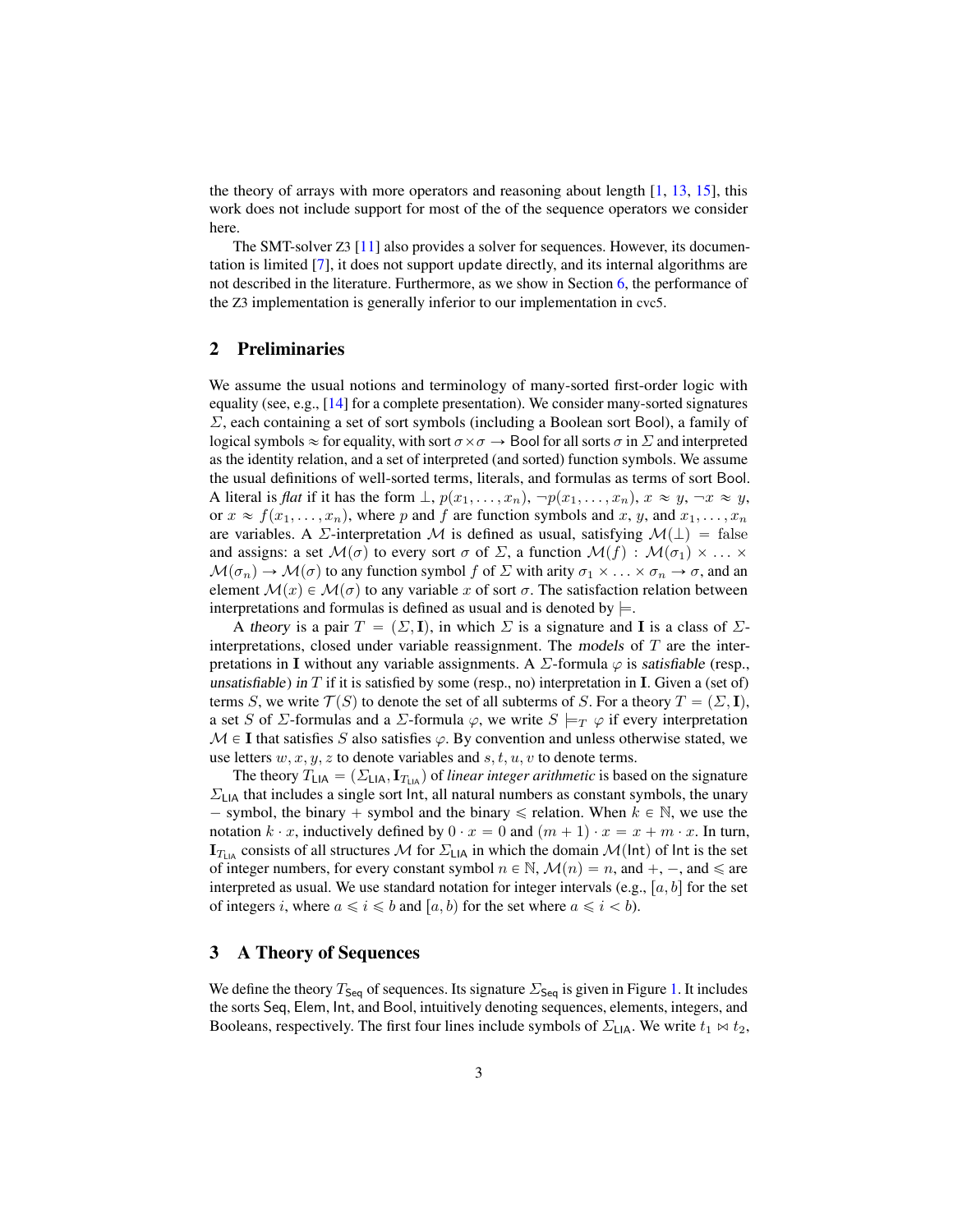<span id="page-3-0"></span>

| <b>Symbol</b>    | Arity                                            | <b>SMT-LIB</b> | <b>Description</b>               |
|------------------|--------------------------------------------------|----------------|----------------------------------|
| $\boldsymbol{n}$ | Int                                              | n              | All constants $n \in \mathbb{N}$ |
| $^+$             | $Int \times Int \rightarrow Int$                 | $^{+}$         | Integer addition                 |
|                  | $Int \rightarrow Int$                            |                | Unary Integer minus              |
| ≤                | $Int \times Int \rightarrow Bool$                | $\lt =$        | Integer inequality               |
| $\epsilon$       | Sea                                              | seq.empty      | The empty sequence               |
| unit             | Elem $\rightarrow$ Seq                           | seq.unit       | Sequence constructor             |
| H                | $Seq \rightarrow Int$                            | seq.len        | Sequence length                  |
| nth              | Seq $\times$ Int $\rightarrow$ Elem              | seq.nth        | Element access                   |
| update           | Seq $\times$ Int $\times$ Elem $\rightarrow$ Seq | seq.update     | Element update                   |
| extract          | Seq $\times$ Int $\times$ Int $\rightarrow$ Seq  | seq.extract    | Extraction (subsequence)         |
| $-++\cdots++-$   | Seq $\times \cdots \times$ Seq $\rightarrow$ Seq | seq.concat     | Concatenation                    |

Fig. 1: Signature for the theory of sequences.

with  $\bowtie \in \{>, <, \leq,\}$  as syntactic sugar for the equivalent literal expressed using  $\leq$  (and possibly  $\neg$ ). The sequence symbols are given on the remaining lines. Their arities are also given in Figure [1.](#page-3-0) Notice that  $- + + \cdots + -$  is a variadic function symbol.

Interpretations  $M$  of  $T_{\text{Seq}}$  interpret: Int as the set of integers; Elem as some set; Seq as the set of finite sequences whose elements are from Elem;  $\epsilon$  as the empty sequence; unit as a function that takes an element from  $M(\text{Elem})$  and returns the sequence that contains only that element; nth as a function that takes an element s from  $\mathcal{M}(\mathsf{Seq})$  and an integer i and returns the ith element of s, in case i is non-negative and is smaller than the length of s (we take the first element of a sequence to have index  $(0)$ ). Otherwise, the function has no restrictions; update as a function that takes an element s from  $M(Seq)$ , an integer i, and an element a from  $\mathcal{M}(E$ lem) and returns the sequence obtained from s by replacing its *i*th element by  $a$ , in case *i* is non-negative and smaller than the length of s. Otherwise, the returned value is s itself; extract as a function that takes a sequence s and integers i and j, and returns the maximal sub-sequence of s that starts at index i and has length at most j, in case both i and j are non-negative and i is smaller than the length of s. Otherwise, the returned value is the empty sequence;  $\vert \cdot \vert$  as a function that takes a sequence and returns its length; and  $\bot + \cdots + \bot$  as a function that takes some number of sequences (at least 2) and returns their concatenation.

Notice that the interpretations of Elem and nth are not completely fixed by the theory: Elem can be set arbitrarily, and nth is only defined by the theory for some values of its second argument. For the rest, it can be set arbitrarily.

#### 3.1 Vectors as Sequences

We show the applicability of  $T_{\text{Seq}}$  by using it for a simple verification task. Consider the C++ function swap at the top of Figure [2.](#page-5-0) This function swaps two elements in a

<span id="page-3-1"></span><sup>&</sup>lt;sup>1</sup> In [\[8\]](#page-17-6), the second argument j denotes the end index, while here it denotes the length of the sub-sequence, in order to be consistent with the theory of strings in the SMT-LIB standard.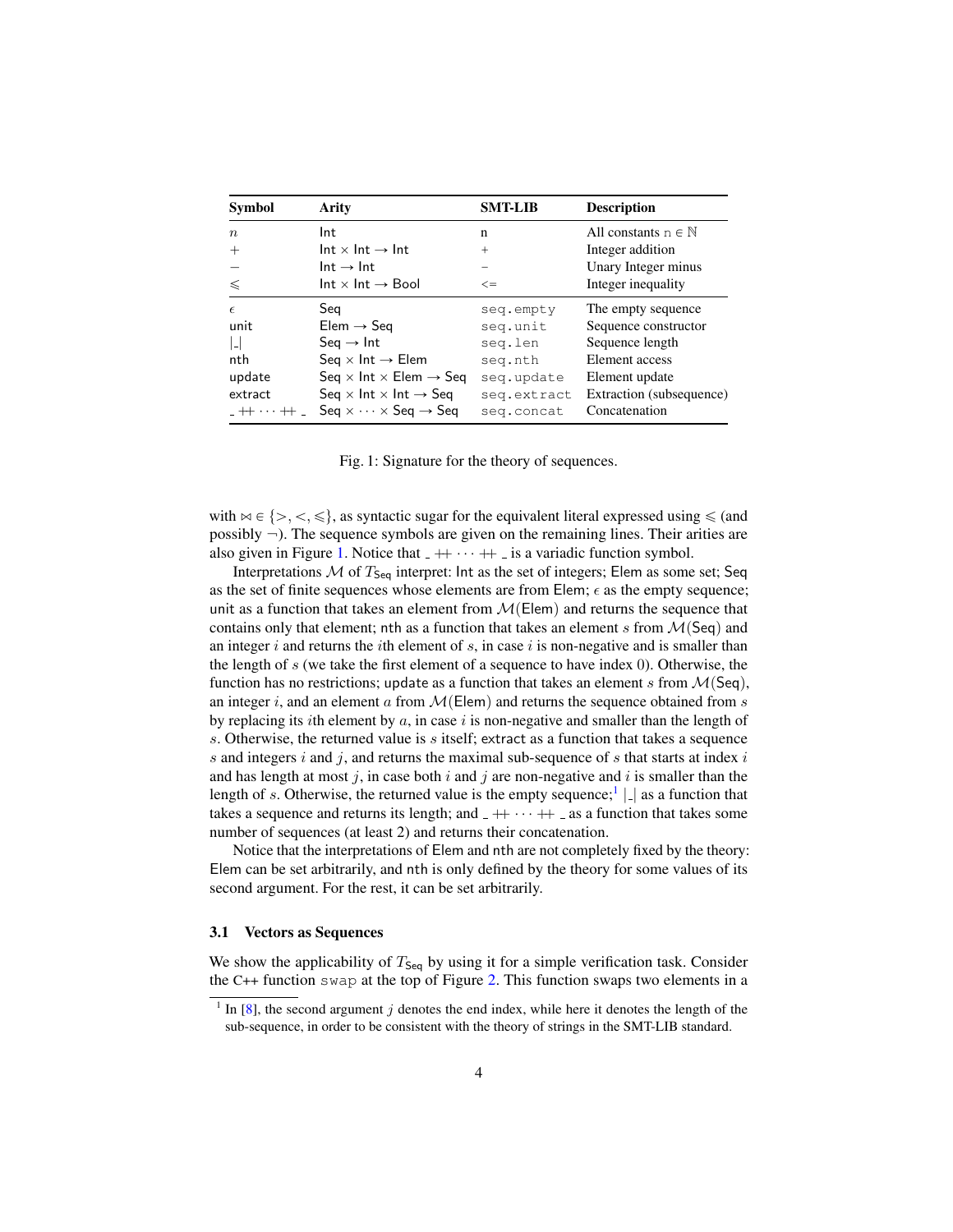vector. The comments above the function include a partial specification for it: if both indexes are in-bounds and the indexed elements are equal, then the function should not change the vector (this is expressed by  $s$  out  $=$  = s). We now consider how to encode the verification condition induced by the code and the specification. The function variables  $a, b, i$ , and j can be encoded as variables of sort lnt with the same names. We include two copies of s: s for its value at the beginning, and  $s_{out}$  for its value at the end. But what should be the sorts of s and  $s_{out}$ ? In Figure [2](#page-5-0) we consider two options: one is based on arrays and the other on sequences.

*Example 1 (Arrays).* The theory of arrays includes three sorts: index, element (in this case, both are lnt), and an array sort Arr, as well as two operators:  $x[i]$ , interpreted as the *i*th element of x; and  $x[i \leftarrow a]$ , interpreted as the array obtained from x by setting the element at index i to a. We declare s and  $s_{out}$  as variables of an uninterpreted sort V and declare two functions  $\ell$  and c, which, given v of sort V, return its length (of sort Int) and content (of sort Arr), respectively.<sup>[2](#page-4-1)</sup>

Next, we introduce functions to model vector operations:  $\approx_A$  for comparing vectors,  $nth_A$  for reading from them, and update<sub>A</sub> for updating them. These functions need to be axiomatized. We include two axioms (bottom of Figure [2\)](#page-5-0):  $Ax_1$  states that two vectors are equal iff they have the same length and the same contents.  $Ax_2$  axiomatizes the update operator; the result has the same length, and if the updated index is in bounds, then the corresponding element is updated. These axioms are not meant to be complete, but are rather just strong enough for the example.

The first two lines of the swap function are encoded as equalities using  $nth<sub>A</sub>$ , and the last two lines are combined into one nested constraint that involves update  $\Delta$ . The precondition of the specification is naturally modeled using  $nth_A$ , and the postcondition is negated, so that the unsatisfiability of the formula entails the correctness of the function w.r.t. the specification. Indeed, the conjunction of all formulas in this encoding is unsatisfiable in the combined theories of arrays, integers, and uninterpreted functions.

The above encoding has two main shortcomings: It introduces auxiliary symbols, and it uses quantifiers, thus reducing clarity and efficiency. In the next example, we see how using the theory of sequences allows for a much more natural and succinct encoding.

<span id="page-4-2"></span>*Example 2 (Sequences).* In the sequences encoding, s and  $s_{out}$  have sort Seq. No auxiliary sorts or functions are needed, as the theory symbols can be used directly. Further, these symbols do not need to be axiomatized as their semantics is fixed by the theory. The resulting formula, much shorter than in Example [2](#page-4-2) and with no quantifiers, is unsatisfiable in  $T_{\text{Seq}}$ .

## <span id="page-4-0"></span>4 Calculi

After introducing some definitions and assumptions, we describe a basic calculus for the theory of sequences, which adapts techniques from previous procedures for the theory

<span id="page-4-1"></span> $2<sup>2</sup>$  It is possible to obtain a similar encoding using the theory of datatypes; however, here we use uninterpreted functions which are simpler and better supported by SMT solvers.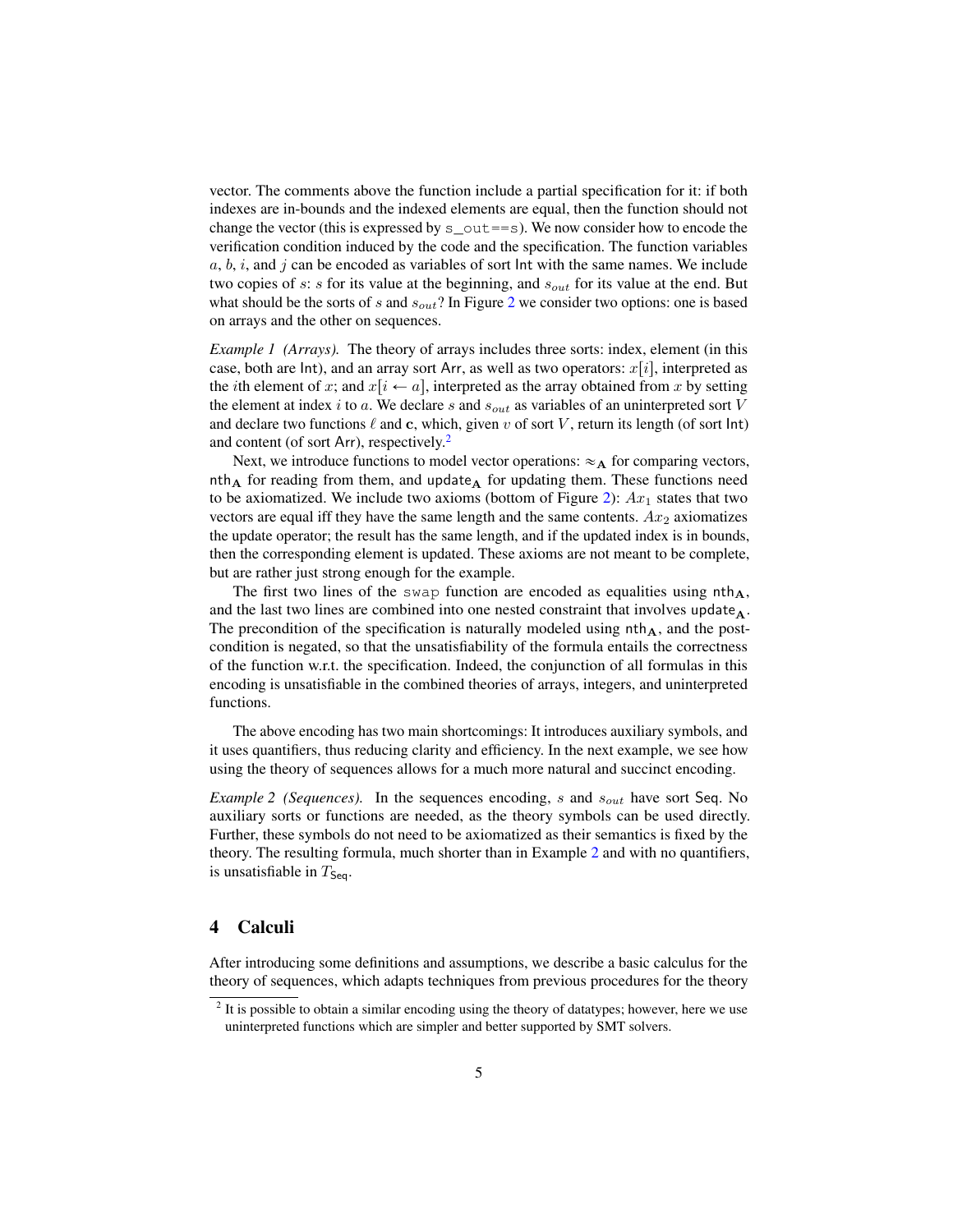```
// @pre: 0 \le i, j \le s. size() and s[i] == s[j]/ / @post : s o u t == s
void swap (std: : vector \langle int \rangle \& s, int i, int j) {
    \begin{array}{ll} \textbf{int} & a = s[i]; \ \textbf{int} & b = s[j]; \end{array}s\ [\ i\ ]\ =\ b\ ;s [ j ] = a ;}
```

|                            | <b>Sequences</b>                                                                                                                        | <b>Arrays</b>                                                                                                                                                                                                                           |  |
|----------------------------|-----------------------------------------------------------------------------------------------------------------------------------------|-----------------------------------------------------------------------------------------------------------------------------------------------------------------------------------------------------------------------------------------|--|
| Problem Variables          | $a, b, i, j$ : Int<br>$s, s_{out}$ : Seq                                                                                                | $a, b, i, j$ : Int<br>$s, s_{out}: V$                                                                                                                                                                                                   |  |
| <b>Auxiliary Variables</b> |                                                                                                                                         | $l: V \to \text{Int}$ $\mathbf{c}: V \to \text{Arr}$<br>$\approx$ A: $V \times V \rightarrow$ Bool<br>nth $\Lambda: V \times \text{Int} \rightarrow \text{Int}$<br>update $\Delta: V \times \text{Int} \times \text{Int} \rightarrow V$ |  |
| Axioms                     |                                                                                                                                         | $Ax_1 \wedge Ax_2$                                                                                                                                                                                                                      |  |
| Program                    | $a \approx$ nth $(s, i) \wedge b \approx$ nth $(s, j)$<br>$s_{out} \approx$ update(update(s, i, b), j, a)                               | $a \approx$ nth $\mathbf{A}(s, i) \wedge b \approx$ nth $\mathbf{A}(s, i)$<br>$s_{out} \approx_A$ update <sub>A</sub> (update <sub>A</sub> $(s, i, b), j, a$ )                                                                          |  |
| Spec.                      | $0 \leq i, j <  s  \wedge nth(s, i) \approx nth(s, j)$                                                                                  | $0 \leq i, j < \ell(s)$ $\wedge$ nth $\mathbf{A}(s, i) \approx$ nth $\mathbf{A}(s, j)$                                                                                                                                                  |  |
|                            | $\neg s_{out} \approx s$                                                                                                                | $\neg s_{out} \approx_A s$                                                                                                                                                                                                              |  |
|                            | $Ax_1 := \forall x, y.x \approx_A y \leftrightarrow (\ell(x) \approx \ell(y) \land \forall 0 \leq i < \ell(x).c(x)[i] \approx c(y)[i])$ |                                                                                                                                                                                                                                         |  |

| $Ax_1 := \forall x, y \in \mathbf{A} \; y \leftrightarrow (\ell(x) \approx \ell(y) \land \lor \cup \leq \ell < \ell(x) \cdot \mathbf{C}(x)[\ell] \approx \mathbf{C}(y)[\ell])$ |  |                                                                                                                                                                                                                                  |
|--------------------------------------------------------------------------------------------------------------------------------------------------------------------------------|--|----------------------------------------------------------------------------------------------------------------------------------------------------------------------------------------------------------------------------------|
|                                                                                                                                                                                |  | $Ax_2 := \forall x, y, i, a. y \approx_{\mathbf{A}} \mathsf{update}_{\mathbf{A}}(x, i, a) \rightarrow (\ell(x) \approx \ell(y) \land (0 \leqslant i < \ell(x) \rightarrow \mathbf{c}(y) \approx \mathbf{c}(x)[i \leftarrow a]))$ |
|                                                                                                                                                                                |  |                                                                                                                                                                                                                                  |

Fig. 2: An example using  $T_{\text{Seq}}$ .

of strings. In particular, the basic calculus reduces the operators nth and update by introducing concatenation terms. We then show how to extend the basic calculus by introducing additional rules inspired by solvers for the theory of arrays; the modified calculus can often reason about nth and update terms directly, avoiding the introduction of concatenation terms (which are typically expensive to reason about).

Given a vector of sequence terms  $\bar{\mathbf{t}} = (t_1, \dots, t_n)$ , we use  $\bar{\mathbf{t}}$  to denote the term corresponding to the concatenation of  $t_1, \ldots, t_n$ . If  $n = 0, \bar{t}$  denotes  $\epsilon$ , and if  $n = 1, \bar{t}$ denotes  $t_1$ ; otherwise (when  $n > 1$ ),  $\bar{t}$  denotes a concatenation term having n children. In our calculi, we distinguish between sequence and arithmetic constraints.

**Definition 1.** *A*  $\Sigma_{\text{Seq}}$ -formula  $\varphi$  *is a sequence constraint if it has the form s*  $\approx t$  *or*  $s \not\approx t$ ; it is an arithmetic constraint *if it has the form*  $s \approx t$ ,  $s \not\approx t$ ,  $s \not\approx t$ , or  $s < t$  where s, t are terms of sort lnt, or if it is a disjunction  $c_1 \vee c_2$  of two arithmetic constraints.

Notice that sequence constraints do not have to contain sequence terms (e.g.,  $x \approx y$ ) where  $x, y$  are Elem-variables). Also, equalities and disequalities between terms of sort Int are both sequence and arithmetic constraints. In this paper we focus on sequence constraints and arithmetic constraints. This is justified by the following lemma. (Proofs of this lemma and later results can be found in the appendix.)

<span id="page-5-1"></span>**Lemma 1.** *For every quantifier-free*  $\Sigma_{\text{Seq}}$ -formula  $\varphi$ , there are sets  $S_1, \ldots, S_n$  of se*quence constraints and sets*  $A_1, \ldots, A_n$  *of arithmetic constraints such that*  $\varphi$  *is*  $T_{\text{Seq}}$ *satisfiable iff*  $\mathsf{S}_i \cup \mathsf{A}_i$  *is*  $T_{\mathsf{Seq}}$ -satisfiable for some  $i \in [1, n]$ .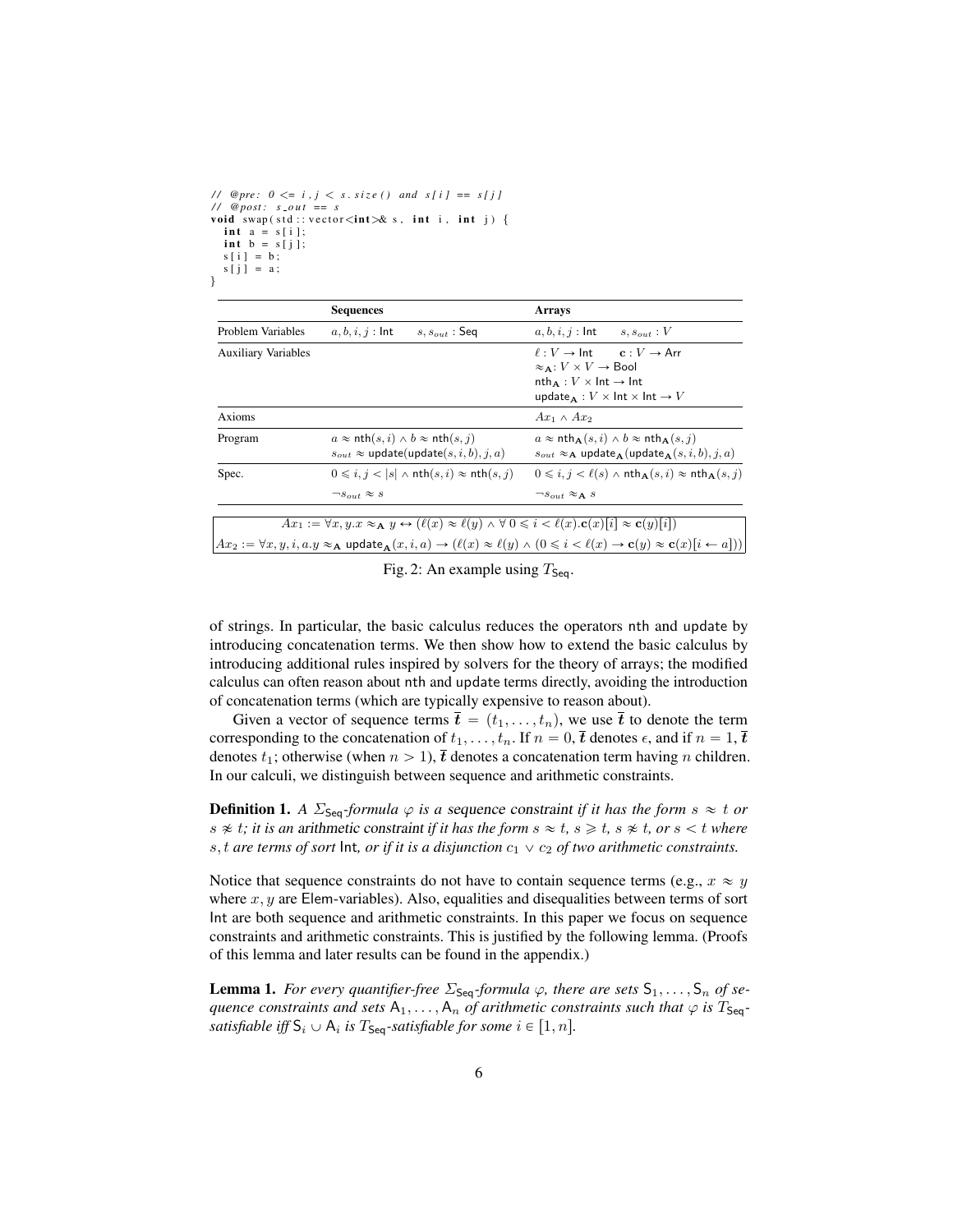<span id="page-6-0"></span>

| $ \epsilon  \to 0$                                                               | $ $ unit $(t)  \rightarrow 1$                                                                                                     |
|----------------------------------------------------------------------------------|-----------------------------------------------------------------------------------------------------------------------------------|
| $ $ update $(s, i, t)  \rightarrow  s $                                          | $ s_1 + \cdots + s_n  \to  s_1  + \cdots +  s_n $                                                                                 |
| $\overline{u} + \epsilon + \overline{v} \rightarrow \overline{u} + \overline{v}$ | $\overline{u}$ + $(s_1 + \cdots + s_n)$ + $\overline{v}$ $\rightarrow$ $\overline{u}$ + $s_1$ + $\cdots$ + $s_n$ + $\overline{v}$ |

Fig. 3: Rewrite rules for the reduced form  $t\downarrow$  of a term t, obtained from t by applying these rules to completion.

<span id="page-6-1"></span>Throughout the presentation of the calculi, we will make a few simplifying assumptions.

Assumption 1. *Whenever we refer to a set* S *of sequence constraints, we assume:*

*1. for every non-variable term*  $t \in \mathcal{T}(S)$ *, there exists a variable* x *such that*  $x \approx t \in S$ *;* 

*2. for every* Seq-variable x, there exists a variable  $\ell_x$  such that  $\ell_x \approx |x| \in S$ ;

*3. all literals in* S *are flat.*

*Whenever we refer to a set of arithmetic constraints, we assume all its literals are flat.*

These assumptions are without loss of generality as any set can easily be transformed into an equisatisfiable set satisfying the assumptions by the addition of fresh variables and equalities. Note that some rules below introduce non-flat literals. In such cases, we assume that similar transformations are done immediately after applying the rule to maintain the invariant that all literals in  $S \cup A$  are flat. Rules may also introduce fresh variables  $k$  of sort Seq. We further assume that in such cases, a corresponding constraint  $\ell_k \approx |k|$  is added to S with a fresh variable  $\ell_k$ .

<span id="page-6-2"></span>**Definition 2.** Let C be a set of constraints. We write  $C \models \varphi$  to denote that C entails *formula*  $\varphi$  *in the empty theory, and write*  $\equiv_C$  *to denote the binary relation over*  $\mathcal{T}(\mathsf{C})$ *such that*  $s \equiv_C t$  *iff*  $C \models s \approx t$ *.* 

<span id="page-6-3"></span>**Lemma 2.** For all set S of sequence constraints,  $\equiv_S$  is an equivalence relation; further*more, every equivalence class of*  $\equiv$ <sub>S</sub> *contains at least one variable.* 

We denote the equivalence class of a term s according to  $\equiv_S$  by  $[s]_{\equiv_S}$  and drop the  $\equiv_S$ subscript when it is clear from the context.

In the presentation of the calculus, it will often be useful to normalize terms to what will be called a *reduced form*.

**Definition 3.** Let t be a  $\Sigma_{\text{Seq}}$ -term. The reduced form of t, denoted by t, is the term *obtained by applying the rewrite rules listed in Figure [3](#page-6-0) to completion.*

Observe that  $t\downarrow$  is well defined because the given rewrite rules form a terminating rewrite system. This can be seen by noting that each rule reduces the number of applications of sequence operators in the left-hand side term or keeps that number the same but reduces the size of the term. It is not difficult to show that  $\models_{T_{\text{Seq}}} t \approx t\downarrow$ .

We now introduce some basic definitions related to concatenation terms.

<span id="page-6-4"></span>**Definition 4.** A concatenation term is a term of the form  $s_1 + \cdots + s_n$  with  $n \geq 2$ . *If each*  $s_i$  *is a variable, it is a variable concatenation term. For a set* S *of sequence constraints, a variable concatenation term*  $x_1 + \cdots + x_n$  *is singular in* S *if* S  $\not\models x_i \approx \epsilon$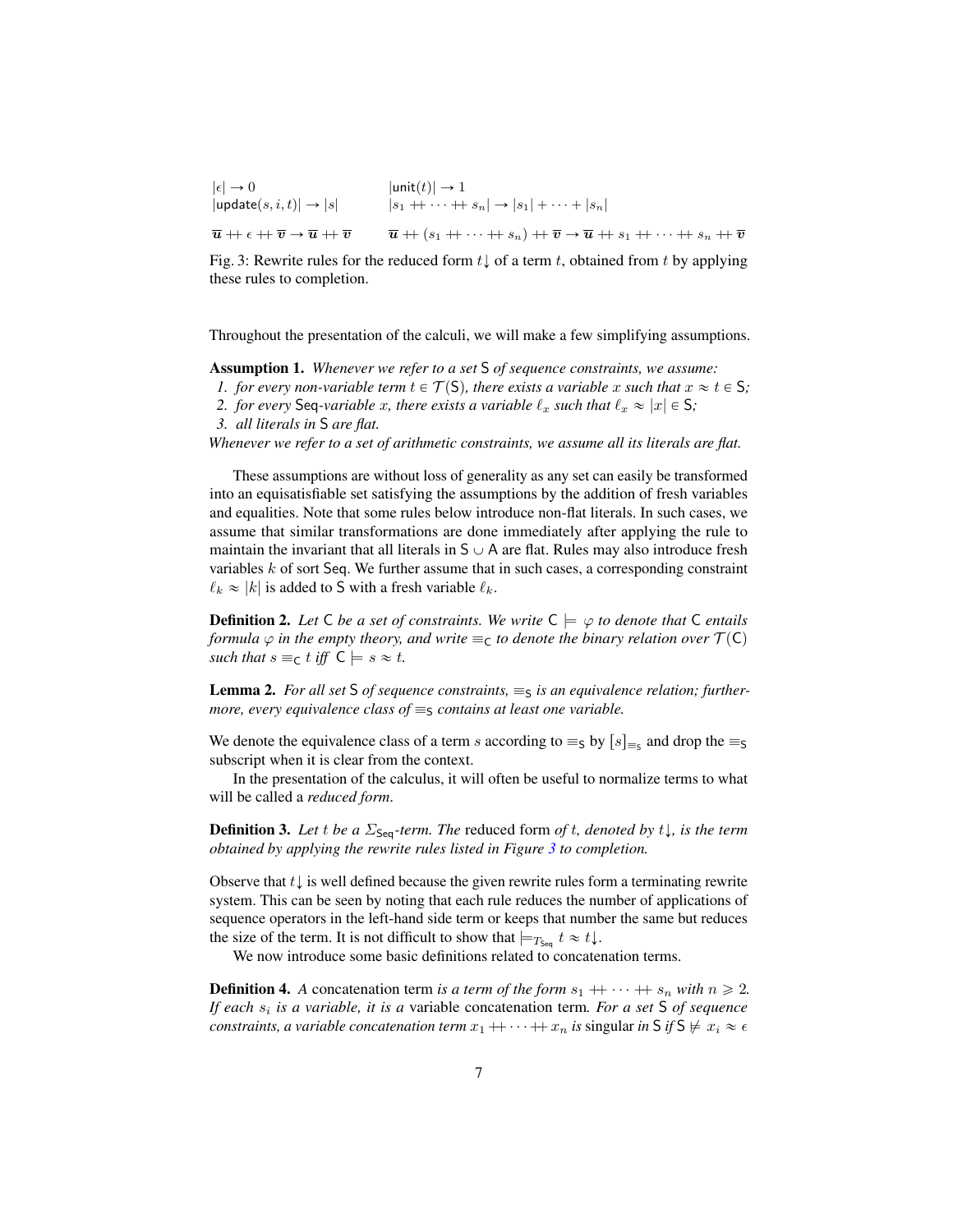*for at most one variable*  $x_i$  *with*  $i \in [1, n]$ *. A sequence variable* x *is* atomic in S *if*  $S \not\models x \approx \epsilon$  and for all variable concatenation terms  $s \in \mathcal{T}(S)$  such that  $S \models x \approx s$ , s is *singular in* S*.*

<span id="page-7-0"></span>We lift the concept of atomic variables to atomic representatives of equivalence classes.

**Definition 5.** Let S be a set of sequence constraints. Assume a choice function  $\alpha$  :  $T(S)/\equiv_S \rightarrow T(S)$  that chooses a variable from each equivalence class of  $\equiv_S$ . A *sequence variable*  $x$  *is an* atomic representative in S *if it is atomic in* S *and*  $x = \alpha([x]_{\equiv_S})$ .

<span id="page-7-3"></span>Finally, we introduce a relation that is the foundation for reasoning about concatenations.

Definition 6. *Let* S *be a set of sequence constraints. We inductively define a relation*  $S \models_{++} x \approx s$ , where x *is a sequence variable in* S *and* s *is a sequence term whose variables are in*  $T(S)$ *, as follows:* 

- <span id="page-7-4"></span>*1.*  $S \models_{++} x \approx x$  *for all sequence variables*  $x \in \mathcal{T}(\mathsf{S})$ *.*
- <span id="page-7-1"></span>2.  $S \models_{++} x \approx t$  *for all sequence variables*  $x \in \mathcal{T}(S)$  *and variable concatenation terms* t, where  $x \approx t \in S$ .
- <span id="page-7-2"></span>*3. If*  $S \models_{++} x \approx (\overline{w} + y + \overline{z}) \downarrow$  and  $S \models y \approx t$  and t is  $\epsilon$  or a variable concatena*tion term in* S *that is not singular in* S, *then*  $S \models_{++} x \approx (\overline{\mathbf{w}} + t + \overline{\mathbf{z}}) \downarrow$ .

*Let* α *be a choice function for* S *as defined in Definition [5.](#page-7-0) We additionally define the* entailment relation  $\mathsf{S} \models^*_+ x \approx \overline{y}$ , where  $\overline{y}$  is of length  $n \geqslant 0$ , to hold if each element of  $\overline{y}$  *is an atomic representative in* S *and there exists*  $\overline{z}$  *of length n such that*  $S \models_{++} x \approx \overline{z}$ *and*  $S \models y_i \approx z_i$  *for*  $i \in [1, n]$ *.* 

In other words,  $S \models^*_{++} x \approx t$  holds when t is a concatenation of atomic representatives and is entailed to be equal to  $x$  by  $S$ . In practice,  $t$  is determined by recursively expanding concatenations using equalities in S until a fixpoint is reached.

*Example 3.* Suppose  $S = \{x \approx y + z, y \approx w + u, u \approx v\}$  (we omit the additional constraints required by Assumption [1,](#page-6-1) part 2 for brevity). It is easy to see that  $u, v$ , w, and z are atomic in S, but x and y are not. Furthermore, w and z (and one of  $u$  or v) must also be atomic representatives. Clearly,  $S \models_{+i} x \approx x$  and  $S \models x \approx y + z$ . Moreover,  $y + z$  is a variable concatenation term that is not singular in S. Hence, we have  $S \models_{+i} x \approx (y + z)\downarrow$ , and so  $S \models_{+i} x \approx y + z$  (by using either Item [2](#page-7-1) or Item [3](#page-7-2) of Definition [6,](#page-7-3) as in fact  $x \approx y + z \in S$ . ). Now, since  $S \models_{++} x \approx y + z$ ,  $S \models y \approx w + u$ , and  $w + u$  is a variable concatenation term not singular in S, we get that  $S \models_{+x} x \approx ((w + u) + z) \downarrow$ , and so  $S \models_{+x} x \approx w + u + z$ . Now, assume that  $v = \alpha([v]_{\equiv s}) = \alpha(\{v, u\})$ . Then,  $S \models^*_{++} x \approx w + v + z$ .

Our calculi can be understood as modeling abstractly a cooperation between an *arithmetic subsolver* and a *sequence subsolver*. Many of the derivation rules lift those in the string calculus of Liang et al. [\[18\]](#page-18-3) to sequences of elements of an arbitrary type. We describe them similarly as rules that modify *configurations*.

Definition 7. *A* configuration *is either the distinguished configuration* unsat *or a pair* pS, Aq *of a set* S *of sequence constraints and a set* A *of arithmetic constraints.*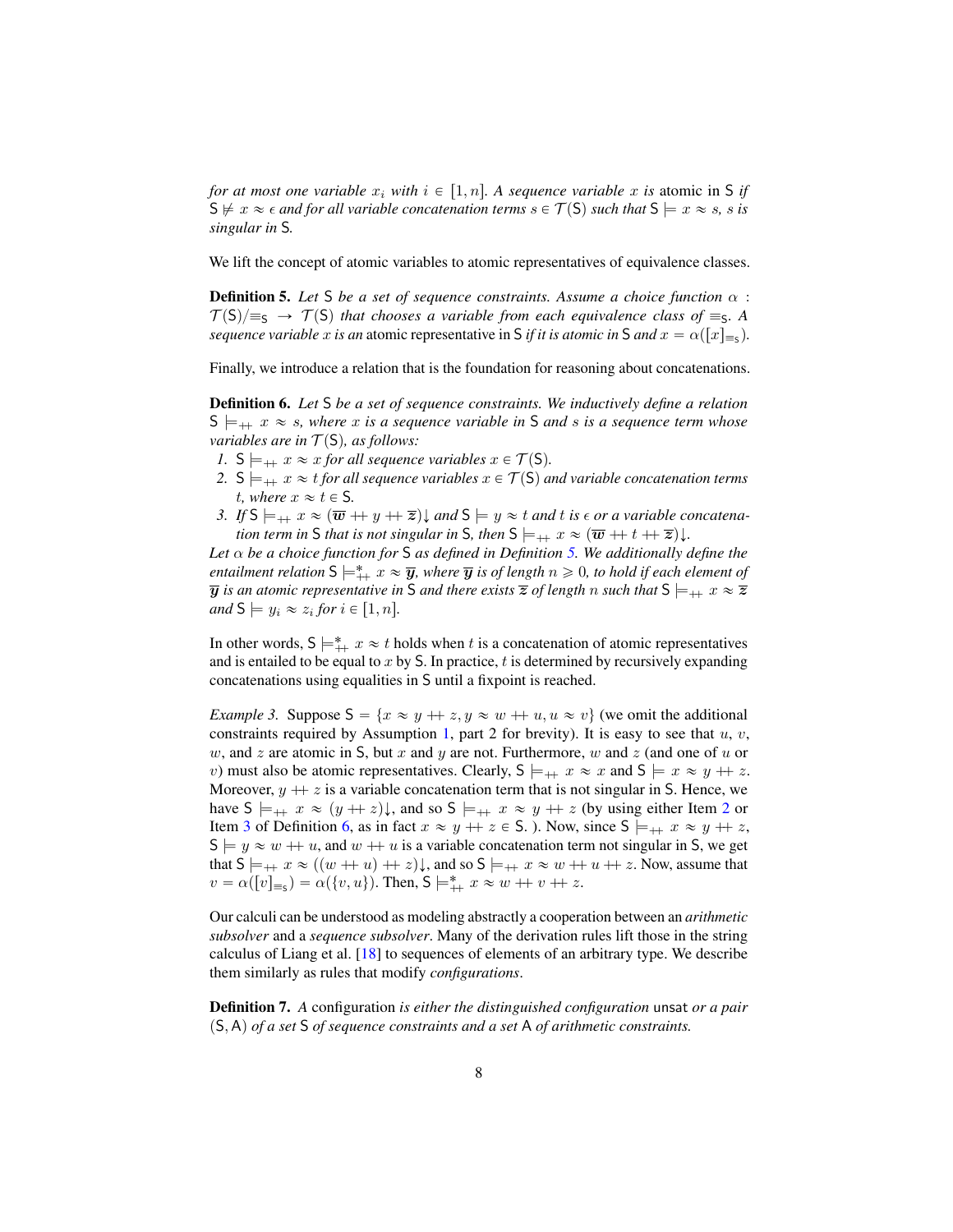The rules are given in guarded assignment form, where the rule premises describe the conditions on the current configuration under which the rule can be applied, and the conclusion is either unsat, or otherwise describes the resulting modifications to the configuration. A rule may have multiple conclusions separated by  $\parallel$ . In the rules, some of the premises have the form  $S \models s \approx t$  (see Definition [2\)](#page-6-2). Such entailments can be checked with standard algorithms for congruence closure. Similarly, premises of the form  $S \models_{\text{LIA}} s \approx t$  can be checked by solvers for linear integer arithmetic.

An application of a rule is redundant if it has a conclusion where each component in the derived configuration is a subset of the corresponding component in the premise configuration. We assume that for rules that introduce fresh variables, the introduced variables are identical whenever the premises triggering the rule are the same (i.e., we cannot generate an infinite sequence of rule applications by continuously using the same premises to introduce fresh variables).<sup>[3](#page-8-0)</sup> A configuration other than unsat is *saturated* with respect to a set  $R$  of derivation rules if every possible application of a rule in  $R$ to it is redundant. A derivation tree is a tree where each node is a configuration whose children, if any, are obtained by a non-redundant application of a rule of the calculus. A derivation tree is closed if all of its leaves are unsat. As we show later, a closed derivation tree with root node  $(S, A)$  is a proof that  $A \cup S$  is unsatisfiable in  $T_{\text{Seq}}$ . In contrast, a derivation tree with root node  $(S, A)$  and a saturated leaf with respect to all the rules of the calculus is a witness that  $A \cup S$  is satisfiable in  $T_{\text{Seq}}$ .

#### 4.1 Basic Calculus

#### Definition 8. *The calculus* BASE *consists of the derivation rules in Figures [4](#page-9-0) and [5.](#page-10-0)*

Some of the rules are adapted from previous work on string solvers [\[18,](#page-18-3) [23\]](#page-18-4). Compared to that work, our presentation of the rules is noticeably simpler, due to our use of the relation  $\models^*_{++}$  from Definition [6.](#page-7-3) In particular, our configurations consist only of pairs of sets of formulas, without any auxiliary data-structures.

Note that judgments of the form  $S \models^* _{++} x \approx t$  are used in premises of the calculus. It is possible to compute whether such a premise holds thanks to the following lemma.

<span id="page-8-1"></span>Lemma 3. *Let* S *be a set of sequence constraints and* A *a set of arithmetic constraints. If* pS, Aq *is saturated w.r.t. S-Prop, L-Intro and L-Valid, the problem of determining whether*  $S \models^* _{++} x \approx s$  *for given* x *and* s *is decidable.* 

Lemma [3](#page-8-1) assumes saturation with respect to certain rules. Accordingly, our proof strategy, described in Section [5,](#page-13-0) will ensure such saturation before attempting to apply rules relying on  $\models^*_{++}$ . The relation  $\models^*_{++}$  induces a normal form for each equivalence class of  $\equiv_S$ .

<span id="page-8-2"></span>Lemma 4. *Let* S *be a set of sequence constraints and* A *a set of arithmetic constraints. Suppose* pS, Aq *is saturated w.r.t. A-Conf, S-Prop, L-Intro, L-Valid, and C-Split. Then, for every equivalence class*  $e$  *of*  $\equiv$  *s whose terms are of sort* Seq, *there exists a unique (possibly empty)*  $\overline{s}$  *such that whenever*  $S \models^* _{++} x \approx \overline{s'}$  *for*  $x \in e$ *, then*  $\overline{s'} = \overline{s}$ *. In this case, we call*  $\overline{s}$  *the* normal form *of*  $e$  *(and of x).* 

<span id="page-8-0"></span><sup>3</sup> In practice, this is implemented by associating each introduced variable with a *witness term* as described in [\[22\]](#page-18-5).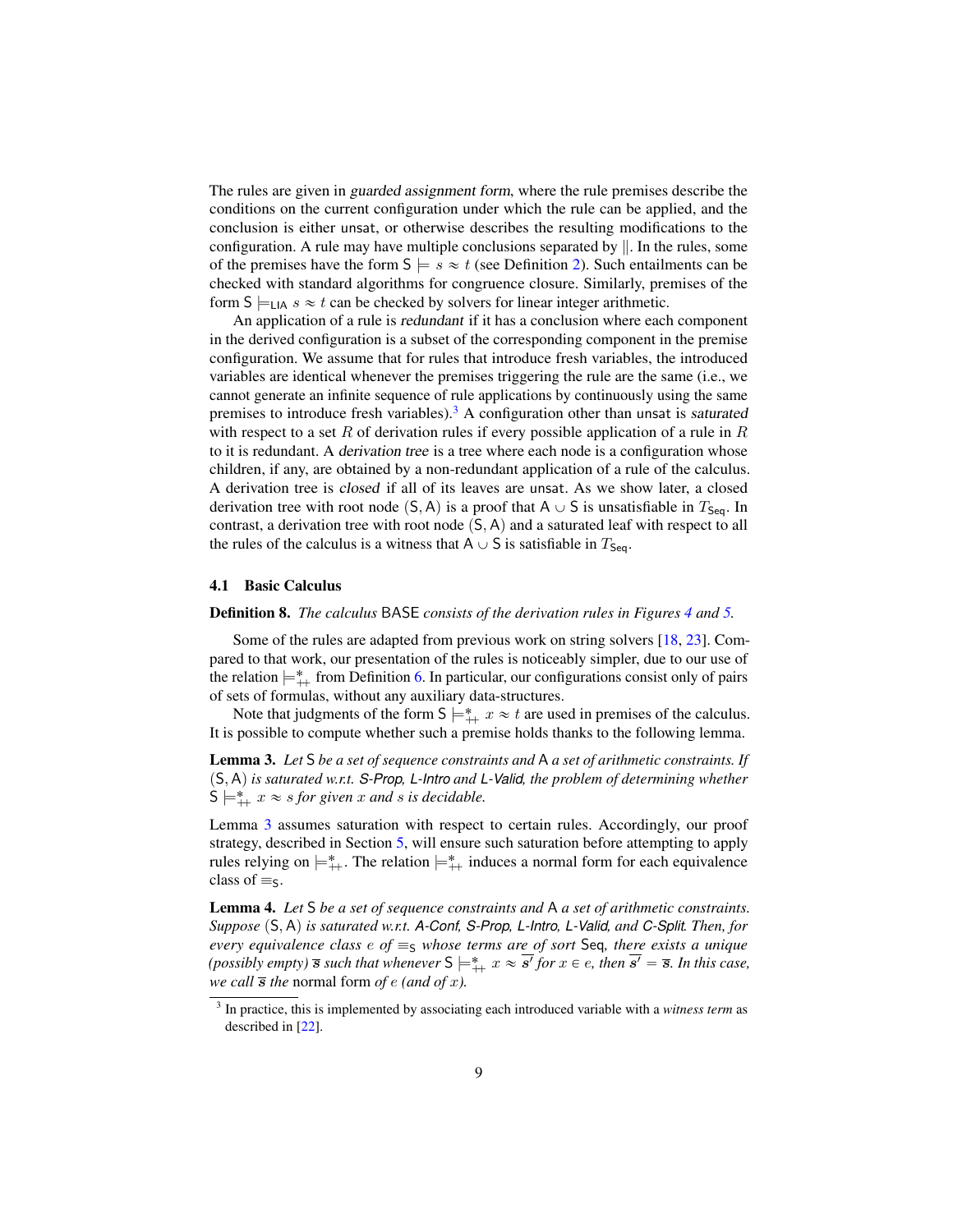<span id="page-9-0"></span>

| A-Conf $\frac{A \models_{\text{LIA}} \bot}{\text{max}}$ A-Prop $\frac{A \models_{\text{LIA}} s \approx t \quad s, t \in \mathcal{T}(S)}{S := S, s \approx t}$                                                                                                                                                                              |
|--------------------------------------------------------------------------------------------------------------------------------------------------------------------------------------------------------------------------------------------------------------------------------------------------------------------------------------------|
| S-Conf $\frac{S \models \bot}{\text{unsat}}$ S-Prop $\frac{S \models s \approx t \quad s, t \in \mathcal{T}(S) \quad s, t \text{ are } \Sigma_{\text{LA}}\text{-terms}}{A := A, s \approx t}$                                                                                                                                              |
| S-A $\frac{x, y \in \mathcal{T}(\mathsf{S}) \cap \mathcal{T}(\mathsf{A})}{\mathsf{A} := \mathsf{A} \cdot x \approx y \quad    \quad \mathsf{A} := \mathsf{A} \cdot x \not\approx y}$                                                                                                                                                       |
| L-Intro $\frac{s \in \mathcal{T}(S)}{S := S,  s  \approx ( s ) \perp}$ L-Valid $\frac{x \in \mathcal{T}(S)}{S := S, x \approx \epsilon}$ $\frac{x \in \mathcal{T}(S)}{A := A, \ell_x > 0}$                                                                                                                                                 |
| U-Eq $\frac{S \models \text{unit}(x) \approx \text{unit}(y)}{S := S \cdot x \approx y}$ C-Eq $\frac{S \models_{++}^* x \approx \overline{z}}{S := S \cdot x \approx y}$                                                                                                                                                                    |
| C-Split $\frac{S\models_{++}^* x \approx (\overline{w} + y + \overline{z})\downarrow}{A := A, \ell_y > \ell_{y'}}$ $\frac{S\models_{++}^* x \approx (\overline{w} + y' + z')\downarrow}{S := S, y \approx y' + k}$<br>$A := A, \ell_y < \ell_{y'}$ $S := S, y' \approx y + k$<br>$A := A, \ell_u \approx \ell_{u'}$ $S := S, u \approx u'$ |
| $x \not\approx y \in \mathsf{S}$ $x, y : \mathsf{Seq}$<br>Deq-Ext $-$                                                                                                                                                                                                                                                                      |
| $A := A, \ell_{\tau} \not\approx \ell_{\tau}$   <br>$A := A, \ell_x \approx \ell_y, 0 \leq i < \ell_x$ $S := S, w_1 \approx \text{nth}(x, i), w_2 \approx \text{nth}(y, i), w_1 \not\approx w_2$                                                                                                                                           |

Fig. 4: Core derivation rules. The rules use  $k$  and  $i$  to denote fresh variables of sequence and integer sort, respectively, and  $w_1$  and  $w_2$  for fresh element variables.

We now turn to the description of the rules in Figure [4,](#page-9-0) which form the core of the calculus. For greater clarity, some of the conclusions of the rules include terms before they are flattened. First, either subsolver can report that the current set of constraints is unsatisfiable by using the rules A-Conf or S-Conf. For the former, the entailment  $\models$ LIA (which abbreviates  $\vert z_{T_{\text{L}}}\vert$ ) can be checked by a standard procedure for linear integer arithmetic, and the latter corresponds to a situation where congruence closure detects a conflict between an equality and a disequality. The rules A-Prop, S-Prop, and S-A correspond to a form of Nelson-Oppen-style theory combination between the two subsolvers. The first two communicate equalities between the sub-solvers, while the third guesses arrangements for shared variables of sort Int. L-Intro ensures that the length term |s| for each sequence term s is equal to its reduced form  $(|s|\rangle)$ . L-Valid restricts sequence lengths to be non-negative, splitting on whether each sequence is empty or has a length greater than 0. The unit operator is injective, which is captured by U-Eq. C-Eq concludes that two sequence terms are equal if they have the same normal form. If two sequence variables have different normal forms, then C-Split takes the first differing components  $y$  and  $y'$  from the two normal forms and splits on their length relationship. Note that C-Split is the source for non-termination of the calculus (see, e.g., [\[18,](#page-18-3) [23\]](#page-18-4)). Finally, Deq-Ext handles disequalities between sequences  $x$  and  $y$  by either asserting that their lengths are different or by choosing an index  $i$  at which they differ.

Figure [5](#page-10-0) includes a set of reduction rules for handling operators that are not directly handled by the core rules. These reduction rules capture the semantics of these operators by reduction to concatenation. R-Extract splits into two cases: Either the extraction uses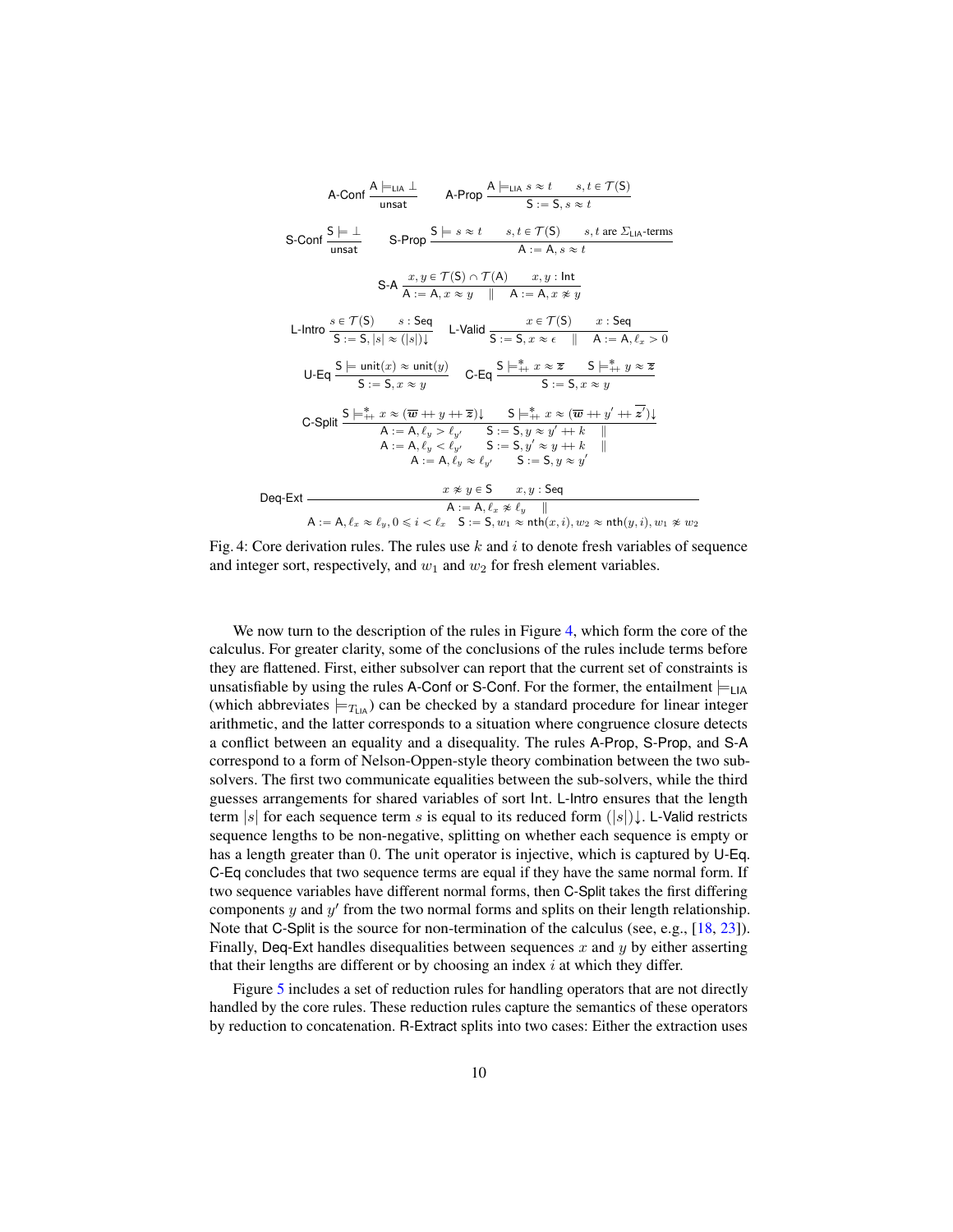<span id="page-10-0"></span>

| R-Extract | $x \approx$ extract $(y, i, j) \in S$                                                        |
|-----------|----------------------------------------------------------------------------------------------|
|           | $A := A, i < 0 \vee i \geq \ell_u \vee j \leq 0$ $S := S, x \approx \epsilon$                |
|           | $A := A, 0 \leq i < \ell_u, j > 0, \ell_k \approx i, \ell_x \approx \min(j, \ell_u - i)$     |
|           | $S := S, y \approx k + x + k'$                                                               |
| R-Nth     | $x \approx \operatorname{nth}(y, i) \in \mathsf{S}$                                          |
|           | $A := A, i < 0 \vee i \geq \ell_{u}$                                                         |
|           | $A := A, 0 \leq i \leq \ell_y, \ell_k \approx i$ $S := S, y \approx k + \text{unit}(x) + k'$ |
| R-Update  | $x \approx$ update $(y, i, z) \in S$                                                         |
|           | $A := A, i < 0 \lor i \ge \ell_y$ $S := S, x \approx y$                                      |
|           | $A := A, 0 \leq i < \ell_u, \ell_k \approx i, \ell_{k'} \approx 1$                           |
|           | $S := S, y \approx k + k' + k'', x \approx k + \text{unit}(z) + k''$                         |

Fig. 5: Reduction rules for extract, nth, and update. The rules use  $k, k'$ , and  $k''$  to denote fresh sequence variables. We write  $s \approx \min(t, u)$  as an abbreviation for  $s \approx t \vee s \approx$  $u, s \leq t, s \leq u$ .

an out-of-bounds index or a non-positive length, in which case the result is the empty sequence, or the original sequence can be described as a concatenation that includes the extracted sub-sequence. R-Nth creates an equation between  $y$  and a concatenation term with unit(x) as one of its components, as long as i is not out of bounds. R-Update considers two cases. If  $i$  is out of bounds, then the update term is equal to  $y$ . Otherwise, y is equal to a concatenation, with the middle component  $(k')$  representing the part of y that is updated. In the update term,  $k'$  is replaced by unit $(z)$ .

*Example 4.* Consider a configuration  $(S, A)$ , where S contains the formulas  $x \approx y + z$ ,  $z \approx v + x + w$ , and  $v \approx \text{unit}(u)$ , and A is empty. Hence,  $S = |x| \approx |y + z|$ . By L-Intro, we have  $S \models |y + z| \approx |y| + |z|$ . Together with Assumption [1,](#page-6-1) we have  $S \models \ell_x \approx \ell_y + \ell_z$ , and then with S-Prop, we have  $\ell_x \approx \ell_y + \ell_z \in A$ . Similarly, we can derive  $\ell_z \approx \ell_v + \ell_x + \ell_w, \ell_v \approx 1 \in S$ , and so  $(*)$  A  $\models$ LIA  $\ell_z \approx 1 + \ell_y + \ell_z + \ell_w$ . Notice that for any variable  $k$  of sort Seq, we can apply L-Valid, L-Intro, and S-Prop to add to A either  $\ell_k > 0$  or  $\ell_k = 0$ . Applying this to  $y, z, w$ , we have that A  $\models$ LIA  $\bot$  in each branch thanks to  $(*)$ , and so A-Conf applies and we get unsat.

#### 4.2 Extended Calculus

Definition 9. *The calculus* EXT *is comprised of the derivation rules in Figures [4](#page-9-0) and [6,](#page-12-0) with the addition of rule R-Extract from Figure [5.](#page-10-0)*

Our extended calculus combines array reasoning, based on [\[10\]](#page-17-8) and expressed by the rules in Figure [6,](#page-12-0) with the core rules of Figure [4](#page-9-0) and the R-Extract rule. Unlike in BASE, those rules do not reduce nth and update. Instead, they reason about those operators directly and handle their combination with concatenation. Nth-Concat identifies the *i*th element of sequence  $y$  with the corresponding element selected from its normal form (see Lemma [4\)](#page-8-2). Update-Concat operates similarly, applying update to all the components.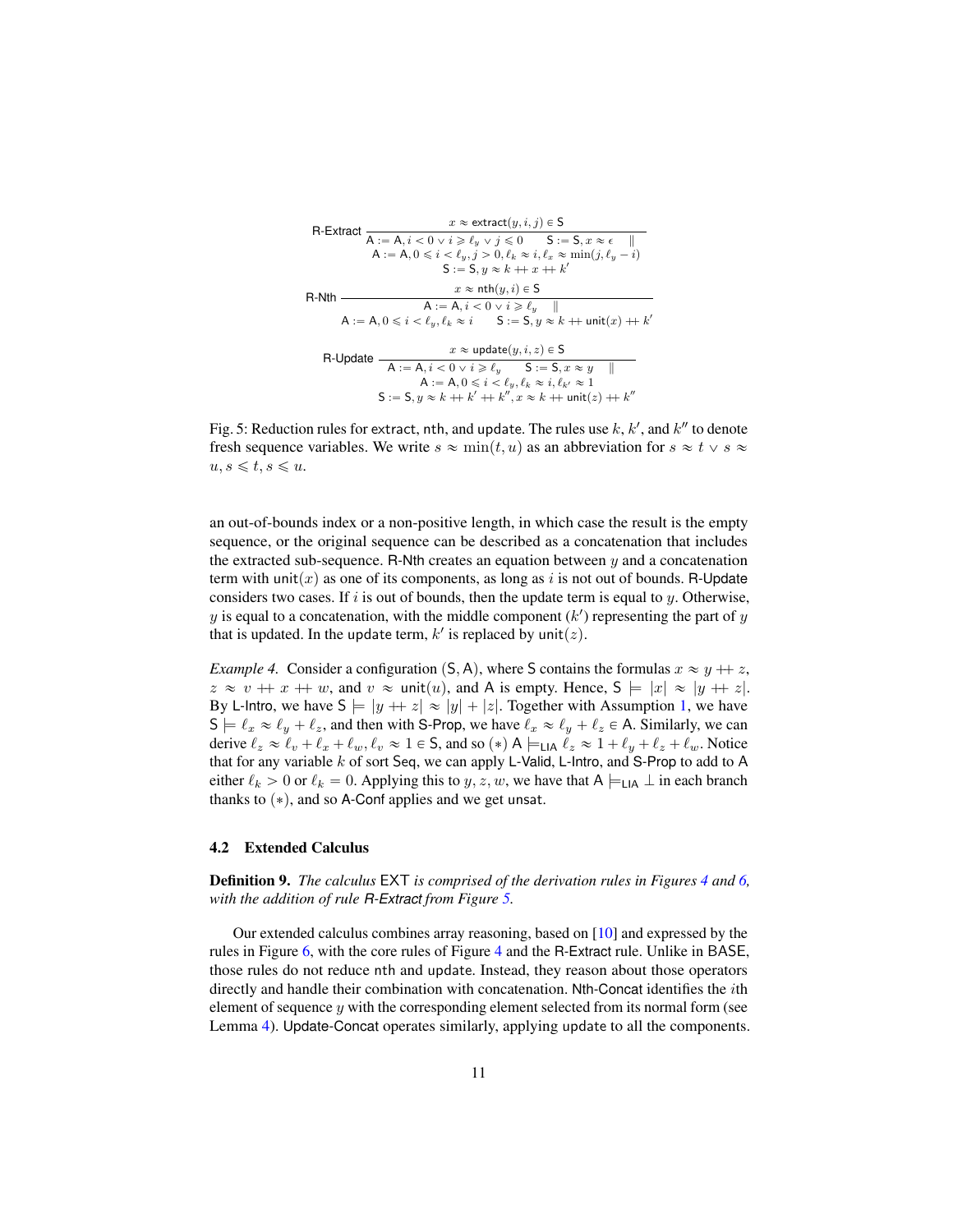Update-Concat-Inv operates similarly on the updated sequence rather than on the original sequence. Nth-Unit captures the semantics of nth when applied to a unit term. Update-Unit is similar and distinguishes an update on an out-of-bounds index (different from 0) from an update within the bound. Nth-Intro is meant to ensure that Nth-Update (explained below) and Nth-Unit (explained above) are applicable whenever an update term exists in the constraints. Nth-Update captures the read-over-write axioms of arrays, adapted to consider their lengths (see, e.g.,  $[10]$ ). It distinguishes three cases: In the first, the update index is out of bounds. In the second, it is not out of bounds, and the corresponding nth term accesses the same index that was updated. In the third case, the index used in the nth term is different from the updated index. Update-Bound considers two cases: either the update changes the sequence, or the sequence remains the same. Finally, Nth-Split introduces a case split on the equality between two sequence variables x and  $x'$  whenever they appear as arguments to nth with equivalent second arguments. This is needed to ensure that we detect all cases where the arguments of two nth terms must be equal.

#### 4.3 Correctness

In this section we prove the following theorem:

<span id="page-11-0"></span>**Theorem 1.** Let  $X \in \{BASE, EXT\}$  and  $(S_0, A_0)$  be a configuration, and assume *without loss of generality that* A<sub>0</sub> *contains only arithmetic constraints that are not sequence constraints. Let* T *be a derivation tree obtained by applying the rules of* X *with*  $(S_0, A_0)$  *as the initial configuration.* 

- <span id="page-11-3"></span>*1. If T is closed, then*  $S_0 \cup A_0$  *is*  $T_{\text{Seq}}$ *-unsatisfiable.*
- <span id="page-11-4"></span>2. If  $T$  contains a saturated configuration  $(S, A)$  w.r.t.  $X$ , then  $(S, A)$  is  $T_{\text{Seq}}$ -satisfiable, *and so is*  $(S_0, A_0)$ *.*

The theorem states that the calculi are correct in the following sense: if a closed derivation tree is obtained for the constraints  $S_0 \cup A_0$  then those constraints are unsatisfiable in  $T<sub>Seq</sub>$ ; if a tree with a saturated leaf is obtained, then they are satisfiable. It is possible, however, that neither kind of tree can be derived by the calculi, making them neither refutation-complete nor terminating. This is not surprising since, as mentioned in the introduction, the decidability of even weaker theories is still unknown.

Proving the first claim in Theorem [1](#page-11-0) reduces to a local soundness argument for each of the rules. For the second claim, we sketch below how to construct a satisfying model M from a saturated configuration for the case of EXT. The case for BASE is similar and simpler.

*Model construction steps* The full model construction and its correctness are described in the appendix together with a proof of the theorem above. Here is a summary of the steps needed for the model construction.

- <span id="page-11-1"></span>1. Sorts:  $M(\text{Elem})$  is interpreted as some arbitrary countably infinite set.  $M(\text{Seq})$  and  $M(\text{Int})$  are then determined by the theory.
- 2.  $\Sigma_{\text{Seq}}$ -symbols:  $T_{\text{Seq}}$  enforces the interpretation of almost all  $\Sigma_{\text{Seq}}$ -symbols, except for nth when the second input is out of bounds. We cover this case below.
- <span id="page-11-2"></span>3. Integer variables: based on the saturation of A-Conf, we know there is some  $T_{L|A}$ model satisfying A. We set  $M$  to interpret integer variables according to this model.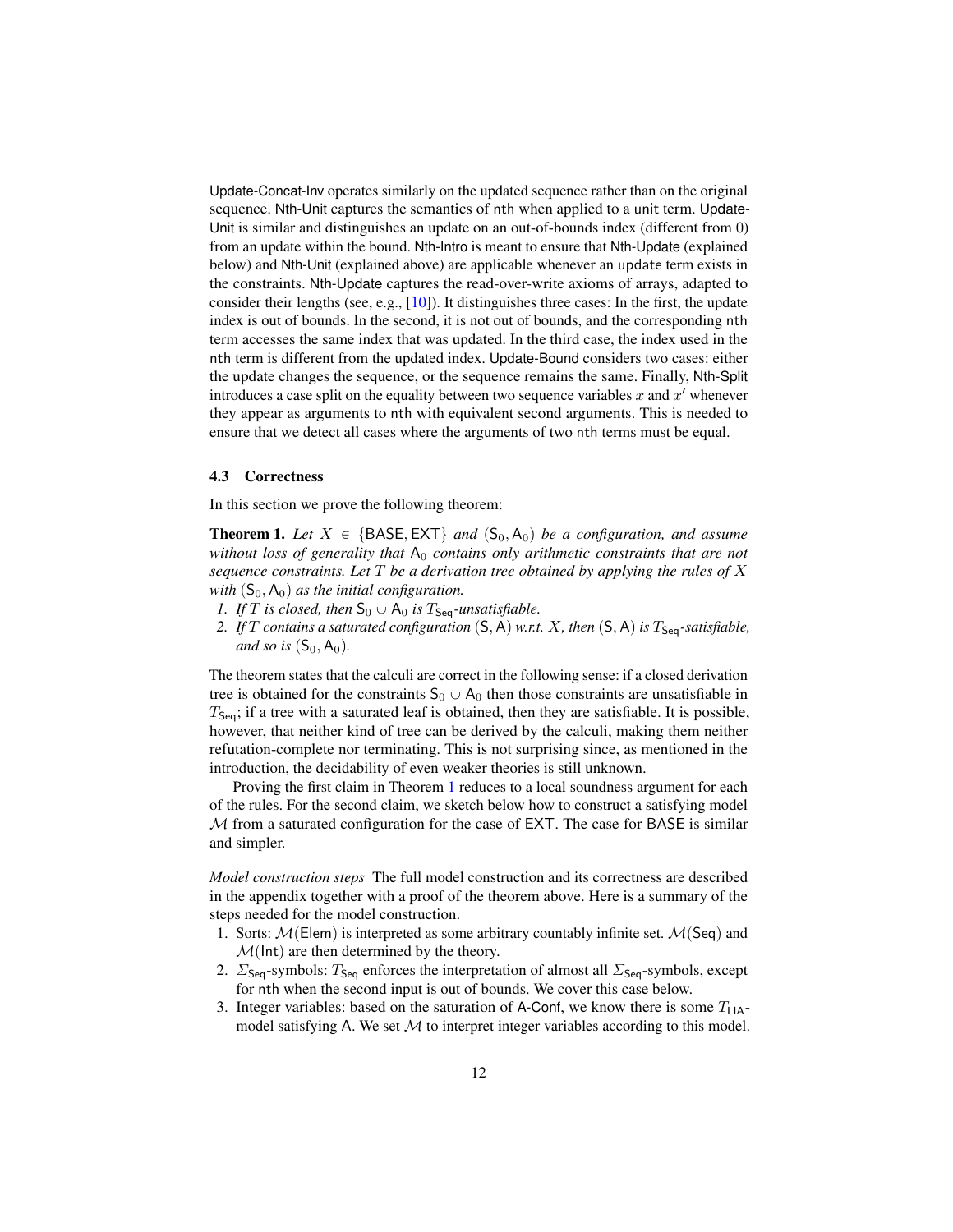<span id="page-12-0"></span>Nth-Concat  
\n
$$
x \approx nth(y, i) \in S \quad S \models^*_{++} y \approx w_1 + \cdots + w_n
$$
\n
$$
A := A, i < 0 \lor i \geq \ell_y \parallel
$$
\n
$$
A := A, 0 \leq i < \ell_{w_1} \quad S := S, x \approx nth(w_1, i) \parallel \cdots \parallel
$$
\n
$$
A := A, \sum_{j=1}^{n-1} \ell_{w_j} \leq i < \sum_{j=1}^{n} \ell_{w_j} \quad S := S, x \approx nth(w_n, i - \sum_{j=1}^{n-1} \ell_{w_j})
$$
\nUpdate-Concat  
\n
$$
\frac{x \approx update(y, i, v) \in S \quad S \models^*_{++} y \approx w_1 + \cdots + w_n}{S := S, x \approx z_1 + \cdots + z_n},
$$
\n
$$
z_1 \approx update(w_1, i, v), \dots, z_n \approx update(w_n, i - \sum_{j=1}^{n-1} \ell_{w_j}, v)
$$
\nUpdate-Concat-Inv  
\n
$$
\frac{x \approx update(y, i, v) \in S \quad S \models^*_{++} x \approx w_1 + \cdots + w_n}{S := S, y \approx z_1 + \cdots + z_n},
$$
\n
$$
w_1 \approx update(z_1, i, v), \dots, w_n \approx update(z_n, i - \sum_{j=1}^{n-1} \ell_{w_j}, v)
$$
\nNth-Unit  
\n
$$
\frac{x \approx nth(y, i) \in S \quad S \models y \approx unit(u)}{A := A, i < 0 \lor i > 0 \quad A := A, i \approx 0 \quad S := S, x \approx u
$$
\nUpdate-Unit  
\n
$$
\frac{x \approx update(y, i, v) \in S \quad S \models y \approx unit(u)}{A := A, i \approx 0 \quad S := S, x \approx unit(u)}
$$
\n
$$
\frac{s' \approx update(s, i, t) \in S}{A := A, i \approx 0 \quad S := S, x \approx unit(u)}
$$
\nNth-Info  
\n
$$
\frac{s' \approx update(z, i, v) \in S \quad S = x \approx y \text{ or } S \models x \approx z \text{ or } S \neq x \text{ or } S \neq x \text{ or } S \neq x \text{ or } S \neq x \text{ or } S \
$$

Fig. 6: Extended derivation rules. The rules use  $z_1, \ldots, z_n$  to denote fresh sequence variables and  $e, e'$  to denote fresh element variables.

- <span id="page-12-1"></span>4. Element variables: these are partitioned into their  $\equiv_S$  equivalence classes. Each class is assigned a distinct element from  $M(Element)$ , which is possible since it is infinite.
- <span id="page-12-3"></span><span id="page-12-2"></span>5. Atomic sequence variables: these are assigned interpretations in several sub-steps:
	- (a) length: we first use the assignments to variables  $\ell_x$  to set the length of  $\mathcal{M}(x)$ , without assigning its actual value.
	- (b) unit variables: for variables x with  $x \equiv_S \text{unit}(z)$ , we set  $\mathcal{M}(x)$  to be  $[\mathcal{M}(z)]$ .
	- (c) non-unit variables: All other sequence variables are assigned values according to a *weak equivalence graph* we construct in a manner similar to [\[10\]](#page-17-8). This construction takes into account constraints that involve update and nth.
- <span id="page-12-5"></span><span id="page-12-4"></span>6. Non-atomic sequence variables: these are first transformed to their unique normal form (see Lemma [4\)](#page-8-2), consisting of concatenations of atomic variables. Then, the values assigned to these variables are concatenated.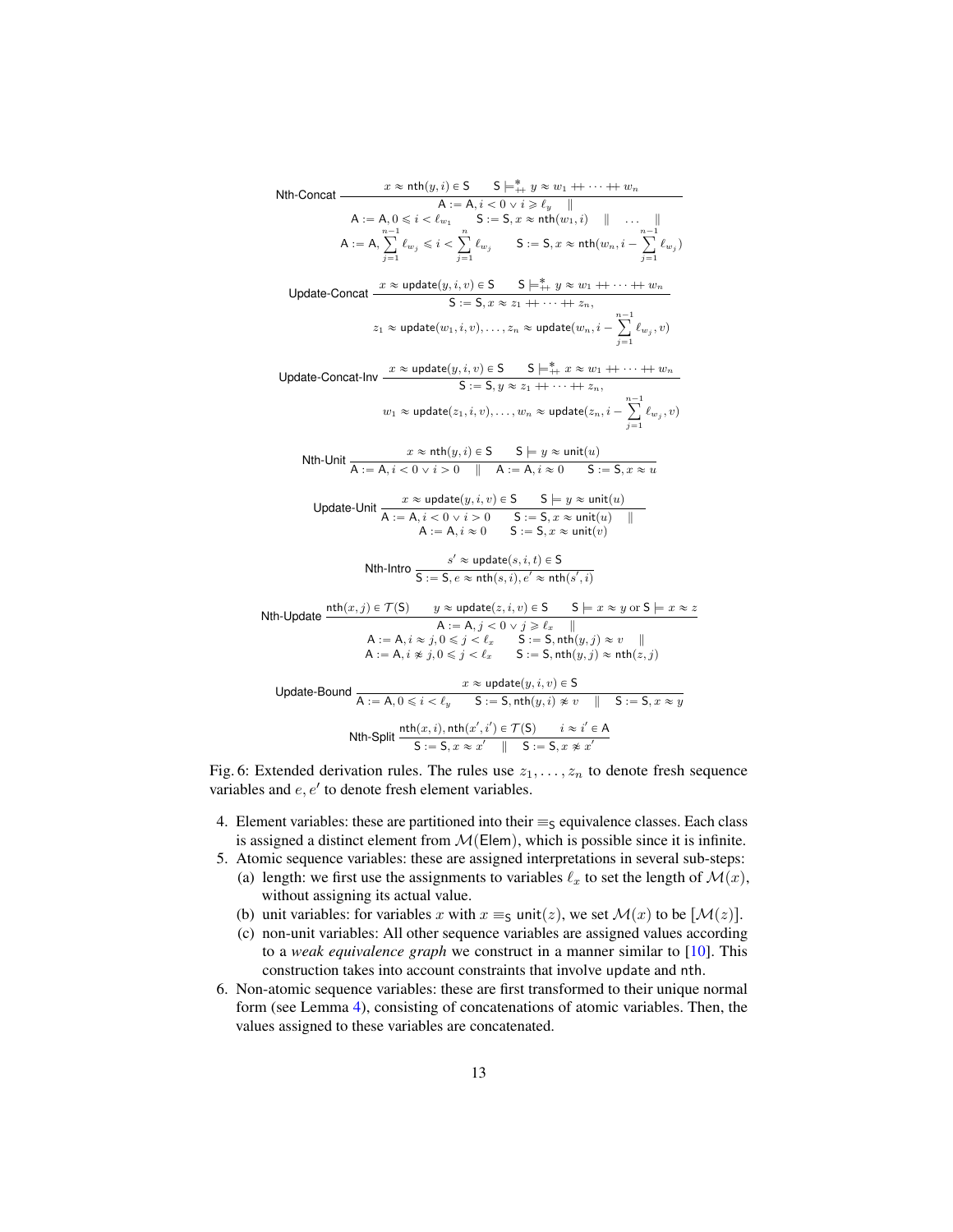<span id="page-13-1"></span>7. nth-terms: for out-of-bounds indices in nth-terms, we rely on  $\equiv_S$  to make sure that the assignment is consistent.

We conclude this section with an example of the construction of M.

*Example 5.* Consider a signature in which Elem is Int, and a saturated configuration  $(S^*, A^*)$  w.r.t. EXT that includes the following formulas:  $y \approx y_1 + y_2, x \approx x_1 + x_2$ ,  $y_2 \approx x_2, y_1 \approx \text{update}(x_1, i, a), |y_1| = |x_1|, |y_2| = |x_2|, \text{nth}(y, i) \approx a, \text{nth}(y_1, i) \approx a.$ Following the above construction, a satisfying interpretation  $\mathcal M$  can be built as follows: **Step [1](#page-11-1)** Set both  $M(\text{Int})$  and  $M(\text{Elem})$  to be the set of integer numbers.  $M(\text{Seq})$  is fixed by the theory.

**Step [3,](#page-11-2) Step [4](#page-12-1)** First, find an arithmetic model,  $\mathcal{M}(\ell_x) = \mathcal{M}(\ell_y) = 4, \mathcal{M}(\ell_{y_1}) = 4$  $\mathcal{M}(\ell_{x_1}) = 2, \mathcal{M}(\ell_{y_2}) = \mathcal{M}(\ell_{x_2}) = 2, \mathcal{M}(i) = 0.$  Further, set  $\mathcal{M}(a) = 0.$ 

- **Step [5a](#page-12-2)** Start assigning values to sequences. First, set the lengths of  $\mathcal{M}(x)$  and  $\mathcal{M}(y)$ to be 4, and the lengths of  $\mathcal{M}(x_1),\mathcal{M}(x_2),\mathcal{M}(y_1),\mathcal{M}(y_2)$  to be 2.
- Step [5b](#page-12-3) is skipped as there are no unit terms.
- **Step [5c](#page-12-4)** Set the 0th element of  $\mathcal{M}(y_1)$  to 0 to satisfy nth $(y_1, i) = a (y_1)$  is atomic, y is not). Assign fresh values to the remaining indices of atomic variables. The result can be, e.g.,  $\mathcal{M}(y_1) = [0, 2], \mathcal{M}(x_1) = [1, 2], \mathcal{M}(y_2) = \mathcal{M}(x_2) = [3, 4].$
- Step [6](#page-12-5) Assign non-atomic sequence variables based on equivalent concatenations:  $\mathcal{M}(y) = [0, 2, 3, 4], \mathcal{M}(x) = [1, 2, 3, 4].$
- Step [7](#page-13-1) No integer variable in the formula was assigned an out-of-bound value, and so the interpretation of nth on out-of-bounds cases is set arbitrarily.

# <span id="page-13-0"></span>5 Implementation

We implemented our procedure for sequences as an extension of a previous theory solver for strings [\[18,](#page-18-3) [23\]](#page-18-4). This solver is integrated in cvc5, and has been generalized to reason about both strings and sequences. In this section, we describe how the rules of the calculus are implemented and the overall strategy for when they are applied.

Like most SMT solvers, cvc5 is based on the CDCL $(T)$  architecture [\[20\]](#page-18-6) which combines several subsolvers, each specialized on a specific theory, with a solver for propositional satisfiability (SAT). Following that architecture, cvc5 maintains an evolving set of formulas F. When F starts with quantifier-free formulas over the theory  $T_{\text{Seq}}$ , the case targeted by this work, the SAT solver searches for a satisfying assignment for F, represented as the set M of literals it satisfies. If none exists, the problem is unsatisfiable at the propositional level and hence  $T_{\text{Seq}}$ -unsatisfiable. Otherwise, M is partitioned into the arithmetic constraints A and the sequence constraints S and checked for  $T_{\text{Seq}}$ -satisfiability using the rules of the EXT calculus. Many of those rules, including all those with multiple conclusions, are implemented by adding new formulas to F (following the splitting-on-demand approach [\[4\]](#page-17-15)). This causes the SAT solver to try to extend its assignment to those formulas, which results in the addition of new literals to M (and thereby also to A and S).

In this setting, the rules of the two calculi are implemented as follows. The effect of rule A-Conf is achieved by invoking cvc5's theory solver for linear integer arithmetic. Rule S-Conf is implemented by the congruence closure submodule of the theory solver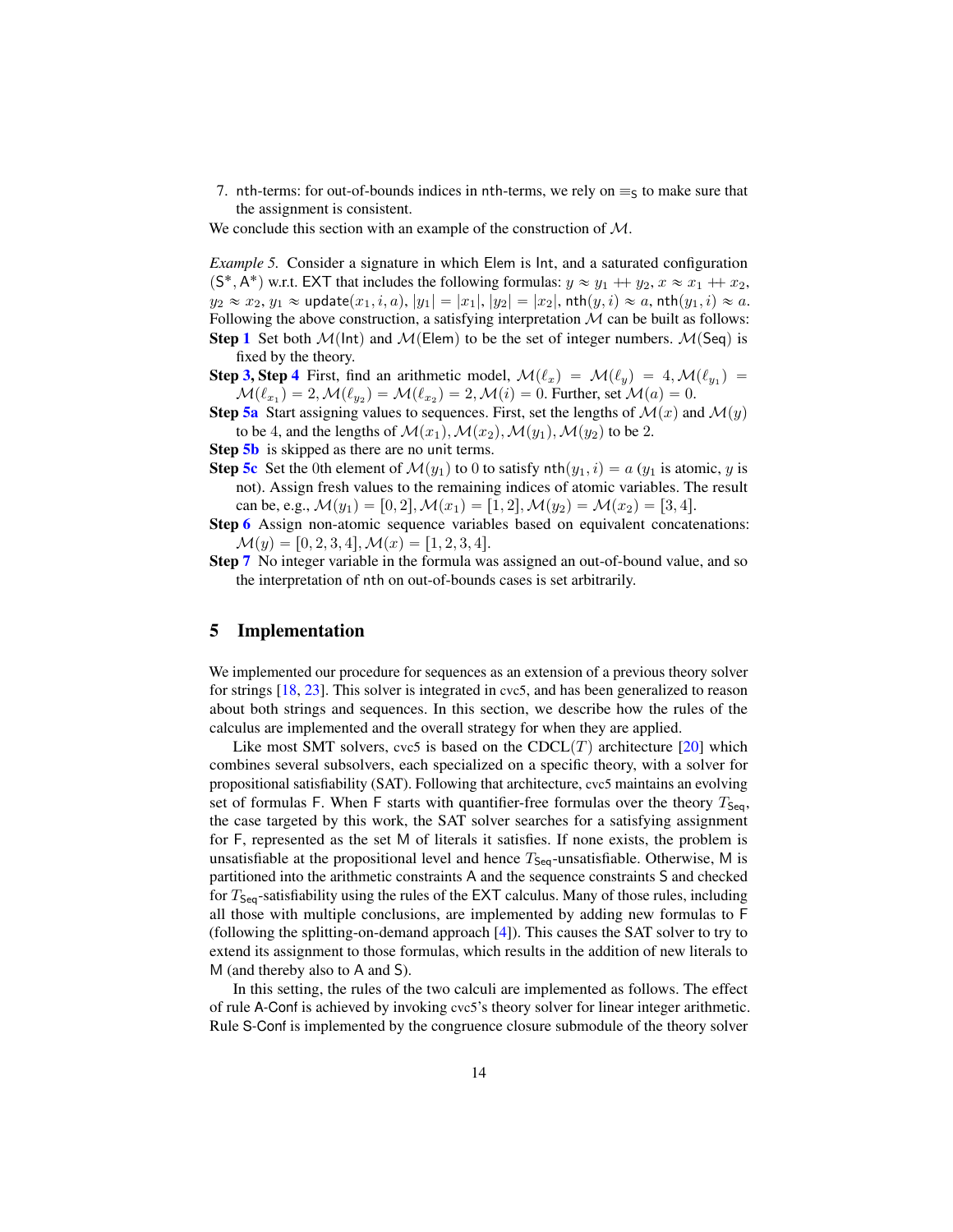for sequences. Rules A-Prop and S-Prop are implemented by the standard mechanism for theory combination. Note that each of these four rules may be applied *eagerly*, that is, before constructing a complete satisfying assignment M for F.

The remaining rules are implemented in the theory solver for sequences. Each time M is checked for satisfiability, cvc5 follows a strategy to determine which rule to apply next. If none of the rules apply and the configuration is different from unsat, then it is saturated, and the solver returns sat. The strategy for EXT prioritizes rules as follows. Only the first applicable rule is applied (and then control goes back to the SAT solver).

- 1. (Add length constraints) For each sequence term in S, apply L-Intro or L-Valid, if not already done. We apply L-Intro for non-variables, and L-Valid for variables.
- 2. (Mark congruent terms) For each set of update (resp. nth) terms that are congruent to one another in the current configuration, mark all but one term and ignore the marked terms in the subsequent steps.
- 3. (Reduce extract) For extract $(y, i, j)$  in S, apply R-Extract if not already done.
- 4. (Construct normal forms) Apply U-Eq or C-Split. We choose how to apply the latter rule based on constructing normal forms for equivalence classes in a bottomup fashion, where the equivalence classes of x and  $y$  are considered before the equivalence class of  $x + y$ . We do this until we find an equivalence class such that  $\mathsf{S} \models^*_{+t} z \approx u_1$  and  $\mathsf{S} \models^*_{+t} z \approx u_2$  for distinct  $u_1, u_2$ .
- 5. (Normal forms) Apply C-Eq if two equivalence classes have the same normal form.
- 6. (Extensionality) For each disequality in S, apply Deq-Ext, if not already done.
- 7. (Distribute update and nth) For each term update $(x, i, t)$  (resp. nth $(x, j)$ ) such that the normal form of  $x$  is a concatenation term, apply Update-Concat and Update-Concat-Inv (resp. Nth-Concat) if not already done. Alternatively, if the normal form of the equivalence class of x is a unit term, apply Update-Unit (resp. Nth-Unit).
- 8. (Array reasoning on atomic sequences) Apply Nth-Intro and Update-Bound to update terms. For each update term, find the matching nth terms and apply Nth-Update. Apply Nth-Split to pairs of nth terms with equivalent indices.
- 9. (Theory combination) Apply S-A for all arithmetic terms occurring in both S and A.

Whenever a rule is applied, the strategy will restart from the beginning in the next iteration. The strategy is designed to apply with higher priority steps that are easy to compute and are likely to lead to conflicts. Some steps are ordered based on dependencies from other steps. For instance, Steps 5 and 7 use normal forms, which are computed in Step 4. The strategy for the BASE calculus is the same, except that Steps 7 and 8 are replaced by one that applies R-Update and R-Nth to all update and nth terms in S.

We point out that the C-Split rule may cause non-termination of the proof strategy described above in the presence of *cyclic* sequence constraints, for instance, constraints where sequence variables appear on both sides of an equality. The solver uses methods for detecting some of these cycles, to restrict when C-Split is applied. In particular, when  $S \models^* _{++} x \approx (\overline{u} + s + \overline{w}) \downarrow$ ,  $S \models^* _{++} x \approx (\overline{u} + t + \overline{v}) \downarrow$ , and s occurs in  $\overline{v}$ , then C-Split is not applied. Instead, other heuristics are used, and in some cases the solver terminates with a response of "unknown" (see e.g., [\[18\]](#page-18-3) for details). In addition to the version shown here, we also use another variation of the C-Split rule where the normal forms are matched in reverse (starting from the last terms in the concatenations). The implementation also uses fast entailment tests for length inequalities. These tests may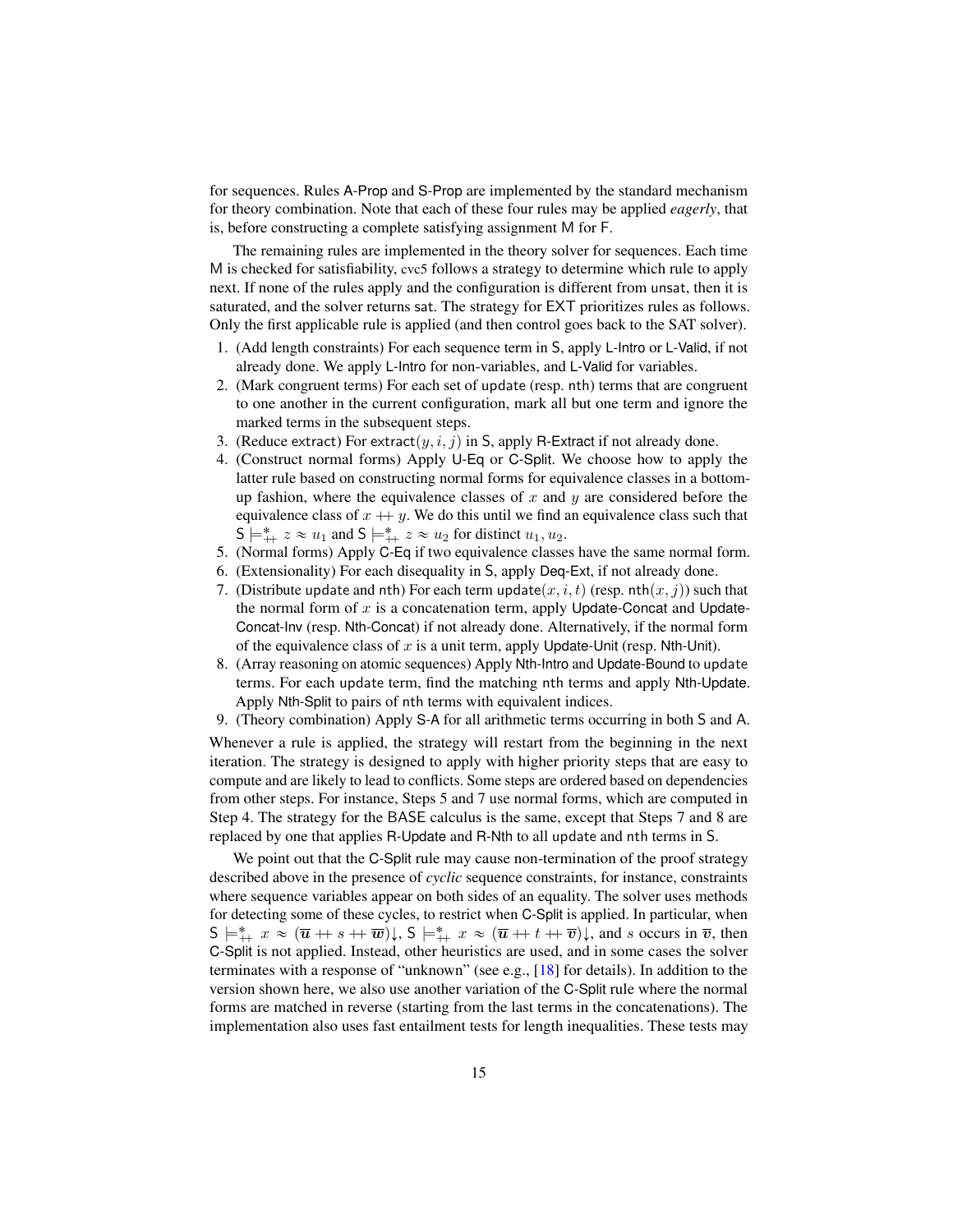allow us to conclude which branch of C-Split, if any, is feasible, without having to branch on cases explicitly.

Although not shown here, the calculus can also accommodate certain *extended* sequence constraints, that is, constraints using a signature with additional functions. For example, our implementation supports sequence containment, replacement, and reverse. It also supports an extended variant of the update operator, in which the third argument is a sequence that overrides the sequence being updated starting from the index given in the second argument. Constraints involving these functions are handled by reduction rules, similar to those shown in Figure [5.](#page-10-0) The implementation is further optimized by using context-dependent simplifications, which may eagerly infer when certain sequence terms can be simplified to constants based on the current set of assertions [\[23\]](#page-18-4).

# <span id="page-15-0"></span>6 Evaluation

We evaluate the performance of our approach, as implemented in cvc5. The evaluation investigates: (i) whether the use of sequences is a viable option for reasoning about vectors in programs, (ii) how our approach compares with other sequence solvers, and (iii) what is the performance impact of our array-style extended rules. As a baseline, we use Version 4.8.14 of the Z3 SMT solver, which supports a theory of sequences without updates. For cvc5, we evaluate implementations of both the basic calculus (denoted cvc5) and the extended array-based calculus (denoted cvc5-a). The benchmarks, solver configurations, and logs from our runs are available for download.<sup>[4](#page-15-1)</sup> We ran all experiments on a cluster equipped with Intel Xeon E5-2620 v4 CPUs. We allocated one physical CPU core and 8GB of RAM for each solver-benchmark pair and used a time limit of 300 seconds. We use the following two sets of benchmarks:

**Array Benchmarks (ARRAYS)** The first set of benchmarks is derived from the  $QF$  AX benchmarks in SMT-LIB [\[3\]](#page-17-1). To generate these benchmarks, we (i) replace declarations of arrays with declarations of sequences of uninterpreted sorts, (ii) change the sort of index terms to integers, and (iii) replace store with update and select with nth. The resulting benchmarks are quantifier-free and do not contain concatenations. Note that the original and the derived benchmarks are not equisatisfiable, because sequences take into account out-of-bounds cases that do not occur in arrays. For the Z3 runs, we add to the benchmarks a definition of update in terms of extraction and concatenation.

Smart Contract Verification (DIEM) The second set of benchmarks consists of verification conditions generated by running the Move Prover [\[24\]](#page-18-0) on smart contracts written for the Diem framework. By default, the encoding does not use the sequence update operation, and so Z3 can be used directly. However, we also modified the Move Prover encoding to generate benchmarks that do use the update operator, and ran cvc5 on them. In addition to using the sequence theory, the benchmarks make heavy use of quantifiers and the SMT-LIB theory of datatypes.

Figure [7a](#page-16-1) summarizes the results in terms of number of solved benchmarks and total time in seconds on commonly solved benchmarks. The configuration that solves the

<span id="page-15-1"></span><sup>4</sup> <http://dx.doi.org/10.5281/zenodo.6146565>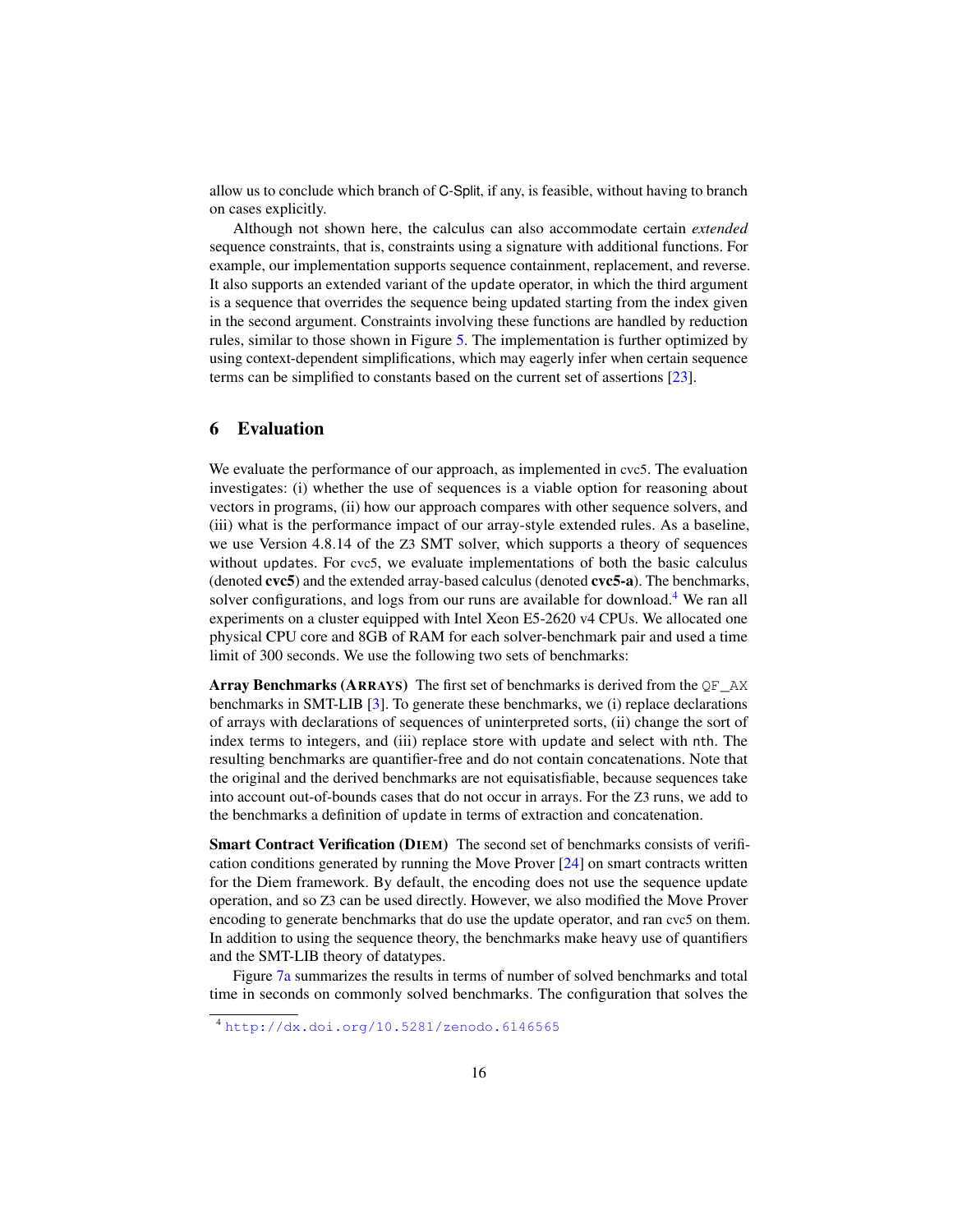<span id="page-16-1"></span>

Fig. 7: Figure [7a](#page-16-1) lists the number of solved benchmarks and total time on commonly solved benchmarks. The scatter plots compare the base solver (cvc5) and the extended solver (cvc5-a) on ARRAY (Figure  $7b$ ) and DIEM (Figure  $7c$ ) benchmarks.

largest number of benchmarks is the implementation of the extended calculus (cvc5-a). This approach also successfully solves most of the DIEM benchmarks, which suggests that sequences are a promising option for encoding vectors in programs. The results further show that the sequences solver of cvc5 significantly outperforms Z3 on both the number of solved benchmarks and the solving time on commonly solved benchmarks.

Figures [7b](#page-16-1) and [7c](#page-16-1) show scatter plots comparing cvc5 and cvc5-a on the two benchmark sets. We can see a clear trend towards better performance when using the extended solver. In particular, the table shows that in addition to solving the most benchmarks, cvc5-a is also fastest on the commonly solved instances from the DIEM benchmark set.

For the ARRAYS set, we can see that some benchmarks are slower with the extended solver. This is also reflected in the table, where cvc5-a is slower on the commonly solved instances. This is not too surprising, as the extra machinery of the extended solver can sometimes slow down easy problems. As problems get harder, however, the benefit of the extended solver becomes clear. For example, if we drop Z3 and consider just the commonly solved instances between **cvc5** and **cvc5-a** (of which there are 242), **cvc5-a** is about  $2.47\times$  faster (426 vs 1053 seconds). Of course, further improving the performance of cvc5-a is something we plan to explore in future work.

# <span id="page-16-0"></span>7 Conclusion

We introduced calculi for checking satisfiability in the theory of sequences, which can be used to model the vector data type. We described our implementation in cvc5 and provided an evaluation, showing that the proposed theory is rich enough to naturally express verification conditions without introducing quantifiers, and that our implementation is efficient. We believe that verification tools can benefit by changing their encoding of verification conditions that involve vectors to use the proposed theory and implementation.

We plan to propose the incorporation of this theory in the SMT-LIB standard and contribute our benchmarks to SMT-LIB. As future research, we plan to integrate other approaches for array solving into our basic solver. We also plan to study the politeness [\[17,](#page-17-5) [21\]](#page-18-2) and decidability of various fragments of the theory of sequences.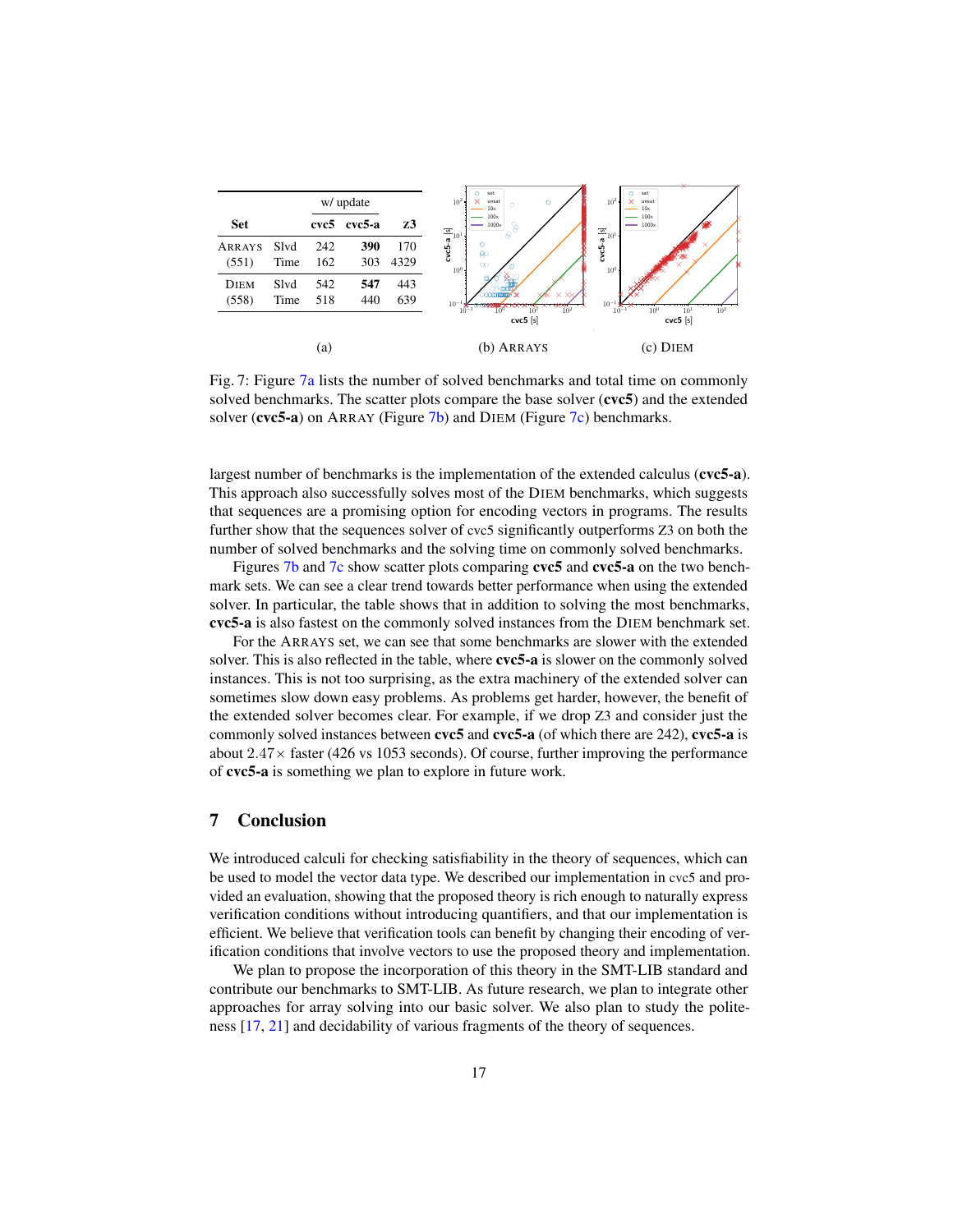# References

- <span id="page-17-9"></span>[1] F. Alberti, S. Ghilardi, and E. Pagani. Cardinality constraints for arrays (decidability results and applications). *Formal Methods Syst. Des.*, 51(3):545–574, 2017.
- <span id="page-17-4"></span>[2] H. Barbosa, C. W. Barrett, M. Brain, G. Kremer, H. Lachnitt, M. Mann, A. Mohamed, M. Mohamed, A. Niemetz, A. Notzli, A. Ozdemir, M. Preiner, A. Reynolds, Y. Sheng, ¨ C. Tinelli, and Y. Zohar. cvc5: A versatile and industrial-strength SMT solver. In *TACAS (1)*, volume 13243 of *Lecture Notes in Computer Science*, pages 415–442. Springer, 2022.
- <span id="page-17-1"></span>[3] C. Barrett, P. Fontaine, and C. Tinelli. The SMT-LIB Standard: Version 2.6. Technical report, Department of Computer Science, The University of Iowa, 2017. Available at www.SMT-LIB.org.
- <span id="page-17-15"></span>[4] C. Barrett, R. Nieuwenhuis, A. Oliveras, and C. Tinelli. Splitting on demand in SAT modulo theories. In M. Hermann and A. Voronkov, editors, *Proceedings of the 13th International Conference on Logic for Programming, Artificial Intelligence and Reasoning (LPAR'06), Phnom Penh, Cambodia*, volume 4246 of *Lecture Notes in Computer Science*, pages 512–526. Springer, 2006.
- <span id="page-17-0"></span>[5] C. W. Barrett and C. Tinelli. Satisfiability modulo theories. In *Handbook of Model Checking*, pages 305–343. Springer, 2018.
- <span id="page-17-7"></span>[6] M. Berzish, V. Ganesh, and Y. Zheng. Z3str3: A string solver with theory-aware heuristics. In D. Stewart and G. Weissenbacher, editors, *2017 Formal Methods in Computer Aided Design, FMCAD 2017, Vienna, Austria, October 2-6, 2017*, pages 55–59. IEEE, 2017.
- <span id="page-17-13"></span>[7] N. Bjørner, L. de Moura, L. Nachmanson, and C. Wintersteiger. Programming Z3. [https://theory.stanford.edu/˜nikolaj/programmingz3.html#](https://theory.stanford.edu/~nikolaj/programmingz3.html#sec-sequences-and-strings) [sec-sequences-and-strings](https://theory.stanford.edu/~nikolaj/programmingz3.html#sec-sequences-and-strings), 2018.
- <span id="page-17-6"></span>[8] N. Bjørner, V. Ganesh, R. Michel, and M. Veanes. An SMT-LIB format for sequences and regular expressions. *SMT*, 12:76–86, 2012.
- <span id="page-17-2"></span>[9] N. Bjørner, N. Tillmann, and A. Voronkov. Path feasibility analysis for string-manipulating programs. In S. Kowalewski and A. Philippou, editors, *Tools and Algorithms for the Construction and Analysis of Systems, 15th International Conference, TACAS 2009, Held as Part of the Joint European Conferences on Theory and Practice of Software, ETAPS 2009, York, UK, March 22-29, 2009. Proceedings*, volume 5505 of *Lecture Notes in Computer Science*, pages 307–321. Springer, 2009.
- <span id="page-17-8"></span>[10] J. Christ and J. Hoenicke. Weakly equivalent arrays. In *FroCos*, volume 9322 of *Lecture Notes in Computer Science*, pages 119–134. Springer, 2015.
- <span id="page-17-12"></span>[11] L. M. de Moura and N. Bjørner. Z3: an efficient SMT solver. In *TACAS*, volume 4963 of *Lecture Notes in Computer Science*, pages 337–340. Springer, 2008.
- <span id="page-17-16"></span>[12] N. Dershowitz and Z. Manna. Proving termination with multiset orderings. *Commun. ACM*, 22(8):465–476, 1979.
- <span id="page-17-10"></span>[13] N. Elad, S. Rain, N. Immerman, L. Kovács, and M. Sagiv. Summing up smart transitions. In *CAV (1)*, volume 12759 of *Lecture Notes in Computer Science*, pages 317–340. Springer, 2021.
- <span id="page-17-14"></span>[14] H. B. Enderton. *A mathematical introduction to logic*. Academic Press, 2 edition, 2001.
- <span id="page-17-11"></span>[15] S. Falke, F. Merz, and C. Sinz. Extending the theory of arrays: memset, memcpy, and beyond. In *VSTTE*, volume 8164 of *Lecture Notes in Computer Science*, pages 108–128. Springer, 2013.
- <span id="page-17-3"></span>[16] V. Ganesh, M. Minnes, A. Solar-Lezama, and M. C. Rinard. Word equations with length constraints: What's decidable? In *Haifa Verification Conference*, volume 7857 of *Lecture Notes in Computer Science*, pages 209–226. Springer, 2012.
- <span id="page-17-5"></span>[17] D. Jovanovic and C. W. Barrett. Polite theories revisited. In C. G. Fermüller and A. Voronkov, editors, *Logic for Programming, Artificial Intelligence, and Reasoning - 17th International*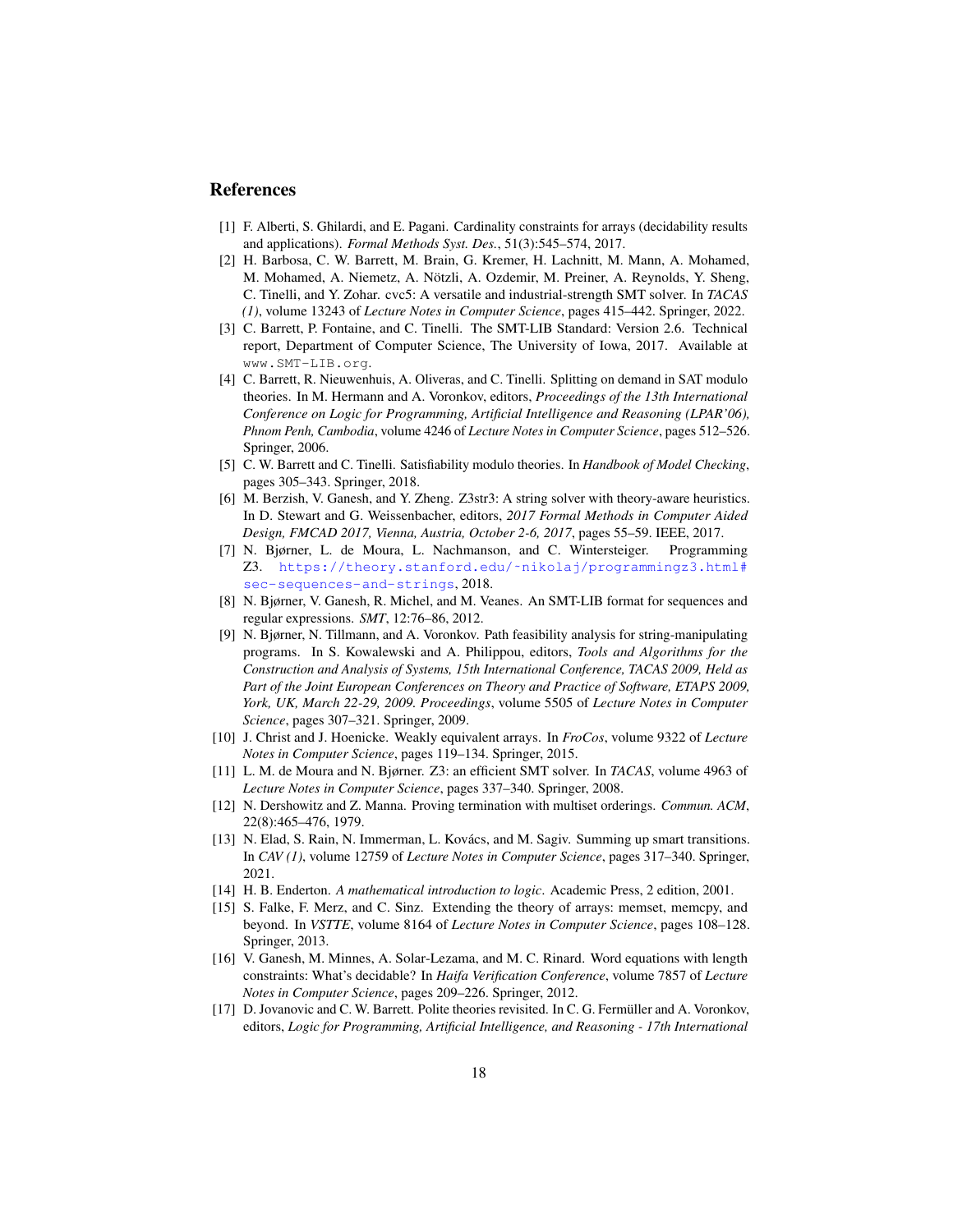*Conference, LPAR-17, Yogyakarta, Indonesia, October 10-15, 2010. Proceedings*, volume 6397 of *Lecture Notes in Computer Science*, pages 402–416. Springer, 2010.

- <span id="page-18-3"></span>[18] T. Liang, A. Reynolds, C. Tinelli, C. W. Barrett, and M. Deters. A DPLL(T) theory solver for a theory of strings and regular expressions. In A. Biere and R. Bloem, editors, *Computer Aided Verification - 26th International Conference, CAV 2014, Held as Part of the Vienna Summer of Logic, VSL 2014, Vienna, Austria, July 18-22, 2014. Proceedings*, volume 8559 of *Lecture Notes in Computer Science*, pages 646–662. Springer, 2014.
- <span id="page-18-1"></span>[19] G. Nelson and D. C. Oppen. Simplification by cooperating decision procedures. *ACM Trans. Program. Lang. Syst.*, 1(2):245–257, 1979.
- <span id="page-18-6"></span>[20] R. Nieuwenhuis, A. Oliveras, and C. Tinelli. Solving SAT and SAT Modulo Theories: from an abstract Davis-Putnam-Logemann-Loveland Procedure to DPLL(T). *Journal of the ACM*, 53(6):937–977, Nov. 2006.
- <span id="page-18-2"></span>[21] S. Ranise, C. Ringeissen, and C. G. Zarba. Combining data structures with nonstably infinite theories using many-sorted logic. In B. Gramlich, editor, *Frontiers of Combining Systems, 5th International Workshop, FroCoS 2005, Vienna, Austria, September 19-21, 2005, Proceedings*, volume 3717 of *Lecture Notes in Computer Science*, pages 48–64. Springer, 2005. Extended technical report is available at <https://hal.inria.fr/inria-00070335/>.
- <span id="page-18-5"></span>[22] A. Reynolds, A. Nötzli, C. W. Barrett, and C. Tinelli. Reductions for strings and regular expressions revisited. In *2020 Formal Methods in Computer Aided Design, FMCAD 2020, Haifa, Israel, September 21-24, 2020*, pages 225–235. IEEE, 2020.
- <span id="page-18-4"></span>[23] A. Reynolds, M. Woo, C. W. Barrett, D. Brumley, T. Liang, and C. Tinelli. Scaling up DPLL(T) string solvers using context-dependent simplification. In R. Majumdar and V. Kuncak, editors, *Computer Aided Verification - 29th International Conference, CAV 2017, Heidelberg, Germany, July 24-28, 2017, Proceedings, Part II*, volume 10427 of *Lecture Notes in Computer Science*, pages 453–474. Springer, 2017.
- <span id="page-18-0"></span>[24] J. E. Zhong, K. Cheang, S. Qadeer, W. Grieskamp, S. Blackshear, J. Park, Y. Zohar, C. Barrett, and D. L. Dill. The Move prover. In S. K. Lahiri and C. Wang, editors, *Proceedings of the 32nd International Conference on Computer Aided Verification (CAV '20)*, volume 12224 of *Lecture Notes in Computer Science*, pages 137–150. Springer International Publishing, July 2020.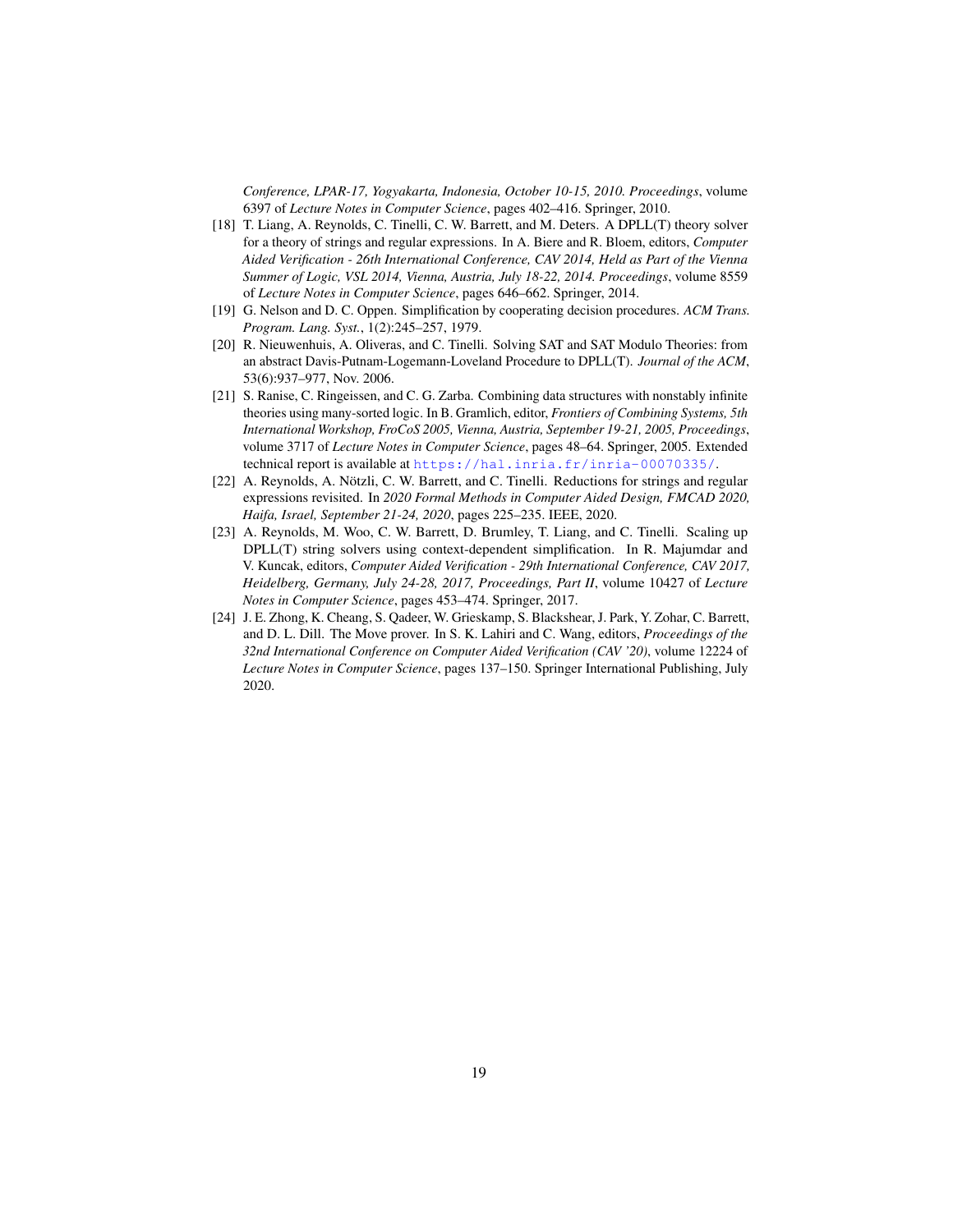# A Appendix

In this appendix, each section presents a proof that was omitted from the main text due to lack of space. For convenience, the lemma/theorem that is being proved is repeated at the beginning of each section.

Below, we make use of the following helper lemma.

<span id="page-19-0"></span>Lemma 5. *Let* S *be a set of sequence constraints and* A *a set of arithmetic constraints. Suppose*  $(S, A)$  *is saturated w.r.t. S-Prop, L-Intro and L-Valid. If*  $x_1 + \cdots + x_n \in \mathcal{T}(S)$ *is a variable concatenation term of size* n *not singular in* S*, then*

*1.*  $A \models_{\mathsf{LIA}} \Sigma_{k=1}^n \ell_{x_k} \geq 2$ *; and* 

*2. for each*  $m \in [1, n]$ ,  $A \models_{\text{LIA}} \sum_{k=1}^{n} \ell_{x_k} > \ell_{x_m}$ .

*Proof.* Let  $i, j \in [1, n], i \neq j$ , such that  $S \not\models x_i \approx \epsilon$  and  $S \not\models x_j \approx \epsilon$ . We know that  $x_i, x_j \in \mathcal{T}(S)$ , so by saturation of L-Valid, we have  $A \models \ell_{x_i} > 0$  and  $A \models \ell_{x_j} > 0$ . Also, by saturation of L-Valid, L-Intro, and S-Prop, together with Assumption [1,](#page-6-1) we know that  $A \models_{\textsf{LIA}} \ell_{x_k} \geq 0$  for  $k \in [1, n]$ . It follows that  $A \models_{\textsf{LIA}} \Sigma_{k=1}^n \ell_{x_k} \geq 2$ . Furthermore, for each  $m \in [1, n]$ ,  $A \models_{LIA} \sum_{k=1}^n \ell_{x_k} > \ell_{x_m}$ . П

#### A.1 Proof of Lemma [1](#page-5-1)

**Lemma 1.** *For every quantifier-free*  $\Sigma_{\text{Seq}}$ -formula  $\varphi$ , there are sets  $S_1, \ldots, S_n$  of se*quence constraints and sets*  $A_1, \ldots, A_n$  *of arithmetic constraints such that*  $\varphi$  *is*  $T_{\text{Seq}}$ *satisfiable iff*  $\mathsf{S}_i \cup \mathsf{A}_i$  *is*  $T_{\mathsf{Seq}}$ -*satisfiable for some*  $i \in [1, n]$ *.* 

*Proof.* Using standard transformations,  $\varphi$  can be transformed into an equisatisfiable disjunction  $\varphi' = \varphi_1 \vee \ldots \vee \varphi_n$ , where for  $i \in [1, n]$ ,  $\varphi_i$  is a conjunction  $\varphi_i^1, \ldots, \varphi_i^{n_i}$ of flat literals. Each flat literal in  $\varphi'$  is either a sequence constraint or an arithmetic constraint. For each  $i \in [1, n]$  we set  $S_i = \{ \varphi_i^j \mid \text{such that } \varphi_i^j \text{ is a sequence constraint} \}$ } and  $A_i = \{\varphi_i^j \mid \text{such that } \varphi_i^j \text{ is an arithmetic constraint } \}$ . Hence, for every  $T_{\text{Seq}}$ interpretation  $M$ ,  $M \models \varphi$  iff  $M \models S_i \cup A_i$  for some  $i \in [1, n]$ . П

# A.2 Proof of Lemma [3](#page-8-1)

Lemma 3. *Let* S *be a set of sequence constraints and* A *a set of arithmetic constraints. If* pS, Aq *is saturated w.r.t. S-Prop, L-Intro and L-Valid, the problem of determining whether*  $S \models^* _{++} x \approx s$  *for given* x *and* s *is decidable.* 

*Proof.* We show that the set of pairs  $(x, s)$  for which  $S \models_{+t} x \approx s$  is finite (it is then easy to see that the set of pairs  $(y, t)$  for which  $S \models^*_{++} y \approx t$  is also finite). Consider a tree whose root is obtained by Item [1](#page-7-4) or Item [2](#page-7-1) of Definition [6](#page-7-3) where the children of a node are all possible results of applying Item [3](#page-7-2) of Definition [6.](#page-7-3) Note that each node can have only finitely many children as there are only finitely many pairs  $(y, t)$  where y is a variable in S and t is  $\epsilon$  or a variable concatenation term in  $\mathcal{T}(S)$ . Below, we show that every path in the tree is finite, from which it follows that the tree is finite. Since there are only finitely many such trees, it follows that the set of  $(x, s)$  for which  $S \models_{+t} x \approx s$  is finite.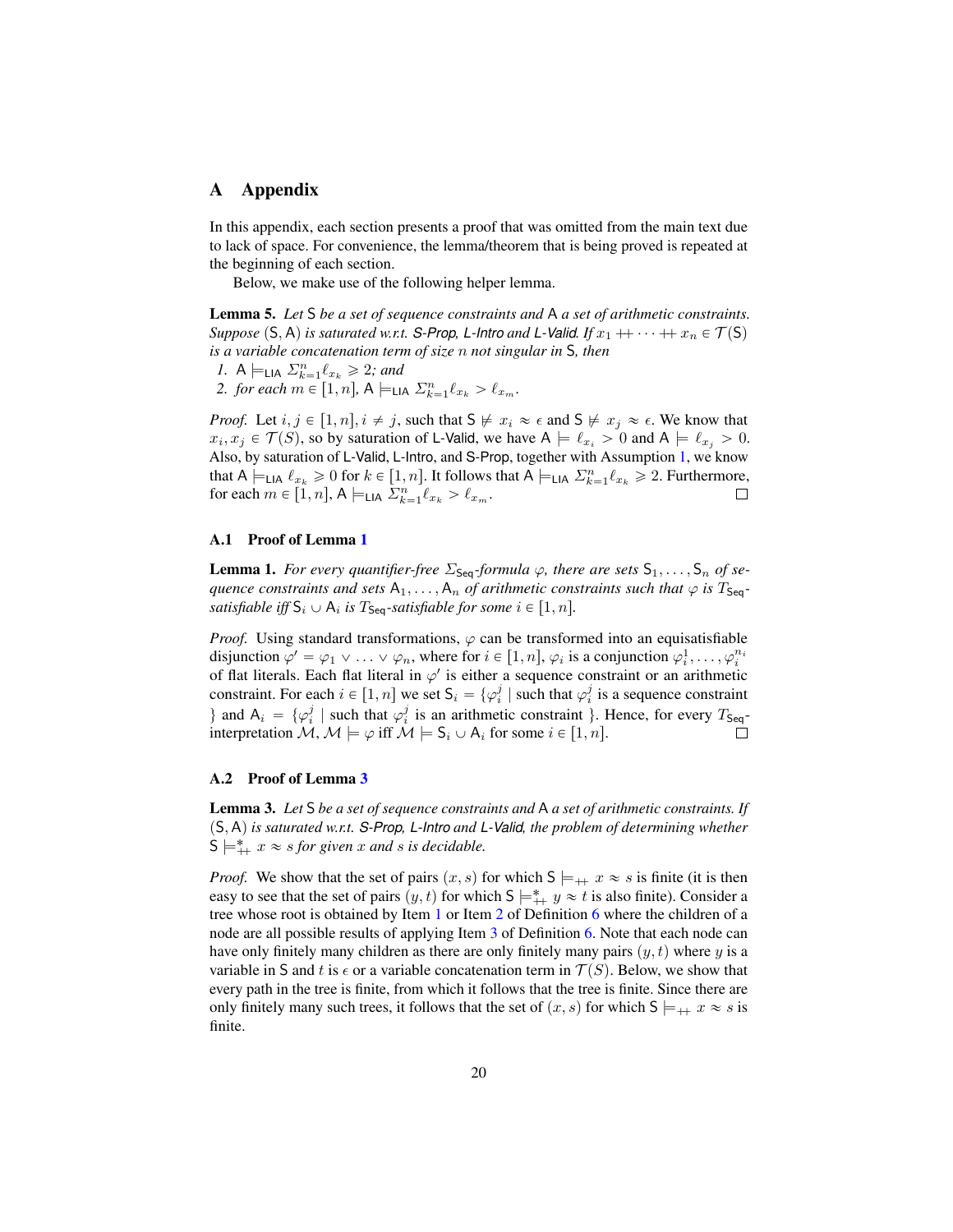Define a partial order  $\lt$  over terms of sort Seq in  $\mathcal{T}(S)$ , by  $s \lt t$  iff A  $\models$ LIA  $\ell_{x_s} < \ell_{x_t}$  for some variables  $x_s$  and  $x_t$  such that  $x_s \equiv_S s$  and  $x_t \equiv_S t$ . We show that  $\prec$  is well defined. First, by Assumption [1,](#page-6-1) such  $x_s$  and  $x_t$  exist. Next, if  $x_s \equiv_S s$ ,  $x_t \equiv_S t, x'_s \equiv_S s \text{ and } x'_t \equiv_S t, \text{ then } A \models_{\text{LIA}} \ell_{x_s} < \ell_{x_t} \text{ iff } A \models_{\text{LIA}} \ell_{x'_s} < \ell_{x'_t}, \text{ since }$  $S \models x_s \approx x'_s$  and  $S \models x_t \approx x'_t$  and saturation of S-Prop. Let  $\prec^*$  be the (well-founded) Dershowitz-Manna multiset ordering induced by  $\lt$  [\[12\]](#page-17-16), that is, the minimal transitive relation that satisfies:  $A \prec^* B$  whenever A is obtained from B by removing a single element b, and possibly adding any finite number of elements a such that  $a \lt b$  for every such new element. Now, for each term t of sort Seq in  $\mathcal{T}(S)$ , let  $m(t)$  be the multiset of the terms occurring in it (the multiplicity of each element in this multiset is the number of times it occurs in  $t$ ). We prove the following claim, which establishes that every path in the tree mentioned above is finite: if  $S \models_{++} x \approx (\overline{w} + y + \overline{z}) \downarrow$ ,  $S \models y \approx t$  and t is  $\epsilon$  or a variable concatenation term in S that is not singular in S, then  $m((\overline{\boldsymbol{w}} + y + \overline{\boldsymbol{z}})\boldsymbol{\downarrow}) >^* m((\overline{\boldsymbol{w}} + t + \overline{\boldsymbol{z}})\boldsymbol{\downarrow}).$ 

We consider two cases: t is  $\epsilon$  or t is a variable concatenation term in  $\mathcal{T}(S)$  not singular in S. In the first case,  $(\overline{w} + t + \overline{z})\downarrow = (\overline{w} + \overline{z})\downarrow$ . Note that the only role of  $\downarrow$  here is to flatten nested concatenations. Hence,  $y$  is removed from the multiset of sub-terms and is not replaced by anything, so  $m((\overline{\boldsymbol{w}} + y + \overline{\boldsymbol{z}})\downarrow) >^* m((\overline{\boldsymbol{w}} + t + \overline{\boldsymbol{z}})\downarrow).$ 

In the second case,  $t$  is a variable concatenation term in  $S$  not singular in  $S$ . Let  $t = t_1 + \ldots + t_n$ . Now,  $(\overline{\boldsymbol{w}} + (t_1 + \cdots + t_n) + \overline{\boldsymbol{z}})$  is a flat concatenation in which y was removed, and  $t_1, \ldots, t_n$  were added. To prove a decrease in  $\prec^*$  from  $m((\overline{\boldsymbol{w}} + y + \overline{\boldsymbol{z}})\boldsymbol{\downarrow})$  to  $m((\overline{\boldsymbol{w}} + t + \overline{\boldsymbol{z}})\boldsymbol{\downarrow})$ , we show that for every  $k \in [1, n], t_k < y$ , that is, A  $\models$ LIA  $\ell_{t_k} < \ell_y$  (notice that  $t_k$  and y are variables). By Lemma [5,](#page-19-0) we know that for each  $k \in [1, n]$ ,  $A \models_{\textsf{LIA}} \sum_{i=1}^{n} \ell_{t_i} > \ell_{t_k}$ . Since  $S \models y \approx t$ , we have  $S \models |y| = |t|$ . By saturation of L-Intro and S-Prop, and by Assumption [1,](#page-6-1) it follows that  $A \models \ell_y = \sum_{i=1}^n \ell_{t_i}$ . Thus,  $A \models_{LIA} \ell_y > \ell_{t_k}$ .

 $\Box$ 

# A.3 Proof of Lemma [4](#page-8-2)

Lemma 4. *Let* S *be a set of sequence constraints and* A *a set of arithmetic constraints. Suppose* pS, Aq *is saturated w.r.t. A-Conf, S-Prop, L-Intro, L-Valid, and C-Split. Then, for every equivalence class*  $e$  *of*  $\equiv$  *s whose terms are of sort* Seq, *there exists a unique (possibly empty)*  $\overline{s}$  *such that whenever*  $S \models^* _{++} x \approx \overline{s'}$  *for*  $x \in e$ *, then*  $\overline{s'} = \overline{s}$ *. In this case, we call*  $\overline{s}$  *the* normal form *of e (and of x).* 

*Proof.* Let e be an equivalence class of  $\equiv_S$  whose terms are of sort Seq, and let  $x \in e$ (we know every equivalence class has at least one variable by Lemma [2\)](#page-6-3). We show existence and uniqueness of a normal form for  $e$ .

**Existence:** We show that for some  $\overline{s}$ ,  $S \models^* _{++} x \approx \overline{s}$ . Consider the tree construction of Lemma [3.](#page-8-1) If we follow some path in the tree, we will reach a node  $S \models_{++} x \approx t$  for which no children can be derived (i.e., Item [3](#page-7-2) of Definition [6](#page-7-3) doesn't apply). It is not hard to see that  $\bar{\boldsymbol{t}} = (t_1, \ldots, t_n)$ , where  $n \geq 0$  and each  $t_i$  is a variable for  $i \in [1, n]$ .

Let  $\overline{s}$  have the same length as  $\overline{t}$  and let  $s_i := \alpha(t_i)$  for  $i \in [1, n]$ . We prove that  $S \models^* _{++} x \approx \overline{s}$ . We know that  $S \models_{++} x \approx \overline{t}$ . If  $n = 0$ , then trivially,  $S \models^*_{++} x \approx \overline{s}$ .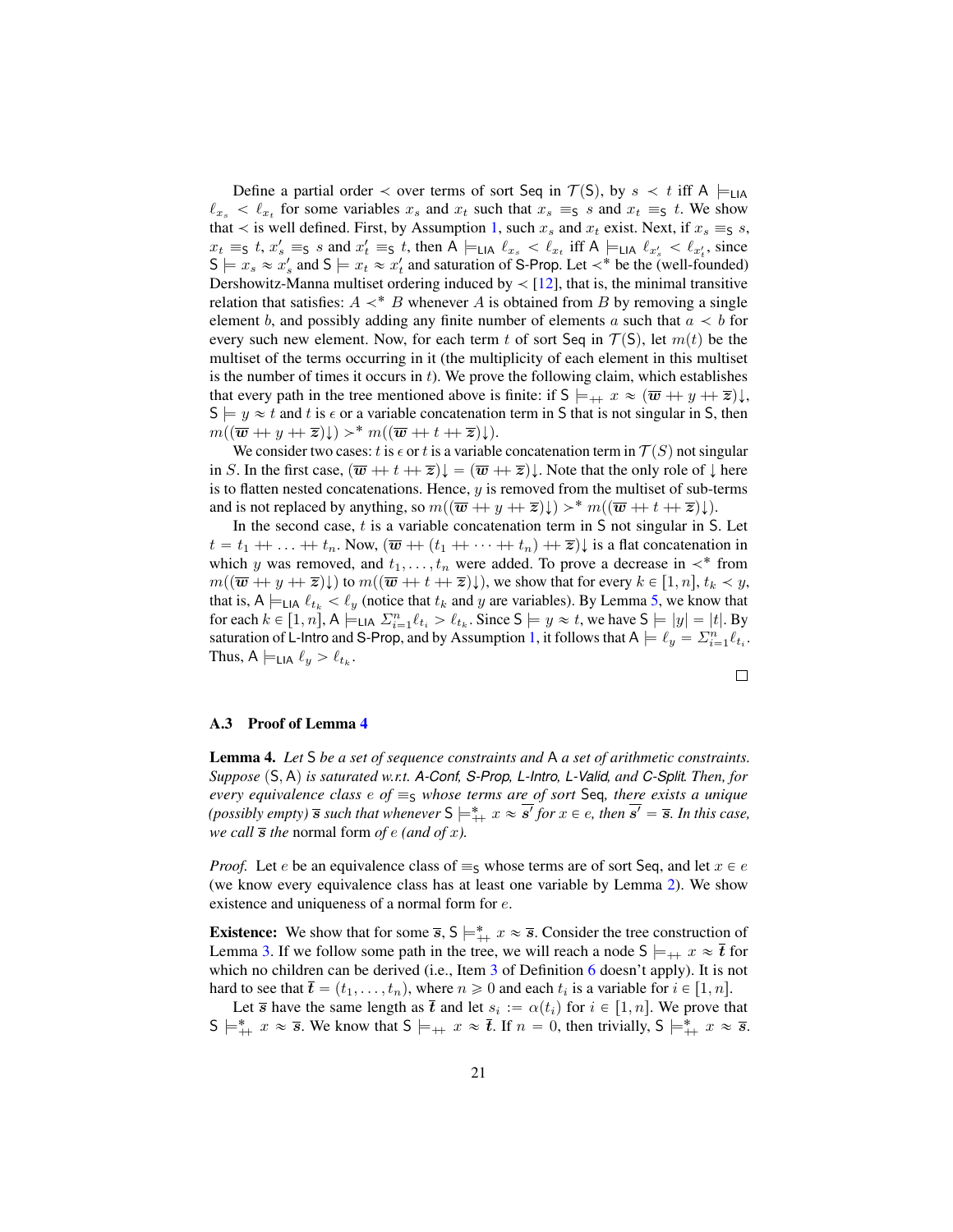Otherwise, for each  $i \in [1, n]$ , we further know that  $S \models t_i \approx s_i$  and  $s_i = \alpha([s_i])$ , so it only remains to show that  $s_i$  is atomic in S. Assume it is not. Then either  $S \models s_i \approx \epsilon$ or there exists a variable concatenation term  $\bar{u} \in \mathcal{T}(S)$  not singular in S such that  $S \models s_i \approx \overline{u}$ . In either case, this would imply that Item [3](#page-7-2) of Definition [6](#page-7-3) is applicable to  $S \models_{++} x \approx \overline{t}$ , contradicting our assumption.

**Uniqueness:** By the existence argument above, there exists some  $\overline{s}$  such that  $S \models^*_{++}$  $x \approx \overline{s}$ . Now, suppose  $S \models^*_{++} x \approx \overline{s'}$ , and assume that  $\overline{s} \neq \overline{s'}$ . Then there must be  $\overline{\boldsymbol{w}}, \overline{\boldsymbol{z}}, \boldsymbol{z}', y, y'$ , each containing only variables that are atomic representatives, such that  $s = (\overline{\boldsymbol{w}} + y + \overline{\boldsymbol{z}}) \downarrow$  and  $s' = (\overline{\boldsymbol{w}} + y' + z') \downarrow$ , with  $y \neq y'$ . By saturation w.r.t. C-Split, there are three possibilities:  $A \models \ell_y > \ell_{y'}$  and  $y \approx y' + k \in S$  for some k;  $A \models \ell_y < \ell_{y'}$  and  $y' \approx y + k \in S$  for some k; or  $A \models \ell_y = \ell_{y'}$  and  $y \approx y' \in S$ . In the first case, notice that since  $S \models y \approx y' + k$ , it follows that  $S \models |y| \approx |y' + k|$ . Also, by saturation of L-Intro,  $S \models |y' + k| \approx |y'| + |k|$ . So,  $S \models |y| \approx |y'| + |k|$ . And, by saturation of S-Prop and Assumption [1](#page-6-1) also  $A \models \ell_y \approx \ell_{y'} + \ell_k$ . It follows that  $S \not\models k \approx \epsilon$ ; otherwise, we would have  $A \models \ell_k \approx 0$  by L-Intro and S-Prop, which together with  $A \models \ell_y > \ell_{y'}$  contradicts saturation of A-Conf. Also, y' is atomic and hence,  $S \not\models y' \approx \epsilon$ . Thus,  $S \models y \approx y' + k$  but  $y' + k$  is not singular in S as  $S \not\models k \approx \epsilon$ and  $S \not\models y' \approx \epsilon$ . In particular, this means that y is not atomic, which contradicts our assumption, so the first case is impossible. The second case is analogous to the first. In the third case, we have  $y \approx y' \in S$ , but we know that y and y' are both equivalence class representatives, so it must be that  $y = y'$ , which contradicts our assumption that  $y \neq y'$ .  $\Box$ 

#### A.4 Proof of Theorem [1,](#page-11-0) Item [1](#page-11-3)

**Theorem 1.** Let  $X \in \{BASE, \text{EXT}\}\$ and  $(S_0, A_0)$  be a configuration, and assume *without loss of generality that*  $A_0$  *contains only arithmetic constraints that are not sequence constraints. Let* T *be a derivation tree obtained by applying the rules of* X *with*  $(S_0, A_0)$  *as the initial configuration.* 

- *1. If T is closed, then*  $S_0 \cup A_0$  *is*  $T_{\text{Seq}}$ *-unsatisfiable.*
- 2. If T contains a saturated configuration  $(S, A)$  w.r.t. X, then  $(S, A)$  is  $T_{\text{Seq}}$ -satisfiable, *and so is*  $(S_0, A_0)$ *.*

The proof of Item [1](#page-11-3) is routine, and amounts to a local soundness check of each of the derivation rules. The only non-trivial case is C-Split, which relies on the following lemma:

<span id="page-21-0"></span>Lemma 6. *Let* S *be a set of sequence constraints and* A *a set of arithmetic constraints. Suppose*  $(S, A)$  *is saturated w.r.t. S-Prop, L-Intro and L-Valid. If*  $S \models^* _{++} x \approx s$  *then*  $S \models_{T_{\text{Seq}}} x \approx s.$ 

*Proof.* Suppose  $S \models^* _{++} x \approx \overline{s}$  where  $\overline{s} = (s_1, \ldots, s_n)$ . Then, for some  $s' = (s'_1, \ldots, s'_n)$ ,  $S \models_{++} x \approx \overline{s'}$  and  $S \models s_i \approx s'_i$  for  $i \in [1, n]$ . To show that  $S \models_{T_{Seq}} x \approx \overline{s}$ , it thus suffices to show that  $S \models_{T_{Seq}} x \approx s'$ . As shown in Lemma [3,](#page-8-1) there is a finite number k of derivation steps in  $\models_{++}$  that yield  $x \approx \overline{s'}$ . We prove the claim by induction on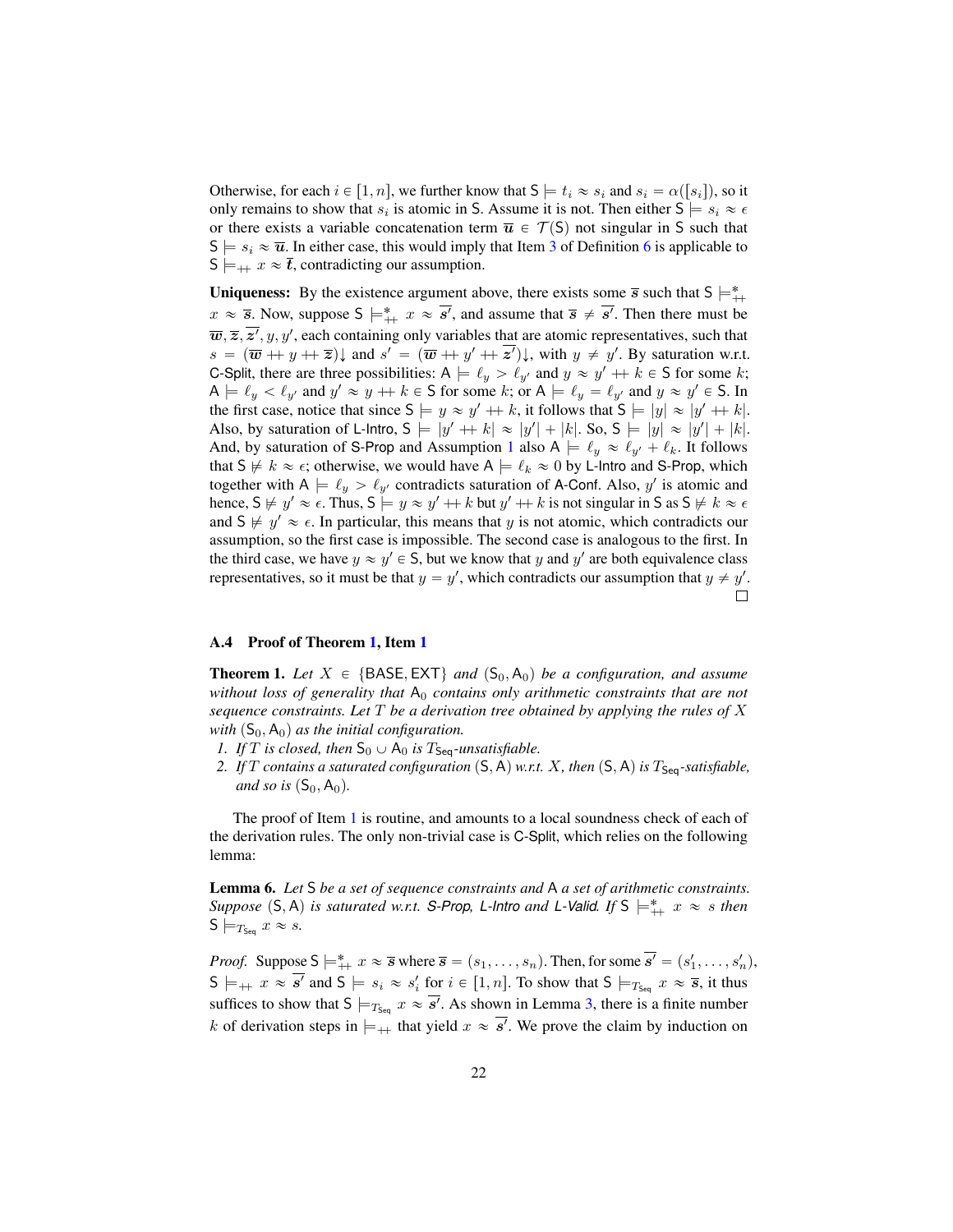k. For  $k = 1$  $k = 1$ , we either apply Item 1 or Item [2.](#page-7-1) In the former case we get a trivial identity  $S \models_{++} x \approx x$ , and clearly  $S \models_{T_{\text{Seq}}} x \approx x$ . In the latter case, we get an identity  $S \models_{++} x \approx t$  such that  $S \models x \approx t$ , and so in particular  $S \models_{T_{\text{Seq}}} x \approx t$ . Suppose  $k > 1$ , and that  $x \approx \overline{s'}$  was obtained using Item [3](#page-7-2) of Definition [6.](#page-7-3) Hence,  $\overline{s'}$  has the form  $(\overline{w} + t + \overline{z})\downarrow$ , where  $S \models_{++} x \approx (\overline{w} + y + \overline{z})\downarrow$  with a shorter derivation, and  $S \models y \approx t$ . By the induction hypothesis,  $S \models_{T_{Seq}} x \approx (\overline{w} + y + \overline{z}) \downarrow$ . Clearly,  $\mathsf{S}\models_{T_{\mathsf{Seq}}} y \approx t$ . Hence,  $\mathsf{S}\models_{T_{\mathsf{Seq}}} x \approx s'$ .  $\Box$ 

Using Lemma [6,](#page-21-0) since  $S \models^*_{++} x \approx s$  implies that  $x \approx s$  follows from S in  $T_{Seq}$ , we have that every model of the assumptions of C-Split assigns the same values to  $(\overline{\mathbf{w}} + y + \overline{\mathbf{z}})$  and  $(\overline{\mathbf{w}} + y' + z')$ . Assuming that the first two branches of the conclusion do not hold in some model, we indeed get that the interpretations of  $y$  and  $y'$ must be identical, as they are the sub-sequence of the same sequence, that begins at the same index and whose length is the same.  $\Box$ 

#### A.5 Proof of Theorem [1,](#page-11-0) Item [2](#page-11-4)

**Theorem 1.** Let  $X \in \{BASE, \text{EXT}\}\$ and  $(S_0, A_0)$  be a configuration, and assume *without loss of generality that*  $A_0$  *contains only arithmetic constraints that are not sequence constraints. Let* T *be a derivation tree obtained by applying the rules of* X *with*  $(S_0, A_0)$  *as the initial configuration.* 

- *1. If T is closed, then*  $S_0 \cup A_0$  *is*  $T_{\text{Seq}}$ *-unsatisfiable.*
- 2. If T contains a saturated configuration  $(S, A)$  w.r.t. X, then  $(S, A)$  is  $T_{\text{Seq}}$ -satisfiable, *and so is*  $(S_0, A_0)$ *.*

Consider a saturated configuration  $(S, A)$ . We define an interpretation M. Unless stated otherwise, by equivalence class we mean an equivalence class w.r.t.  $\equiv_S$  and may drop the subscript when referring to it (e.g., writing [x] for the equivalence class of x). We also sometimes drop "*in* S" from "*atomic in* S" when S is clear from context. We say that an equivalence class  $e$  is atomic if its terms are of sort Seq and all variables in it are atomic. Note that if e contains any variable that is atomic in S, then all variables in e are atomic in S.

The following definitions completely define the model  $M$ . Concretely, Definition [10](#page-22-0) defines the domains of M; Definition [11](#page-23-0) defines the function symbols of  $\Sigma_{\text{Seq}}$ . Definition [12](#page-23-1) defines the interpretations of variables of sort Int and Elem; Definition [13](#page-23-2) assigns lengths to the interpretations of variables of sort Seq that are atomic in S (it does not set their values, but only their lengths); Definition [15](#page-23-3) defines the interpretations of variables of sort Seq that are equivalent to unit terms; Definition [18](#page-24-0) defines the interpretations of variables of sort Seq that are atomic in S but are not equivalent to unit terms; Def-inition [19](#page-24-1) defines the interpretations of variables of sort Seq that are not atomic in S; Finally, Definition [20](#page-25-0) defines the interpretation of the nth symbol in  $\mathcal M$  (note that only a part of its interpretation is fixed by the theory).

The definitions are shown to be well-defined in Lemma [10.](#page-25-1)

We start by assigning domains to the sorts of  $T<sub>Seq</sub>$ .

<span id="page-22-0"></span>Definition 10 (Model construction: domains).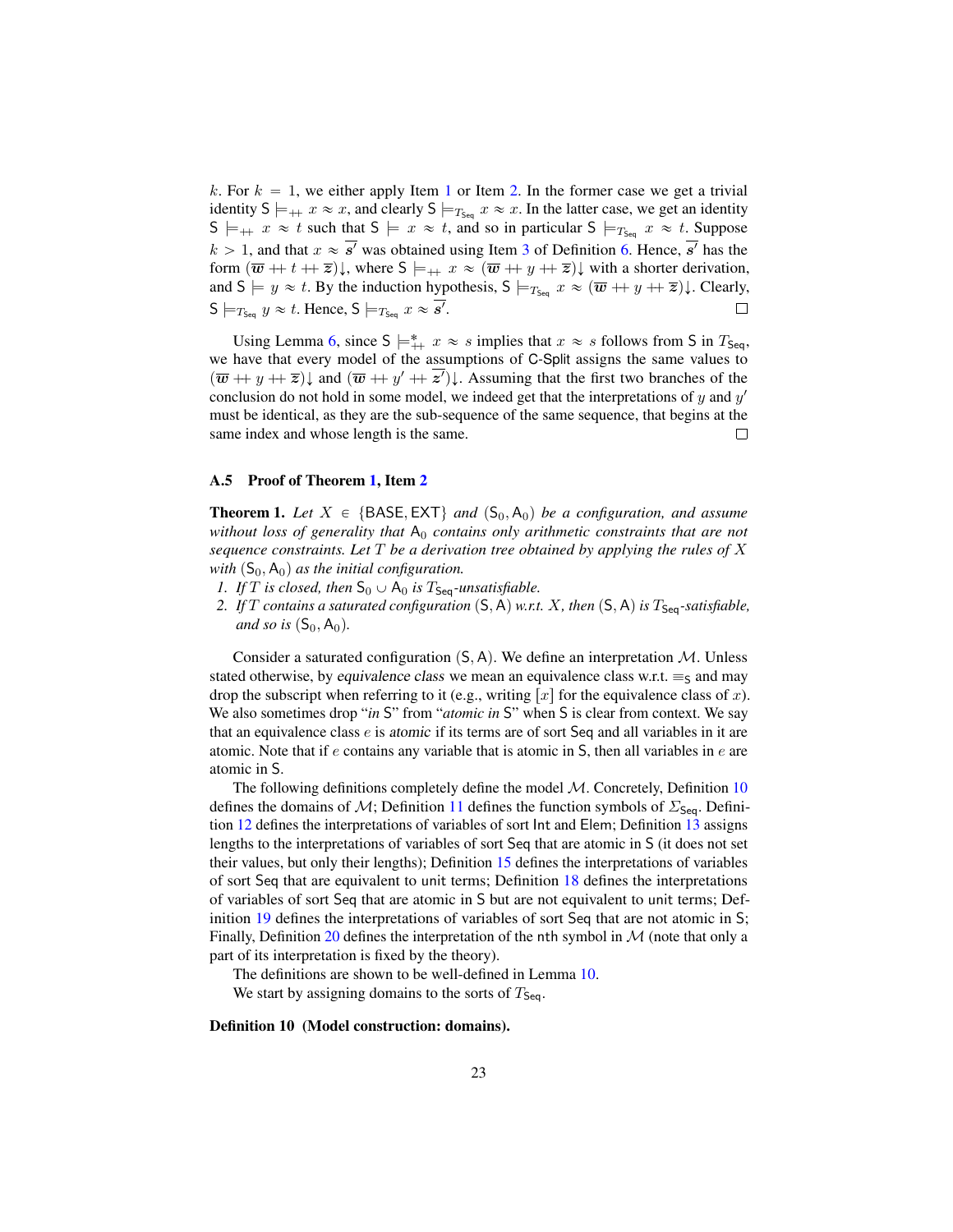- *1.*  $\mathcal{M}(\text{Int}) = \mathbb{Z}$ , the set of integers.
- 2.  $M(Element)$  *is some countably infinite set.*
- *3.*  $M(Seq)$  *is the set of finite sequences whose elements are taken from*  $M(Elem)$ *.*

The domains for Int and Seq were chosen to be consistent with the requirements of  $T<sub>Seq</sub>$ . The exact identity of Elem is not important, and so we set its elements to be arbitrary. In contrast, its cardinality is important, and is set to be infinite.

<span id="page-23-0"></span>Definition 11 (Model construction: function symbols). *The symbols shown in Figure I* are interpreted in such a way that M is both a  $T_{11A}$  $T_{11A}$  $T_{11A}$ -interpretation and a  $T_{5en}$ *interpretation, as described in Figure [1](#page-3-0) and in Sections [2](#page-2-0) and [3.](#page-2-1)*

<span id="page-23-1"></span>Now we can assign values to variables of sort Int and Elem.

#### Definition 12 (Model construction: Int and Elem variables).

- <span id="page-23-4"></span>*1. Let* A *be a*  $T_{\text{LIA}}$ -interpretation with  $A(\text{Int}) = \mathbb{Z}$  *that satisfies* A*. Then*  $M(x) :=$  $\mathcal{A}(x)$  for every variable x of sort lnt.
- <span id="page-23-5"></span>2. Let  $a_1, a_2, \ldots$  be an enumeration of  $\mathcal{M}(\mathsf{Elem})$ , and let  $e_1, \ldots, e_n$  be an enumeration *of the equivalence classes of*  $\equiv_S$  *whose variables have sort* Elem. Then, for every  $i \in [1, n]$  and every variable  $x \in e_i$ ,  $\mathcal{M}(x) := a_i$ .

<span id="page-23-6"></span>**Lemma 7.** *If*  $y \approx$  update $(x, i, z) \in S$ *, then*  $\mathcal{M}(\ell_x) = \mathcal{M}(\ell_y)$ *.* 

*Proof.* By congruence, we have that  $S \models |y| \approx |update(x, i, z)|$ , and by saturation of L-Intro and the definition of  $\downarrow$ , we know that  $S \models |\text{update}(x, i, z)| \approx |x|$ . Thus,  $S \models |x| \approx |y|$ . By Assumption [1,](#page-6-1)  $S \models \ell_x \approx \ell_y$ , so by saturation of S-Prop, we have  $A \models \ell_x \approx \ell_y$ . It follows from Definition [12](#page-23-1) that  $A(\ell_x) = A(\ell_y)$ , and thus,  $\mathcal{M}(\ell_x) \approx \mathcal{M}(\ell_y)$ .  $\Box$ 

We now turn to assigning values to variables of sort Seq. We will first associate a sequence value with every sequence equivalence class (we write  $\mathcal{M}(e)$  for the value associated with equivalence class  $e$ ). Then, for each equivalence class  $e$  and for each  $x \in e$ , we define  $\mathcal{M}(x) := \mathcal{M}(e)$ . We start by defining lengths.

<span id="page-23-2"></span>Definition 13 (Model construction: length of atomic variables). *For each variable* x in an atomic equivalence class  $e$  of  $\equiv_S$ , we constrain  $\mathcal{M}(e)$  to be a sequence of length  $\mathcal{M}(\ell_x)$ *. (the elements of*  $\mathcal{M}(e)$  *are not defined yet).* 

Note that because every atomic variable is in an atomic equivalence class, Definition [13](#page-23-2) assigns a length to every atomic variable. In what follows, we denote the length assigned to  $\mathcal{M}(e)$  in Definition [13](#page-23-2) by  $\ell_e$ .

Next, we define model values for atomic variables. We start with equivalence classes that contain unit-terms.

**Definition 14.** An equivalence class  $e$  of  $\equiv_S$  is called a unit equivalence class if unit(x)  $\in$ e *for some* x*.*

<span id="page-23-3"></span>Definition 15 (Model construction: atomic variables in unit equivalence classes). *For every atomic variable* x *such that*  $x \equiv_S \text{unit}(y)$  *for some* y*, we set*  $\mathcal{M}([x])$  *to be a sequence of length* 1 *whose only element is set to*  $\mathcal{M}(y)$ *.*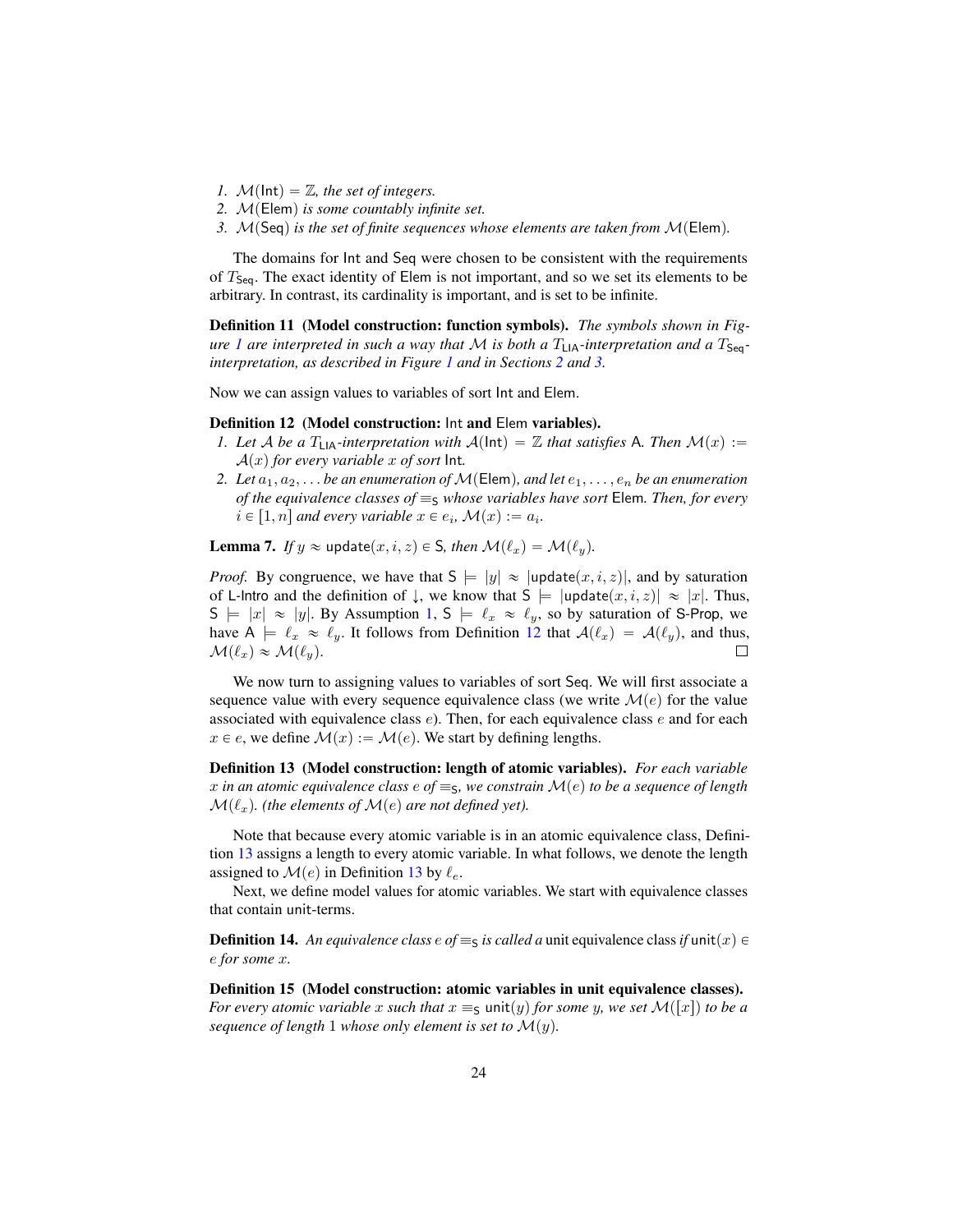Next we turn to atomic equivalence classes that are not unit. We begin by defining a graph in order to keep track of constraints that originate from the update symbol. This definition is an adaptation of the weak equivalence graph from [\[10\]](#page-17-8) to the context of sequences, where operations are richer. In particular, we take into account not only whether a constraint of the form  $y \approx$  update $(x, i, a)$  appears in S, but also whether x and y are atomic, and whether the interpretation already given to  $i$  in Definition [12](#page-23-1) is within the range determined by the length assigned to x and y in Definition [13.](#page-23-2)

<span id="page-24-6"></span>**Definition 16 (Weak equivalence graph).** *Define a graph*  $G = (V, E, \delta)$  *as follows. V* is the set of atomic equivalence classes.  $E \subseteq V \times V$  is a set of unordered edges, *and*  $\delta$  :  $E \rightarrow P(\mathbb{N})$  *is a labeling function on edges, such that*  $(e_1, e_2) \in E$  *and*  $k \in \delta((e_1, e_2))$  *iff there are*  $x \in e_1$  *and*  $y \in e_2$  *such that*  $y \approx$  **update** $(x, i, z) \in S$  *or*  $x \approx \mathsf{update}(y, i, z) \in \mathsf{S}$ , where  $\mathcal{M}(i) = k$  and  $0 \leqslant k < \mathcal{M}(\ell_{e_1}) = \mathcal{M}(\ell_{e_2})$ .

<span id="page-24-7"></span>**Definition 17** (Weak equivalence). *Given a weak equivalence graph*  $G = (V, E, \delta)$ *, for each*  $i \in \mathbb{N}$ *, we define a binary relation*  $\sim_i$  *over V as follows:*  $e_1 \sim_i e_2$  *iff there exists a* path p between  $e_1$  *and*  $e_2$  *in*  $G$ *, such that for each edge d in*  $p$ *,*  $\delta(d)\backslash\{i\} \neq \emptyset$ *.* 

It is routine to verify that:

<span id="page-24-2"></span>**Lemma 8.** For each  $i \in \mathbb{N}$ ,  $\sim_i$  is an equivalence relation over the atomic equivalence *classes of*  $\equiv$ <sub>5</sub>*.* 

Notice that even though  $\sim_i$  is defined using update-terms, every atomic equivalence class e satisfies  $e \sim_i e$ , even if it has no update-terms.

Let  $\ell = \max_{e \in \mathcal{E}} \ell_e$  be the maximal sequence length assigned in Definition [13.](#page-23-2) Let  $a_1^1, a_1^2, \ldots, a_1^\ell, a_2^1, \ldots, a_2^\ell, \ldots$  be an enumeration of the elements in  $\mathcal{M}(\mathsf{Elem})$  that were not assigned to any variable of Elem sort. For each  $i \in [0, \ell)$ , let  $E_1^i, E_2^i, \ldots, E_{n_i}^i$  be an enumeration of the equivalence classes of  $\sim_i$ .

<span id="page-24-3"></span>By Lemma [8,](#page-24-2) we have:

**Lemma 9.** For every atomic equivalence class  $e$  of  $\equiv$   $\varsigma$ , and for each  $i \in [0, \ell_e)$ , there *exists some j such that*  $e \in E_j^i$ *.* 

<span id="page-24-0"></span>Definition 18 (Model construction: atomic variables in non-unit equivalence classes). Let e be an atomic equivalence class of  $\equiv_S$  that is not a unit equivalence class. We set *the ith element of*  $\mathcal{M}(e)$  *for every*  $i \in [0, \ell_e)$  *as follows. By Lemma* [9,](#page-24-3) *there exists some j* such that  $e \in E^i_j$ .

- <span id="page-24-4"></span>*1. If there are*  $e' \in E_j^i$ ,  $s \in e'$ ,  $x$ , and  $y$  such that  $x \equiv_S \text{nth}(s, y)$  and  $\mathcal{M}(y) = i$ , we *set the ith element of*  $\mathcal{M}(e)$  *to be*  $\mathcal{M}(x)$ *.*
- <span id="page-24-5"></span>2. Otherwise, the ith element of  $\mathcal{M}(e)$  is set to  $a_j^i$ .

Next, we set the interpretation of non-atomic variables of sort Seq.

<span id="page-24-1"></span>Definition 19 (Model construction: non-atomic sequence variables). *Let* x *be a non-atomic variable of sort* Seq, and let  $\overline{y}$  be its normal form.  $\mathcal{M}([x])$  is set to be the *concatenation of the interpretations of the variables in*  $\overline{y}$  ( $\mathcal{M}([x])$  *is the empty sequence if*  $\overline{y}$  *is of size* 0).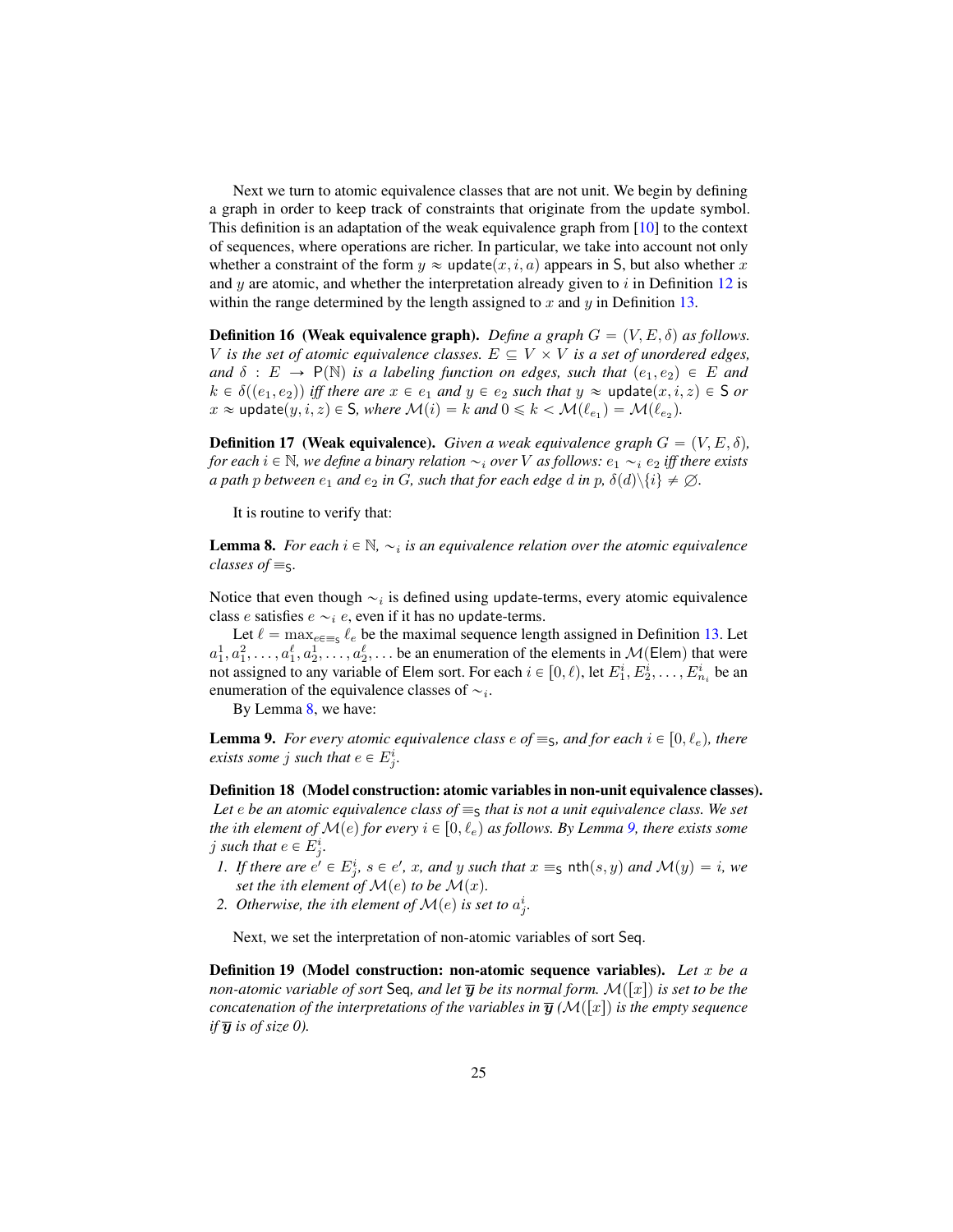Finally, we define the interpretation of nth.  $\mathcal{M}$ (nth) is a function from  $\mathcal{M}$ (Seq)  $\times$  $\mathcal{M}$ (Int) to  $\mathcal{M}$ (Elem). Given  $a \in \mathcal{M}$ (Seq) and an integer i, if i is non-negative and smaller than the length of a, the value of  $\mathcal{M}(nth)(a, i)$  is fixed by the theory. The following definition assigns a value to  $\mathcal{M}(nth)(a, i)$  when i is out of bounds.

<span id="page-25-0"></span>**Definition 20** (Model construction: nth terms). For every element  $a \in M(Seq)$  with *length n* and for every  $i \in \mathbb{N}$  *such that*  $i < 0$  *or*  $i \ge n$ *, if there are s, x, and y such that*  $x \equiv_S \text{nth}(s, y)$ ,  $\mathcal{M}(s) = a$ , and  $\mathcal{M}(y) = i$ ,  $\mathcal{M}(\text{nth})(a, i)$  is set to  $\mathcal{M}(x)$ . Otherwise, it *is set arbitrarily.*

This concludes the construction of M.

<span id="page-25-1"></span>Lemma 10. *Definitions [10](#page-22-0) to [13,](#page-23-2) [15](#page-23-3) and [18](#page-24-0) to [20](#page-25-0) are well-defined.*

<span id="page-25-3"></span>This lemma is proved in Appendix [A.6,](#page-26-0) below.

By construction, M is a  $T_{\text{Seq}}$ -interpretation, and by Lemma [10](#page-25-1) it is well-defined. It is left to show that it satisfies  $A \cup S$ . The arithmetic constraints are satisfied, by the fact that  $A \models A$  (see Definitions [11](#page-23-0) and [12\)](#page-23-1):

#### Lemma 11. M *satisfies* A*.*

Showing that  $M \models S$  is more involved. Roughly speaking, each possible shape of a sequence constraint is considered separately, and for each,  $M$  is proved to satisfy constraints of that shape from S. The cases that include nth and update terms heavily rely on the construction of the weak equivalence graph. Constraints that include concatenation are handled by reasoning about  $\models_{++}.$ 

## <span id="page-25-2"></span>Lemma 12. M *satisfies* S*.*

This lemma will be proved in Appendix [A.7.](#page-30-0)

We conclude this section by reviewing the earlier example for the construction of  $M$ with a few more details.

*Example 6.* Consider a signature in which Elem is Int, and a saturated configuration  $(S^*, A^*)$  w.r.t. EXT that includes the following formulas:  $y \approx y_1 + y_2, x \approx x_1 + x_2$ ,  $y_2 \approx x_2, y_1 \approx \text{update}(x_1, i, a), |y_1| = |x_1|, |y_2| = |x_2|, \text{nth}(y, i) \approx a, \text{nth}(y_1, i) \approx a.$ Following the above construction, a satisfying interpretation  $M$  can be built as follows: **Definition [10](#page-22-0)** Set both  $M(\text{Int})$  and  $M(\text{Elem})$  to be the set of integer numbers.  $M(\text{Seq})$ 

is fixed by the theory.

**Definition [12](#page-23-1)** First, find an arithmetic model,  $\mathcal{M}(\ell_x) = \mathcal{M}(\ell_y) = 4, \mathcal{M}(\ell_{y_1}) =$  $\mathcal{M}(\ell_{x_1}) = 2, \mathcal{M}(\ell_{y_2}) = \mathcal{M}(\ell_{x_2}) = 2, \mathcal{M}(i) = 0.$  Further, set  $\mathcal{M}(a) = 0.$ 

**Definition [13](#page-23-2)** Start assigning values to sequences. First, set the lengths of  $\mathcal{M}(x)$  and  $\mathcal{M}(y)$  to be 4, and the lengths of  $\mathcal{M}(x_1),\mathcal{M}(x_2),\mathcal{M}(y_1),\mathcal{M}(y_2)$  to be 2.

- Definition [18](#page-24-0) Definition [15](#page-23-3) is skipped as there are no unit terms. Next, according to Item [1,](#page-24-4) the 0th element of  $\mathcal{M}(y_1)$  is set to 0 ( $y_1$  is atomic, y is not.). According to Item [2,](#page-24-5) assign fresh values to the remaining indices of atomic variables. The result can be, e.g.,  $\mathcal{M}(y_1) = [0, 2], \mathcal{M}(x_1) = [1, 2], \mathcal{M}(y_2) = \mathcal{M}(x_2) = [3, 4].$
- Definition [19](#page-24-1) Assign non-atomic sequence variables based on equivalent concatenations:  $\mathcal{M}(y) = [0, 2, 3, 4], \mathcal{M}(x) = [1, 2, 3, 4].$
- Definition [20](#page-25-0) No integer variable in the formula was assigned an out-of-bound value, and so the interpretation of nth on out-of-bounds cases is set arbitrarily.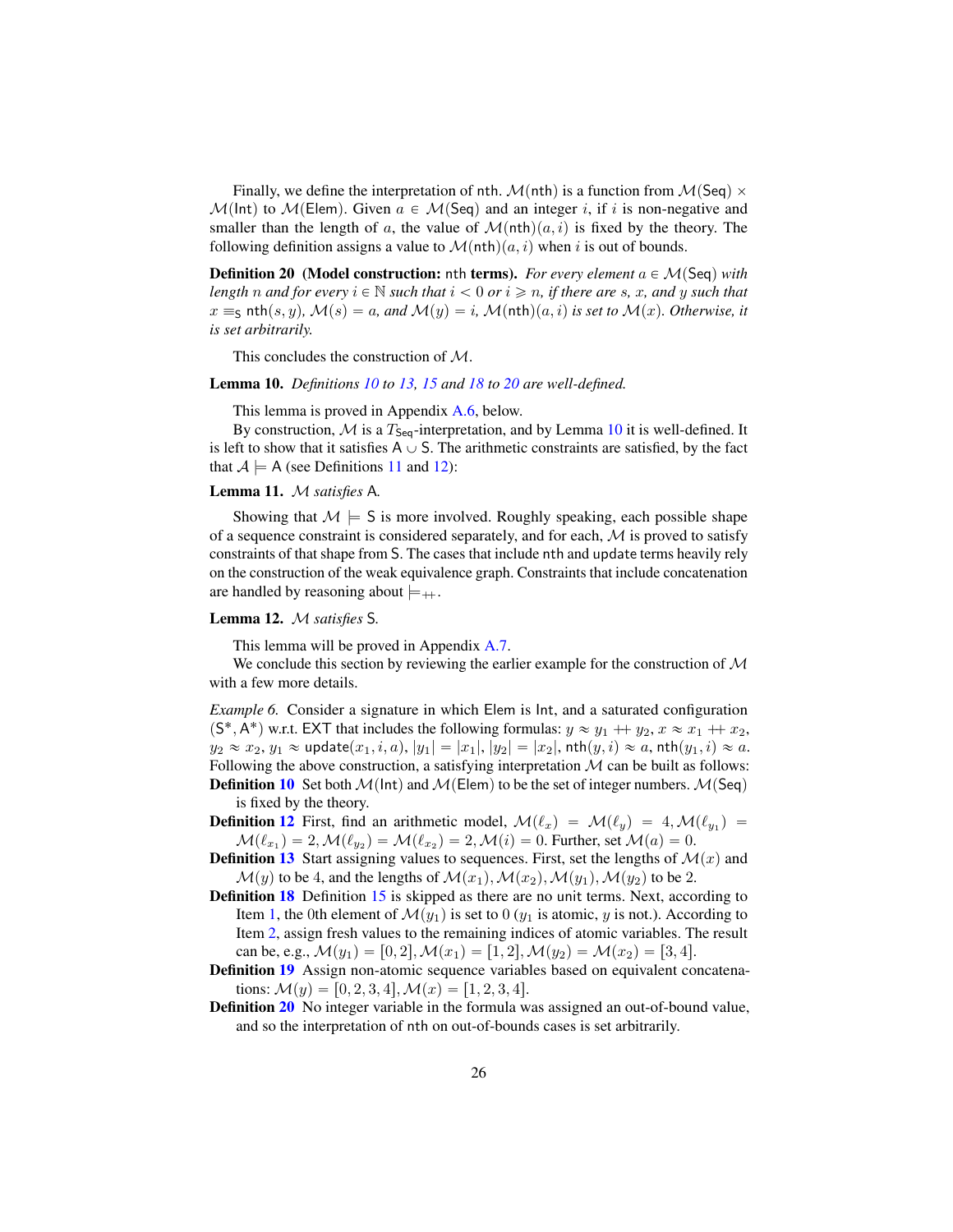#### <span id="page-26-0"></span>A.6 Proof of Lemma [10](#page-25-1)

Lemma 10. *Definitions [10](#page-22-0) to [13,](#page-23-2) [15](#page-23-3) and [18](#page-24-0) to [20](#page-25-0) are well-defined.*

Note that Definitions [10](#page-22-0) and [11](#page-23-0) are trivially well-defined. We now go through the remaining definitions.

#### Lemma 13. *Definition [12](#page-23-1) is well-defined.*

*Proof.* To show that Item [1](#page-23-4) is well-defined, it suffices to note that by saturation of A-Conf, A is  $T_{11A}$ -satisfiable. To show that Item [2](#page-23-5) is well-defined, it suffices to establish an infinite enumeration  $a_1, a_2, \ldots$  of  $\mathcal{M}(\mathsf{Elem})$ , which is guaranteed to exist due to Definition [10.](#page-22-0)  $\Box$ 

Lemma 14. *Definition [13](#page-23-2) is well-defined.*

*Proof.* Let  $x, y \in e$ . We show that  $\mathcal{M}(\ell_x) = \mathcal{M}(\ell_y)$ . Since  $x \equiv_S y$ , we have  $S \models |x| \approx$ |y|. By Assumption [1,](#page-6-1) we also have  $S \models \ell_x \approx \ell_y$ . By saturation of S-Prop, we have  $\ell_x \approx \ell_y \in A$ , and hence, by Definition [12,](#page-23-1)  $\mathcal{M}(\ell_x) = \mathcal{M}(\ell_y)$ . □

<span id="page-26-1"></span>Lemma 15. *Definition [15](#page-23-3) is well-defined.*

*Proof.* We first show that  $\ell_{[x]}$  is 1. To see this, note first that by saturation of L-Intro (and Figure [3\)](#page-6-0), we have  $S \models |unit(y)| \approx 1$ . We also have  $\ell_x \approx |x| \in S$  by Assumption [1.](#page-6-1) It follows that  $S \models \ell_x \approx 1$ , so  $\ell_x \approx 1 \in A$  by saturation of S-Prop. Thus, we must have  $\mathcal{A}(\ell_x) = 1$  in Definition [12,](#page-23-1) and thus  $\mathcal{M}(\ell_x) = 1$ . By Definition [13,](#page-23-2) we then have that the length of  $\mathcal{M}([x])$  must be 1.

Next, suppose unit(y), unit(z)  $\in$  [x]. We prove  $\mathcal{M}(y) = \mathcal{M}(z)$ . Since S  $\models$ unit $(y) \approx$  unit $(z)$ , we must have  $y \approx z \in S$ , by saturation of U-Eq. Hence,  $y \equiv_S z$  and  $\Box$ so by Definition [12,](#page-23-1) we have  $\mathcal{M}(y) = \mathcal{M}(z)$ .

## Lemma 16. *Definition [18](#page-24-0) is well-defined.*

*Proof.* Let *e* be as in Definition [18.](#page-24-0) Suppose there are  $e'$ ,  $e'' \in E_j^i$ , with  $s' \in e'$ ,  $s'' \in e''$ , and  $x', y', x'', y''$  such that  $x' \equiv_S \text{nth}(s', y')$  and  $x'' \equiv_S \text{nth}(s'', y'')$  and  $\mathcal{M}(y') =$  $\mathcal{M}(y'') = i$ , with  $i \in [0, \ell_e)$ . We prove that  $\mathcal{M}(x') = \mathcal{M}(x'')$ .

We first show that  $y' \approx y'' \in S$ . Clearly  $y', y'' \in \mathcal{T}(S)$ . Also,  $y', y'' \in \mathcal{T}(A)$  since  $y' \approx y' \in A$  and  $y'' \approx y'' \in A$  by saturation of S-Prop. It follows by saturation of S-A that either  $y' \approx y'' \in A$  or  $y' \not\approx y'' \in A$ . Since  $\mathcal{M}(y') = \mathcal{M}(y'')$ , the latter cannot hold, and so the former holds. Then, by saturation of A-Prop, we have  $y' \approx y'' \in S$  as well.

Now, notice that  $e' \sim_i e''$ . Hence, there exist  $e_1, \ldots, e_n$  such that  $e_1 = e'$ ,  $e_n = e''$ and for  $k \in [1, n)$ ,  $e_k$  and  $e_{k+1}$  are connected by an edge  $d_k$  in G where  $\delta(d_k)\backslash \{i\} \neq \emptyset$ . For every such k, we have that  $s_k \approx \text{update}(s'_k, y_k, z_k) \in \mathsf{S}$  or  $s'_k \approx \text{update}(s_k, y_k, z_k) \in$ S for some  $s_k \in e_k$ ,  $s'_k \in e_{k+1}$ , integer variable  $y_k$ , and Elem-variable  $z_k$ . By Lemma [7,](#page-23-6)  $\mathcal{M}(\ell_{s_k}) = \mathcal{M}(\ell_{s'_k})$ . And by Definition [13,](#page-23-2)  $\ell_{e_k} = \mathcal{M}(\ell_{s_k})$  and  $\ell_{e_{k+1}} = \mathcal{M}(\ell_{s'_k})$ . It follows that  $\ell_{e'} = \ell_{e_1} = \ldots = \ell_{e_n} = \ell_{e''}$ . By a similar argument, because  $e \sim_i e^{i}$ , we have  $\ell_{e'} = \ell_e$ . We also have: (\*)  $\mathcal{M}(y_k) \neq i$  and (\*\*)  $\mathcal{M}(y_k) \in [0, \ell_e)$ . Define  $s'_0$  to be an alias for s' and then notice that for  $k \in [1, n)$ ,  $s_k \equiv_S s'_{k-1}$  because  $s_k$ ,  $s'_{k-1}$  are both in  $e_k$ .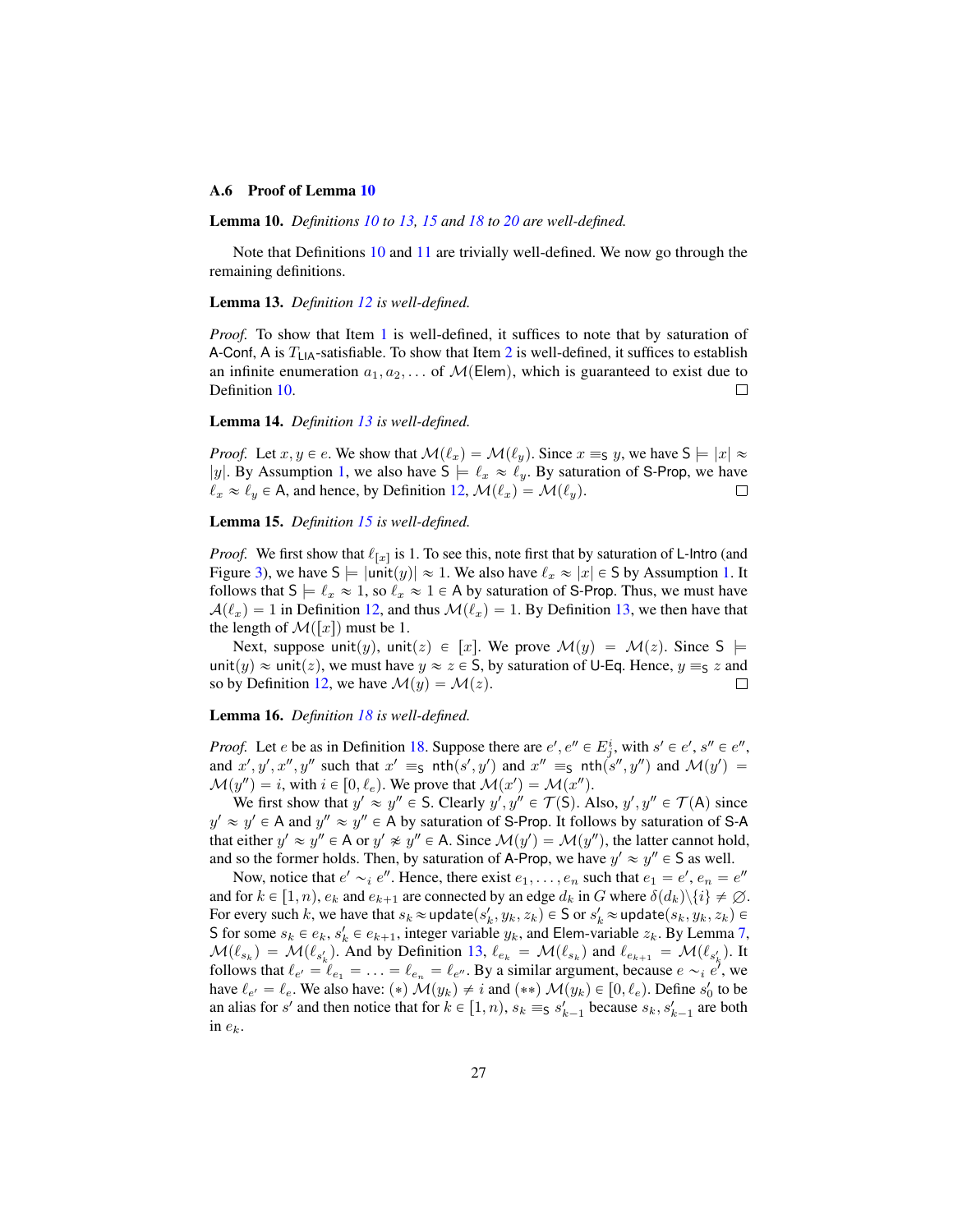We prove by induction that for  $k \in [0, n)$ ,  $nth(s', y') \equiv_{\mathsf{S}} nth(s'_k, y')$ . For the base case, we simply note that  $nth(s', y')$  and  $nth(s'_0, y')$  are identical and  $nth(s', y') \in \mathcal{T}(S)$ . For the induction step, suppose that  $nth(s', y') \equiv_{\mathsf{S}} nth(s'_k, y')$ , where  $k \in [0, n - 1)$ . This implies  $nth(s'_k, y') \in \mathcal{T}(S)$ , and we also know  $s'_k \equiv_S s_{k+1}$ . Recalling that  $s_{k+1} \approx$ update $(s'_{k+1}, y_{k+1}, z_{k+1}) \in S$  or  $s'_{k+1} \approx$  update $(s_{k+1}, y_{k+1}, z_{k+1}) \in S$ , we see that the premises of Nth-Update are satisfied. By saturation of Nth-Update, then, there are three possibilities.

- 1. In the first case,  $A \models y' < 0 \lor y' \ge \ell_{s'_k}$ . We know from Definition [12](#page-23-1) that  $\mathcal{M}(y') =$  $\mathcal{A}(y')$  and  $\mathcal{M}(\ell_{s'_k}) = \mathcal{A}(\ell_{s'_k})$ , so we must have  $\mathcal{M}(y') < 0$  or  $\mathcal{M}(y') \geq \mathcal{M}(\ell_{s'_k})$ . But  $\mathcal{M}(y') = i$  and  $i \in [0, \ell_e)$ , and we know that  $\mathcal{M}(\ell_{s'_k}) = \ell_{e_{k+1}} = \ell_e$ , so this case is not possible.
- 2. In the second case,  $A \models y' \approx y_{k+1}$ . This is also not possible because we know that  $\mathcal{A}(y') = \mathcal{M}(y') = i \neq \mathcal{M}(y_{k+1}) = \mathcal{A}(y_{k+1}).$
- 3. We are thus left with the third option, in which  $nth(s_{k+1}, y') \equiv_S nth(s'_{k+1}, y')$ . But we know that  $s'_k \equiv_S s_{k+1}$ , so we also have  $nth(s'_k, y') \equiv_S nth(s'_{k+1}, y')$ . Then, by the induction hypothesis,  $nth(s', y') \equiv_{\mathsf{S}} nth(s'_{k+1}, y')$ , which completes the induction proof.

Letting  $k = n - 1$ , we obtain  $nth(s', y') \equiv_{\mathsf{S}} nth(s'_{n-1}, y')$ . But  $s'_{n-1} \in e_n$  and  $e_n = e'',$ so  $s'_{n-1} \equiv_S s''$  and  $nth(s', y') \equiv_S nth(s'', y')$ . Finally, since we showed above that  $y' \approx y'' \in S$ , we have  $nth(s', y') \equiv_S nth(s'', y'')$ , and thus  $x' \equiv_S x''$ , which means that  $\mathcal{M}(x') = \mathcal{M}(x'')$  by Definition [12.](#page-23-1)  $\Box$ 

Lemma 17. *Definition [19](#page-24-1) is well-defined.*

*Proof.*  $\overline{y}$  exists and is unique by Lemma [4.](#page-8-2) If  $\overline{y}$  is a variable or a variable-concatenation term, then uniqueness guarantees well-definedness. Further, each variable that occurs in  $\overline{y}$  is atomic by Lemma [4,](#page-8-2) and hence its value in M was already defined in Definitions [15](#page-23-3) and [18.](#page-24-0)  $\Box$ 

We prove that Definition [20](#page-25-0) is well-defined, but first we prove some helper lemmas. Recall that we write  $C \models_{LIA} \varphi$  to denote that every model of  $T_{LIA}$  satisfying C also satisfies  $\varphi$ . Intuitively, if  $\varphi$  can be derived from C using arithmetic reasoning, then  $C \models_{LIA} \varphi$ .

<span id="page-27-0"></span>**Lemma 18.** *If*  $S \models_{++} x \approx \overline{z}$  *and*  $\overline{z}$  *is of size n, then*  $A \models_{\text{LIA}} \ell_x = \sum_{i=1}^n \ell_{z_i}$ *.* 

*Proof.* The proof is by structural induction using Definition [6.](#page-7-3) For Item [1,](#page-7-4) clearly  $A \models \ell_x \approx \ell_x$ . For Item [2,](#page-7-1) we have  $S \models_{++} x \approx t$  for some variable concatenation term  $t = t_1 + \cdots + t_n$  such that  $S \models x \approx t$ . Therefore,  $S \models |x| \approx |t|$ . By saturation of L-Intro,  $S \models |x| \approx \sum_{i=1}^n |t_i|$ , and using Assumption [1,](#page-6-1) we get  $S \models \ell_x \approx \sum_{i=1}^n \ell_{t_i}$ . By saturation of S-Prop,  $A \models \ell_x \approx \sum_{i=1}^n \ell_{t_i}$ .

Now suppose that  $S \models_{+t} x \approx (\overline{w} + y + \overline{z}) \downarrow$  and  $S \models y \approx t$ , where t is  $\epsilon$  or a variable concatenation term in  $\mathcal{T}(S)$ . Let  $\overline{\boldsymbol{w}} = (w_1, \dots, w_m)$  and  $\overline{\boldsymbol{z}} = (z_1, \dots, z_n)$ , with  $m, n \ge 0$ . By the induction hypothesis, we have that  $A \models_{\text{LIA}} \ell_x \approx \sum_{i=1}^m \ell_{w_i} + \ell_y + \ell_z$  $\sum_{i=1}^{n} \ell_{z_i}$ . We consider two cases. (1)  $t = \epsilon$ : in this case,  $S \models |y| \approx |\epsilon|$ . Also,  $S \models |\epsilon| = 0$ by saturation of L-Intro, so  $S = |y| = 0$ , and thus  $A = \ell_y = 0$  by saturation of S-Prop and Assumption [1.](#page-6-1) It follows that  $A \models_{\text{LIA}} \ell_x \approx \sum_{i=1}^m \ell_{w_i} + \sum_{i=1}^n \ell_{z_i}$ . (2) t is a variable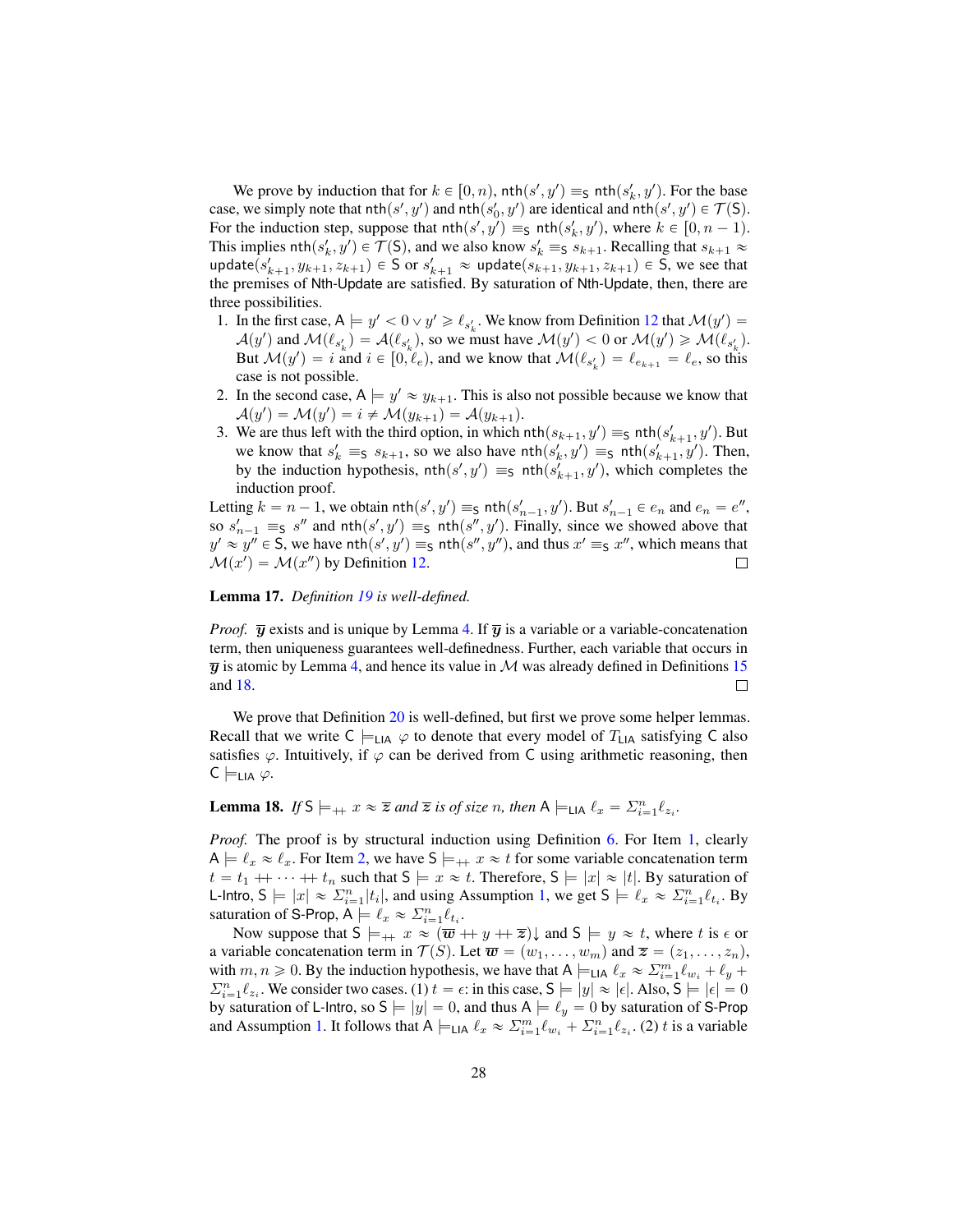concatenation term in  $\mathcal{T}(S)$ : let  $t = t_1 + \ldots + t_k$ . We have  $S \models |y| \approx |t|$ . Also,  $S \models |t| = \sum_{i=1}^{k} |t_i|$  $S \models |t| = \sum_{i=1}^{k} |t_i|$  $S \models |t| = \sum_{i=1}^{k} |t_i|$  by saturation of L-Intro. By saturation of S-Prop and Assumption 1 (and assuming wlog that  $\sum_{i=1}^{k} \ell_{t_i}$  is the result of flattening  $\sum_{i=1}^{k} |t_i|$ ), it follows that  $A \models \ell_y = \sum_{i=1}^k \ell_{t_i}$ . Thus,  $A \models_{\mathsf{LIA}} \ell_x \approx \sum_{i=1}^m \ell_{w_i} + \sum_{i=1}^k \ell_{t_i} + \sum_{i=1}^n \ell_{z_i}$ .

<span id="page-28-1"></span>**Lemma 19.** For every sequence variable  $x \in S$ , if  $\ell$  is the length of  $\mathcal{M}(x)$ , then  $\mathcal{M}(\ell_x) = \ell$ .

*Proof.* If x is atomic, then  $\ell = \mathcal{M}(\ell_x)$  by Definition [13.](#page-23-2) Suppose that x is non-atomic. Let  $\overline{y}$  be the normal form of x where  $\overline{y}$  is of size n. Each element of  $\overline{y}$  is atomic, so for  $i \in [1, n]$ , the length of  $\mathcal{M}(y_i)$  is  $\mathcal{M}(\ell_{y_i})$  by Definition [13.](#page-23-2) Then,  $\ell = \sum_{i=1}^n \mathcal{M}(\ell_{y_i})$ by Definition [19.](#page-24-1) Let  $\overline{z}$  of length n be such that  $S \models_{+i} x \approx \overline{z}$  and  $S \models y_i \approx z_i$  for  $i \in [1, n]$ , which exists by Definition [6.](#page-7-3) By Lemma [18,](#page-27-0) we have that A  $\models$ LIA  $\ell_x \approx$  $\sum_{i=1}^{n} \ell_{z_i}$ . For each  $i \in [1, n]$ , we know that because  $S \models y_i \approx z_i$ ,  $S \models |y_i| \approx |z_i|$ , and so by Assumption [1,](#page-6-1)  $S \models \ell_{y_i} \approx \ell_{z_i}$ . Therefore,  $A \models \ell_{y_i} \approx \ell_{z_i}$  by saturation of S-Prop. Then, we can conclude that  $\overline{A} \models_{\text{LIA}} \ell_x \approx \sum_{i=1}^n \ell_{y_i}$ . Finally, we have  $\mathcal{M}(\ell_x) = \mathcal{A}(\ell_x) =$  $\sum_{i=1}^n \mathcal{A}(\ell_{y_i}) = \sum_{i=1}^n \mathcal{M}(\ell_{y_i}) = \ell.$ 

 $\Box$ 

<span id="page-28-0"></span>**Lemma 20.** *Suppose*  $k \equiv_S \text{nth}(x, y)$ *. Let*  $i = \mathcal{M}(y)$ *,*  $e = [x]$ *, and let*  $\ell_e$  *be the length of*  $\mathcal{M}(x)$ . If e is atomic and  $i \in [0, \ell_e)$ , then the *i*th element of  $\mathcal{M}(x)$  is  $\mathcal{M}(k)$ .

*Proof.* We consider the following cases:

- 1. e is a unit equivalence class: then, for some z, unit(z)  $\in$  e. By Definition [15,](#page-23-3) we have that  $i = 0$  and  $\mathcal{M}(x)$  contains the single element  $\mathcal{M}(z)$ . We show that  $\mathcal{M}(z) = \mathcal{M}(k)$ . Since nth $(x, y) \in \mathcal{T}(S)$  and  $S \models x \approx \text{unit}(z)$ , by saturation of Nth-Unit, there are two cases. In the first case,  $A \models y < 0 \lor y > 0$ , which, by Definition [12,](#page-23-1) is not possible since  $\mathcal{M}(y) = i = 0$ . So, we are left with the second case, in which nth $(x, y) \approx z \in S$ . It follows that  $z \equiv_S k$ , so by Definition [12,](#page-23-1)  $\mathcal{M}(z) = \mathcal{M}(k)$ .
- 2. *e* is atomic but not a unit equivalence class: let j be such that  $e \in E_j^i$ . Then, by Item [1](#page-24-4) of Definition [18,](#page-24-0) the *i*th element of  $\mathcal{M}(e)$  must be  $\mathcal{M}(k)$ , and thus the *i*th element of  $\mathcal{M}(x)$  is  $\mathcal{M}(k)$ .

 $\Box$ 

<span id="page-28-2"></span>**Lemma 21.** *Suppose*  $k \equiv s$  nth $(x, y)$ *. Let*  $i = \mathcal{M}(y)$ *,*  $e = [x]$ *, and let*  $\ell_e$  *be the length of*  $\mathcal{M}(x)$ *. If*  $i \in [0, \ell_e)$ *, then the ith element of*  $\mathcal{M}(x)$  *is*  $\mathcal{M}(k)$ *.* 

*Proof.* If  $e$  is atomic, then we have the result by Lemma [20.](#page-28-0) Suppose  $e$  is not atomic. Let  $\overline{y}$  be the normal form of x.

- 1. If  $\overline{y}$  is empty, then by Definition [19,](#page-24-1)  $\mathcal{M}(x)$  is the empty sequence, so  $i \in [0, \ell_e)$  is always false, and the statement holds vacuously.
- 2. Suppose  $\overline{y}$  has a single element,  $y_1$ . By Definition [6,](#page-7-3) it's clear that  $S \models^*_{++} y_1 \approx y_1$ . So, by saturation of C-Eq, we must have  $x \approx y_1 \in S$ . But  $y_1$  is atomic, so this contradicts the assumption that e is not atomic.
- 3. Otherwise,  $\overline{y} = y_1 + \cdots + y_n$ , with  $n \ge 2$ . Recall that  $nth(x, y) \in \mathcal{T}(S)$ . Thus, by saturation of Nth-Concat, one of its  $n + 1$  conclusions is applicable. In the first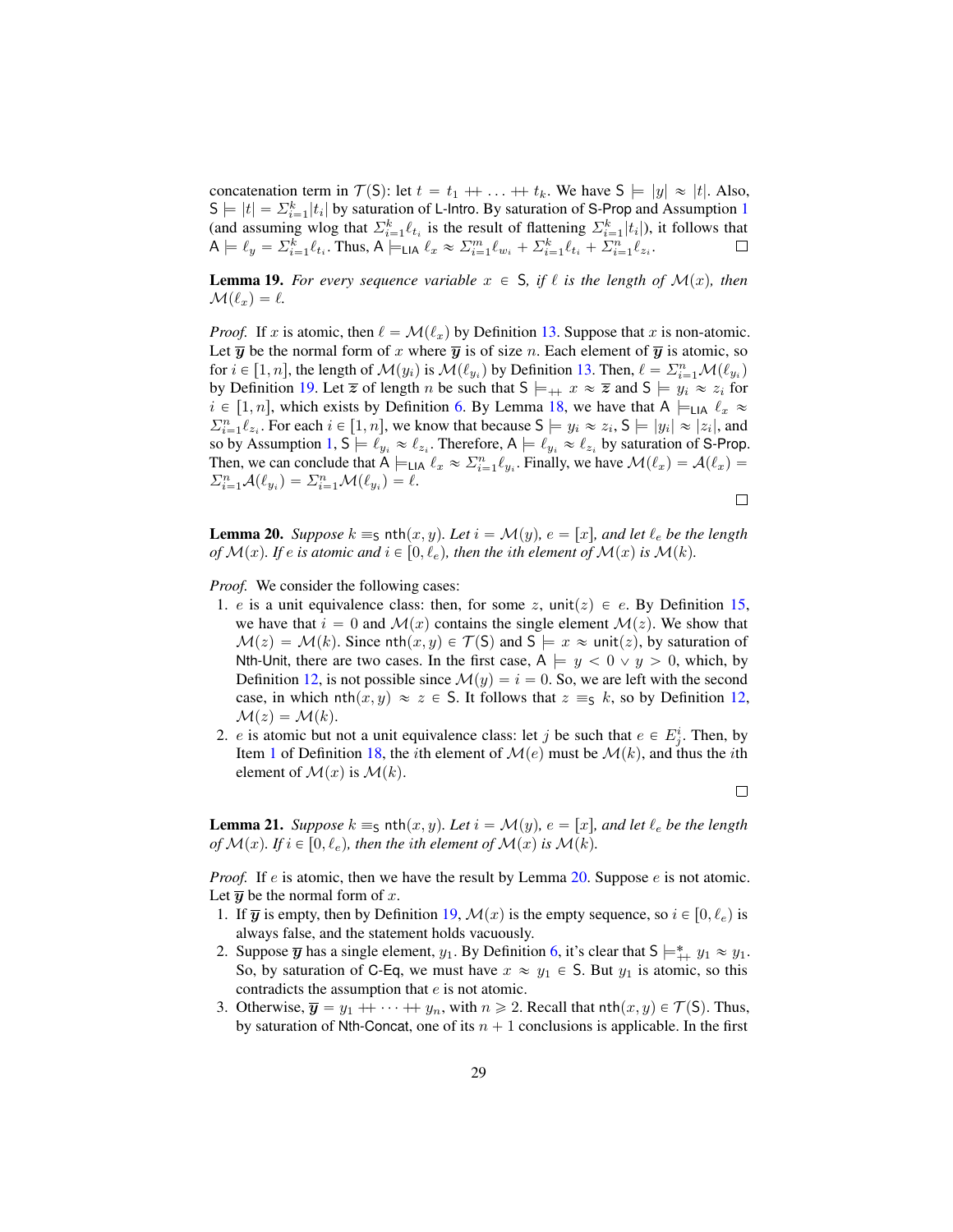case, we must have  $A = y < 0 \lor y \ge \ell_x$ . But we also know that  $\mathcal{M}(y) = i$  is non-negative and is smaller than the length assigned to  $M(x)$ , which leads to a contradiction using Lemma [19.](#page-28-1) For the other cases, we have, for some  $k \in [1, n]$ , (1)  $A \models \sum_{j=1}^{k-1} \ell_{y_j} \leq y < \sum_{j=1}^{k} \ell_{y_j}$  and (2)  $S \models \text{nth}(x, y) \approx \text{nth}(y_k, y - \sum_{j=1}^{k-1} \ell_{y_j}).$ By Definition [12,](#page-23-1) this means that  $\sum_{j=1}^{k-1} \mathcal{M}(\ell_{y_j}) \leq \mathcal{M}(y) < \sum_{j=1}^{k} \mathcal{M}(\ell_{y_j})$ . Now, by Definition [19,](#page-28-1)  $\mathcal{M}(x) = \mathcal{M}(y_1) + \cdots + \mathcal{M}(y_n)$ , and by Lemma 19, the length of  $\mathcal{M}(y_j)$  is  $\mathcal{M}(\ell_{y_j})$  for  $j \in [1, n]$ . Let  $i' = \mathcal{M}(y) - \sum_{j=1}^{k-1} \mathcal{M}(\ell_{y_j})$ . Clearly,  $i' \in [0, \mathcal{M}(\ell_{y_k}))$ , and element  $\mathcal{M}(y)$  of  $\mathcal{M}(x)$  is the same as element i' of  $\mathcal{M}(y_k)$ . Now, revisiting (2), let  $\alpha$  be the term  $y - \sum_{j=1}^{k-1} \ell_{y_j}$ , and let  $\hat{\alpha}$  be the variable introduced for  $\alpha$  when flattening the term nth $(y_k, \alpha)$ . We have  $k \equiv_S \text{nth}(x, y)$ , so  $k \equiv_S \text{nth}(y_k, \hat{\alpha})$  by (2). Let i'' be  $\mathcal{M}(\hat{\alpha})$ , and recall that  $y_k$  is atomic and that the length of  $\mathcal{M}(y_k)$  is  $\mathcal{M}(\ell_{y_k})$ . By Lemma [20,](#page-28-0) we have that if  $i'' \in [0, \mathcal{M}(\ell_{y_k}))$ , then the *i*<sup>n</sup>th element of  $\mathcal{M}(y_k)$  is  $\mathcal{M}(k)$ . It remains to show that  $i' = i''$ . To see this, note that  $S \models \hat{\alpha} \approx \alpha$ . So, by saturation of S-Prop, we have  $A \models \hat{\alpha} \approx \alpha$ . Then, by Definition [12,](#page-23-1)  $i'' = \mathcal{M}(\hat{\alpha}) = \mathcal{M}(y) - \sum_{j=1}^{k-1} \mathcal{M}(\ell_{y_j}) = i'.$ 

 $\Box$ 

<span id="page-29-0"></span>**Lemma 22.** *For all*  $x, y$ *, with*  $x \not\approx y \in S$ *, we have*  $\mathcal{M}(x) \neq \mathcal{M}(y)$ *.* 

*Proof.* By Deq-Ext we have two cases. In the first,  $A \models \ell_x \neq \ell_y$ . So, by Definition [12,](#page-23-1)  $\mathcal{M}(\ell_x) \neq \mathcal{M}(\ell_y)$ . Thus, by Lemma [19,](#page-28-1) we have that the length of  $\mathcal{M}(x)$  is different from the length of  $\mathcal{M}(y)$ , so  $\mathcal{M}(x) \neq \mathcal{M}(y)$ .

In the second case, we have (1) A  $\vert e \vert_x \approx \ell_y \wedge 0 \leq i \leq \ell_x$  and (2)  $w_1 \approx$ nth $(x, i), w_2 \approx \text{nth}(y, i), w_1 \not\approx w_2 \in S$ , for some  $i, w_1, w_2$ . By (2) and saturation of S-Conf, we know that  $w_1 \neq w_2$ , so by Definition [12,](#page-23-1)  $\mathcal{M}(w_1) \neq \mathcal{M}(w_2)$ . Let  $n = \mathcal{M}(i)$  and let  $\ell$  be the length of  $\mathcal{M}(x)$ . By Definition [12,](#page-23-1) we have  $\mathcal{M}(\ell_x) = \mathcal{M}(\ell_y)$ and  $0 \le n < \mathcal{M}(\ell_x)$ . So, by Lemma [19,](#page-28-1) we have that the lengths of  $\mathcal{M}(x)$  and  $\mathcal{M}(y)$ are both equal to  $\ell$ , and  $n \in [0, \ell)$ . Looking again at (2), we can apply Lemma [21](#page-28-2) twice to get that the *n*th element of  $\mathcal{M}(x)$  is  $\mathcal{M}(w_1)$  and the *n*th element of  $\mathcal{M}(y)$  is  $\mathcal{M}(w_2)$ . We can then conclude that  $\mathcal{M}(x) \neq \mathcal{M}(y)$ , as we know that  $\mathcal{M}(w_1) \neq \mathcal{M}(w_2)$ .  $\Box$ 

We can now show that Definition [20](#page-25-0) is well-defined.

#### Lemma 23. *Definition [20](#page-25-0) is well-defined.*

*Proof.* Suppose there are  $x, x', s, s', y, y'$  such that  $x \equiv_S \text{nth}(s, y), x' \equiv_S \text{nth}(s', y'),$  $\mathcal{M}(s) = \mathcal{M}(s') = a$ , and  $\mathcal{M}(y) = \mathcal{M}(y') = i$ . We prove  $\mathcal{M}(x) = \mathcal{M}(x')$ . Since  $y, y' \in \mathcal{T}(\mathsf{S})$ , and they have sort Int, by saturation of S-Prop, we have that  $y \approx y, y' \approx$  $y' \in A$ , and so  $y, y' \in \mathcal{T}(S) \cap \mathcal{T}(A)$ . By saturation of S-A, either  $y \not\approx y' \in A$  or  $y \approx y' \in A$ . The first case is impossible since  $\mathcal{M}(y) = \mathcal{M}(y')$ . In the second case, we have  $y \approx y' \in A$ , and so  $y \approx y' \in S$  by saturation of A-Prop. Now, by saturation of Nth-Split, there are two options: either  $s \not\approx s' \in S$  or  $s \approx s' \in S$ . The first is impossible by Lemma [22,](#page-29-0) as  $\mathcal{M}(s) = \mathcal{M}(s')$ . On the other hand, if  $s \approx s' \in S$ , then since  $x \equiv_S \text{nth}(s, y)$  and  $x' \equiv_S \text{nth}(s', y')$ , we also have  $x \equiv_S x'$ . Thus, by Definition [12,](#page-23-1) we have  $\mathcal{M}(x) = \mathcal{M}(x')$ .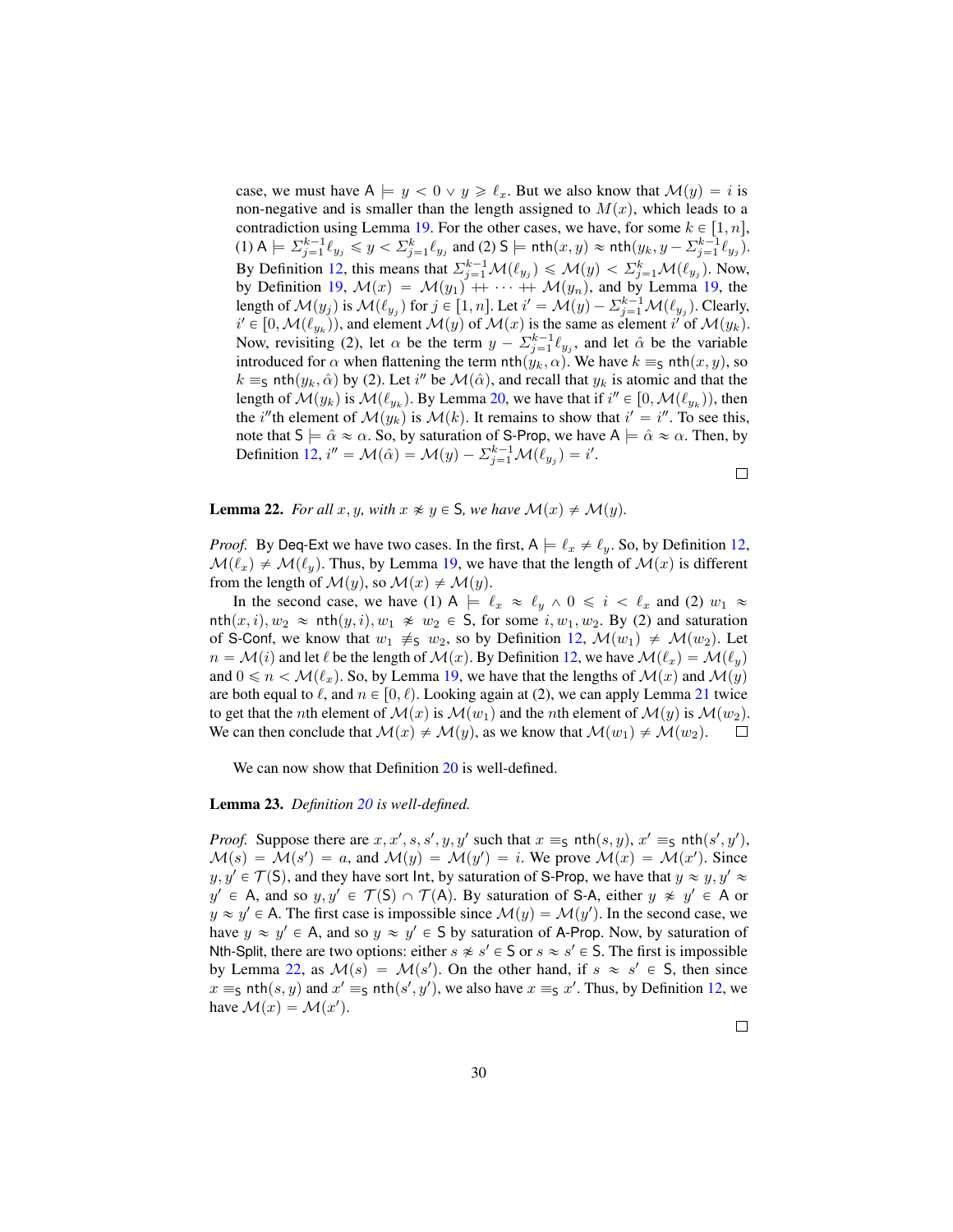#### <span id="page-30-0"></span>A.7 Proof of Lemma [12](#page-25-2)

Lemma 12. M *satisfies* S*.*

We start with helper lemmas.

<span id="page-30-1"></span>**Lemma 24.** x is atomic in S iff  $S \models^*_{++} x \approx y$  for some atomic representative y.

*Proof.*  $\Rightarrow$ : Let y be the representative of [x]. By Definition [4,](#page-6-4) and because  $x \equiv_S y$  and x is atomic, y must also be atomic. We have  $S \models_{++} x \approx x$  by Definition [6,](#page-7-3) and thus, also by Definition [6,](#page-7-3) we have  $S \models^*_{++} x \approx y$ .

 $\Leftarrow$ : Since y is atomic and  $x \equiv_S y$ , it is easy to see by Definition [4](#page-6-4) that x is also  $\Box$ atomic.

<span id="page-30-3"></span>**Lemma 25.** If  $S \models^* _{++} x \approx \overline{y}$ , then  $\mathcal{M}(x) = \mathcal{M}(y_1) + \ldots + \mathcal{M}(y_n)$ , where  $\overline{y}$  has *size*  $n \geq 0$ *.* 

*Proof.* If x is not atomic, then the result is immediate by Definition [19.](#page-24-1) If x is atomic, then by Lemma [24](#page-30-1) and uniqueness of normal forms (Lemma [4\)](#page-8-2),  $n = 1$ . Since  $x \equiv_S y_1$ , and models are assigned by equivalence class in Definitions [15](#page-23-3) and [18,](#page-24-0) it follows that  $\mathcal{M}(x) = \mathcal{M}(y_1).$  $\Box$ 

<span id="page-30-2"></span>**Lemma 26.**  $S \models x \approx \epsilon$  *iff*  $\mathcal{M}(x)$  *has length 0.* 

*Proof.*  $\Rightarrow$ : If  $S \models x \approx \epsilon$ , then  $S \models |x| \approx |\epsilon|$ . By saturation of L-Intro,  $S \models |\epsilon| = 0$ . So, by Assumption [1,](#page-6-1)  $S \models \ell_x \approx 0$ , and so, by saturation of S-Prop, we have  $\ell_x \approx 0 \in A$ . Thus, by Definition [12,](#page-23-1)  $\mathcal{M}(\ell_x) = 0$ , and so the length of x is 0 by Lemma [19.](#page-28-1)  $\Leftarrow$ : If  $\mathcal{M}(x)$  has length 0, then by Lemma [19,](#page-28-1)  $\mathcal{M}(\ell_x) = 0$ . By saturation of L-Valid, either  $x \approx \epsilon \in S$  or A  $\models \ell_x > 0$ . But the latter is impossible by Definition [12.](#page-23-1)  $\Box$ 

<span id="page-30-5"></span>**Lemma 27.** If  $x \approx$  update $(y, i, v) \in S$ ,  $\mathcal{M}(i) \in [0, \mathcal{M}(l_y))$ , and  $S \models^*_{++} y \approx w_1 + \cdots$  $\cdots$   $\cdots$   $\cdots$  *w<sub>n</sub>*, *then:* 

- <span id="page-30-4"></span>
- *1.*  $x \approx z_1 + \cdots + z_n \in \mathsf{S}$  *for some atomic*  $z_1, \ldots, z_n$ ;<br> *2. there exists some*  $k \in [1, n]$ *, such that*  $\sum_{j=1}^{k-1} \mathcal{M}(\ell_{w_j}) \leq \mathcal{M}(i) < \sum_{j=1}^{k} \mathcal{M}(\ell_{w_j})$ *and*  $z_k = \text{update}(w_k, \alpha_k, v) \in S$ , where  $A \models \alpha_k \approx i - \sum_{j=1}^{k-1} \ell_{w_j}$ ; and
- *3. for all*  $j \in [1, n], j \neq k, z_j \approx w_j \in S$ .

*Proof.* By saturation w.r.t. Update-Concat, there is  $x \approx z_1 + \cdots + z_n \in S$ , for some  $z_1, \ldots, z_n$ , such that  $z_m \approx$  update $(w_m, \alpha_m, v) \in S$  for  $m \in [1, n]$ , where  $\alpha_m$  is the  $z_1, \ldots, z_n$ , such that  $z_m \approx \text{update}(w_m, \alpha_m, v) \in S$  for  $m \in [1, n]$ , where  $\alpha_m$  is the variable introduced for the term  $i - \sum_{j=1}^{m-1} \ell_{w_j}$  when flattening the term  $\text{update}(w_m, i - \sum_{j=1}^{m-1} \ell_{w_j})$ .  $_{j=1}^{m-1}\ell_{w_j},v).$  Then,  $z_m\,\approx\,$  update $(w_m,\alpha_m,v)\in\mathsf{S}$  and  $\alpha_m\,\equiv_\mathsf{S} \,i - \sum_{l=1}^{m-1}\ell_{w_l}.$  By  $\sum_{j=1}^{\infty}$   $\sum_{j=1}^{\infty}$ ,  $\sum_{j=1}^{\infty}$ ,  $\sum_{j=1}^{\infty}$  and  $\sum_{j=1}^{\infty}$  and  $\sum_{j=1}^{\infty}$   $\sum_{j=1}^{\infty}$   $\sum_{j=1}^{\infty}$   $\sum_{j=1}^{\infty}$   $\sum_{j=1}^{\infty}$   $\sum_{j=1}^{\infty}$   $\sum_{j=1}^{\infty}$   $\sum_{j=1}^{\infty}$   $\sum_{j=1}^{\infty}$ 

Next we prove that  $z_1, ..., z_n$  are atomic. Suppose  $z_m$  is not atomic for some  $m \in$ [1, n]. Note that we cannot have  $S \models z_m \approx \epsilon \colon w_m$  is atomic, so by Lemma [26,](#page-30-2)  $\mathcal{M}(w_m)$ has a nonzero length; then, by Lemma [7,](#page-23-6)  $\mathcal{M}(z_m)$  has nonzero length, so S  $\not\models z_m \approx \epsilon$ by Lemma [26.](#page-30-2) Let  $\overline{u}$  be the normal form of  $z_m$ .  $\overline{u}$  cannot be empty because then, by Lemma [25,](#page-30-3) the length of  $\mathcal{M}(z_m)$  would be 0, so by Lemma [26,](#page-30-2) we would have  $z_m \approx \epsilon$ .  $\overline{u}$  cannot be of size 1 as then  $z_m$  would be atomic by Lemma [24.](#page-30-1) Thus,  $\overline{u}$  is of size at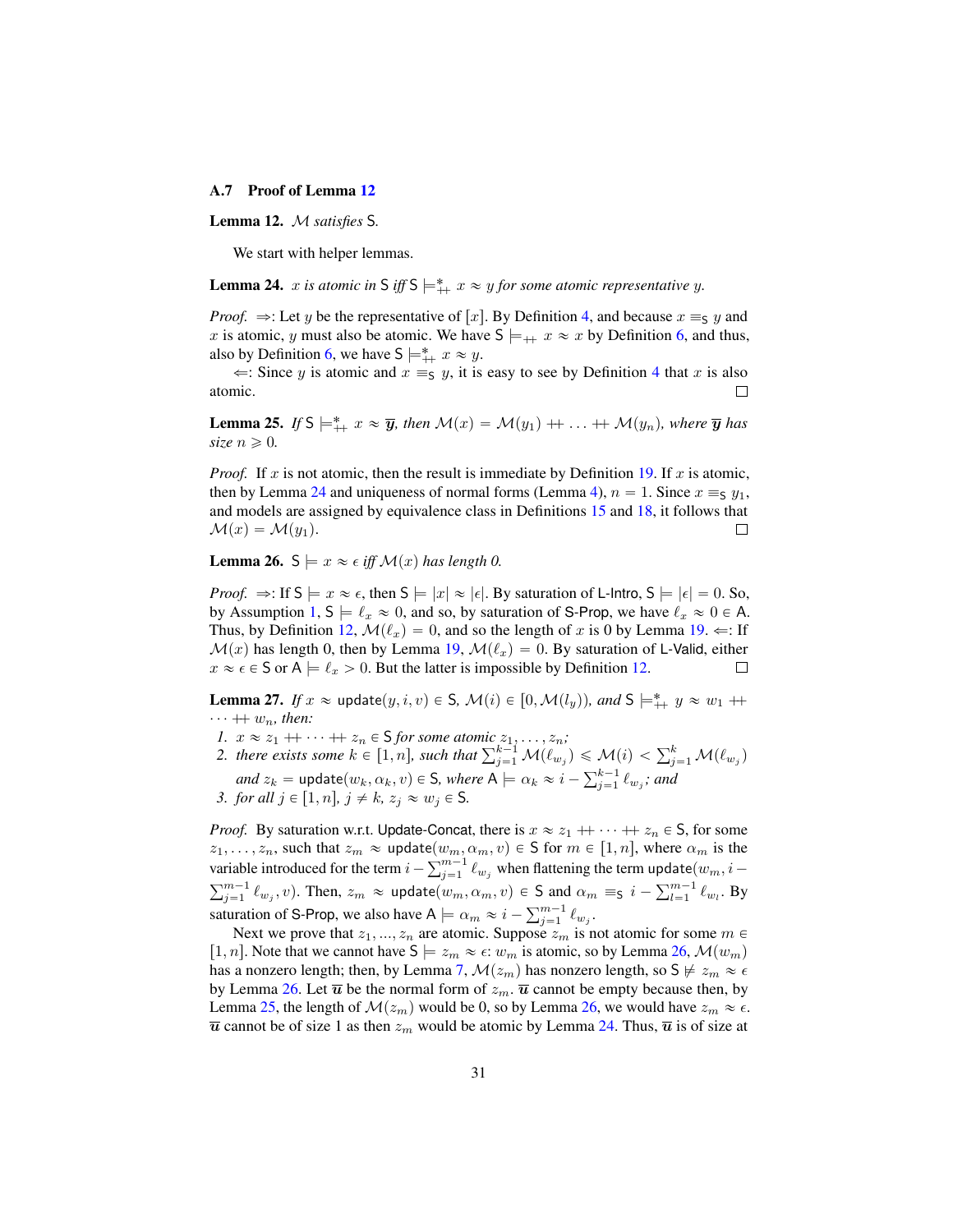least 2. Now, by saturation of Update-Concat-Inv applied to  $z_m \approx \text{update}(w_m, \alpha_m, v)$ , we have  $w_m \approx z' \in S$ ,  $u_1 \approx$  update $(z'_1, \alpha_m, v) \in S$ , and  $u_2 \approx$  update $(z'_2, \alpha', v) \in S$ , for some  $\alpha'$  where  $S \models \alpha' = \alpha_m - \ell_{u_1}$ . By Lemma [7,](#page-23-6) we have  $\mathcal{M}(\ell_{u_1}) = \mathcal{M}(\ell_{z'_1})$  and  $\mathcal{M}(\ell_{u_2}) \approx \mathcal{M}(\ell_{z'_2})$ . But  $u_1$  and  $u_2$  are atomic, so by Lemma [26,](#page-30-2) their lengths cannot be zero. By Lemma [19,](#page-28-1) then, the lengths of  $z'_1$  and  $z'_2$  are also nonzero. So S  $\not\models z_1 \approx \epsilon$  and  $S \not\models z_2 \approx \epsilon$  by Lemma [26.](#page-30-2) Thus,  $\overline{z}$  is not singular, which means that  $w_m$  is not atomic, which is a contradiction.

ch is a contradiction.<br>Now, consider the following  $n + 2$  constraints:  $i < 0$ ,  $\sum_{j=1}^{k-1} \ell_{w_j} \leqslant i < \sum_{j}^{k}$ following  $n + 2$  constraints:  $i < 0$ ,  $\sum_{j=1}^{k-1} \ell_{w_j} \leq i < \sum_{j=1}^{k} \ell_{w_j}$ <br> $\sum_{i=1}^{n} \ell_{w_i}$ for  $k \in [1, n]$ , and  $i \ge \sum_{j=1}^n \ell_{w_j}$ . Exactly one of these holds in M, since it interprets arithmetic symbols in the usual way by Definition [11.](#page-23-0)

hmetic symbols in the usual way by Definduction  $\text{Suppose } \mathcal{M} \models i < 0 \text{ or } \mathcal{M} \models i \geq \sum_{i=1}^{n}$  $\int_{j=1}^{n} \ell_{w_j}$ . We know that  $\mathcal{M}(i) \in [0, \mathcal{M}(\ell_y)),$ so this case is impossible by Lemmas [19](#page-28-1) and [25.](#page-30-3)

The case is impossible by Lemmas 19 and 25.<br>Now, suppose that  $M \models \sum_{j=1}^{k-1} \ell_{w_j} \leq i < \sum_{j}^{k}$  $\sum_{j=1}^{\kappa} \ell_{w_j}$  for some  $k \in [1, n].$ Clearly, Item [2](#page-30-4) holds for this k. We know that Update-Bound is saturated w.r.t.  $z_m \approx$ Clearly, Item 2 holds for this k. We know that Update-Bound is saturated w.r.t.  $z_m \approx$ <br>update $(w_m, \alpha_m, v) \in S$  for  $m \in [1, n]$ . Recall also that  $A \models \alpha_m \approx i - \sum_{j=1}^{m-1} \ell_{w_j}$ . It is easy to see that the first branch is inconsistent with M whenever  $m \neq k$ . Thus, we have  $z_m \approx w_m \in \mathsf{S}$  for  $m \in [1, n], m \neq k$ .  $\Box$ 

<span id="page-31-1"></span>**Lemma 28.** *If*  $x \equiv_S$  unit(y) *then* x *is atomic.* 

*Proof.* Note that  $S \models |unit(y)| \approx 1$  by saturation of L-Intro, and so we also have (\*)  $S \models |x| \approx 1$ . Assume x is not atomic. There are two cases. In the first case,  $x \equiv_S \epsilon$ . But  $S \models |\epsilon| \approx 0$  by saturation of L-Intro, so by (\*) and saturation of S-Prop, this implies A  $\models$  $0 \approx 1$ , which contradicts saturation of A-Conf. In the second case, there exists a variable concatenation term  $x_1 + \cdots + x_n \in \mathcal{T}(\mathsf{S})$  such that  $\mathsf{S} \models x \approx x_1 + \cdots + x_n$  and  $x_1 + \cdots + x_n$  is not singular in S. By Lemma [5,](#page-19-0) we know that  $A \models_{\textsf{LLA}} \sum_{i=1}^n \ell_{x_i} \geq 2$ . But by  $(*)$  and saturation of S-Prop and L-Intro, together with Assumption [1,](#page-6-1) we also have  $A \models \sum_{i=1}^{n} \ell_{x_n} = 1$ , which also contradicts saturation of A-Conf. П

**Definition 21.** Define  $S \models_{++}^{1,3} x \approx t$  if there is a derivation of  $S \models_{++} x \approx t$  without *using Item [2](#page-7-1) of Definition [6.](#page-7-3)*

<span id="page-31-0"></span>**Lemma 29.** If  $S \models^* _{++} x \approx \overline{y}$ , where y has size n, then for some  $\overline{z}$  of size n such that  $z_i \equiv_S y_i, i \in [1, n], S \models_{++}^{1,3} x \approx \overline{z}.$ 

*Proof.* Since  $S \models^* _{++} x \approx \overline{y}$ , there is some  $z'$  such that  $z'_i \equiv_S y_i, i \in [1, n]$  and  $S \models_{++} x \approx \mathbf{z}'$ . Consider the derivation tree described in Lemma [3,](#page-8-1) and let D be the path through the tree corresponding to the derivation of S  $\models_{++} x \approx \overline{z'}$ . If D has no application of Item [2](#page-7-1) of Definition [6,](#page-7-3) then the claim is proved by setting  $\bar{z}$  to be  $z'$ . Otherwise, the first node in D must use Item [2](#page-7-1) of Definition [6](#page-7-3) to derive  $S \models_{++} x \approx t$ , where  $x \approx t \in S$ . Suppose that t is not singular. Then, it is possible to derive  $S \models_{++}^{1,3} x \approx t$  by starting with  $S \models_{++}^{1,3} x \approx x$  $S \models_{++}^{1,3} x \approx x$  $S \models_{++}^{1,3} x \approx x$  and then applying Item 3 of Definition [6,](#page-7-3) using  $S \models x \approx t$ . We can then replace the root of D with this derivation to get a derivation showing  $S \models_{++}^{1,3} x \approx \overline{z}$ .

Suppose, on the other hand, that t is singular. Suppose  $t = t_1 + \ldots + t_m$ . Without loss of generality, assume that D eagerly applies Item [3](#page-7-2) of Definition [6](#page-7-3)  $m - 1$  times, each time using  $S \models t_i \approx \epsilon$  for some  $i \in [1, m]$ , which is possible because t is singular.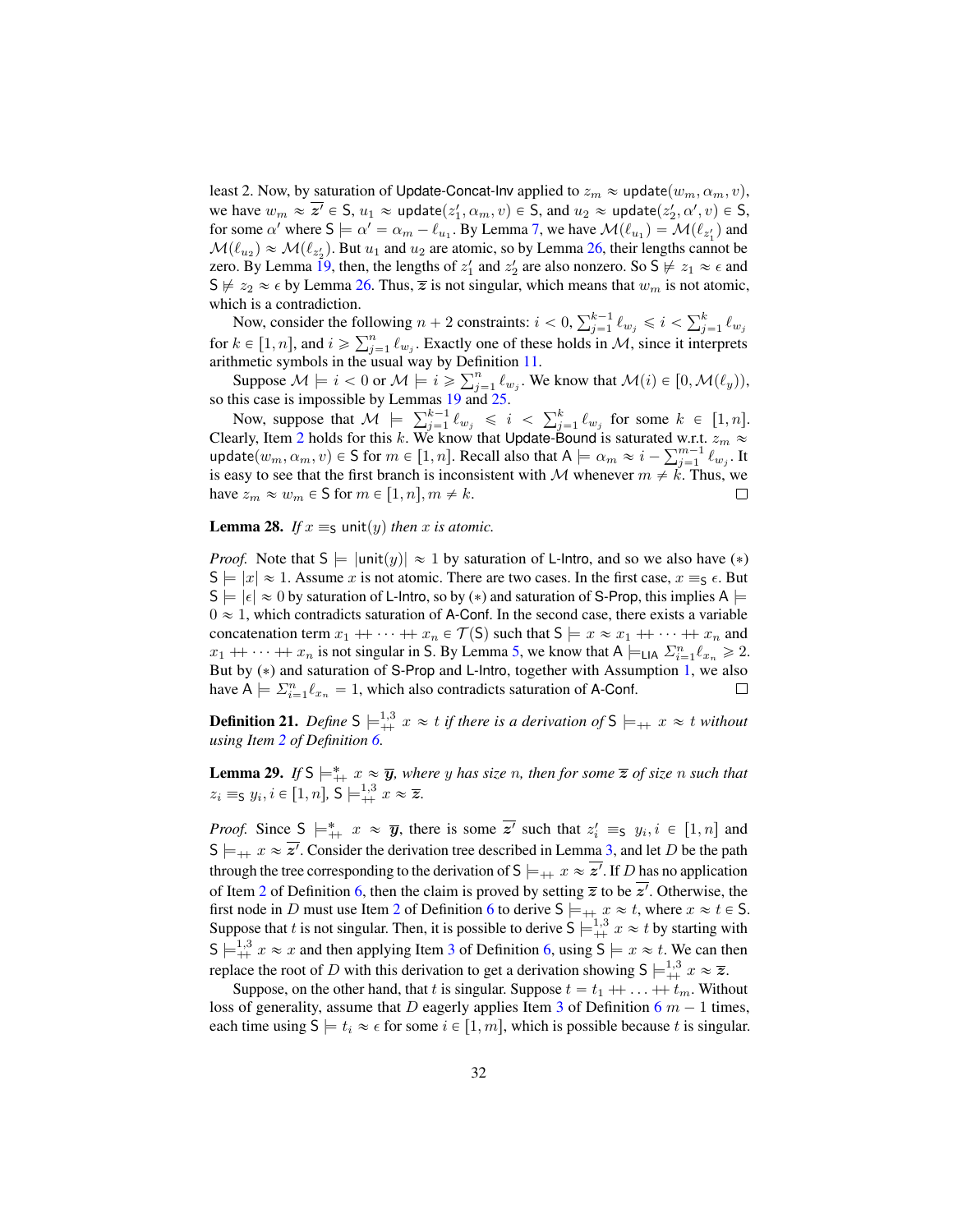The resulting node is a derivation of  $S \models_{+t} x \approx t_k$  for some variable  $t_k$ . We consider two cases.

- 1. Suppose that  $t_k$  is atomic with atomic representative v. Then, clearly we have  $S \models^*_{++} x \approx v$  and  $S \models^*_{++} t_k \approx v$ , so by saturation of C-Eq,  $x \equiv_S t_k$ . By Lemma [4,](#page-8-2) we also have that  $\overline{y} = v$ . But then, let  $\overline{z} = x$ . Clearly, we have  $S \models_{++}^{1,3} x \approx \overline{z}$ . Furthermore,  $x \equiv_S \overline{y}$ , proving the claim.
- 2. Suppose that  $t_k$  is not atomic. Then D must continue after  $S \models_{+k} x \approx t_k$ , and the next step must use Item [3](#page-7-2) of Definition [6](#page-7-3) using  $S \models t_k \approx t'$  to derive  $S \models_{++} x \approx t'$ , where  $t'$  is  $\epsilon$  or a variable concatenation term in S that is not singular in S. But then, note that we can start with  $S \models_{++}^{1,3} t_k \approx t_k$  and apply the same step to get  $S \models_{++}^{1,3} t_k \approx t'$ . If we continue using the rest of the steps in derivation D, we can show that  $S \models_{++}^{1,3} t_k \approx \overline{z'}$ , and therefore,  $S \models_{++}^{*} t_k \approx \overline{y}$ . By saturation of C-Eq, we then have  $x \equiv_S t_k$ . But, since  $x \equiv_S t_k$ , this means that  $x \equiv_S t'$ . So, we can start with  $S \models_{++}^{1,3} x \approx x$  $S \models_{++}^{1,3} x \approx x$  $S \models_{++}^{1,3} x \approx x$  and apply Item 3 of Definition [6](#page-7-3) using  $S \models x \approx t'$  to get  $S \models_{++}^{1,3} x \approx t'$ . Using the same steps of that appear in D after  $t_k \approx t'$ , we can show  $S \models_{+}^{1,3} x \approx \overline{z'}$ , which proves the claim.

$$
\Box
$$

<span id="page-32-0"></span>**Lemma 30.** Let x be a sequence variable. Suppose  $S \models_{++}^{1,3} x \approx t$  and  $S \models_{++} z \approx t$  $(\overline{u} + x + \overline{v}) \downarrow$ . Then  $S \models_{++} z \approx (\overline{u} + t + \overline{v}) \downarrow$ .

*Proof.* By induction on the number of derivation steps in  $\models_{++}^{1,3}$  that yield  $S \models_{++}^{1,3} x \approx t$ (see Definition  $6$ ). If this number is [1](#page-7-4), then it must be by using Item 1 of Definition  $6$ , so  $x = t$  and the result follows trivially. If this number is some  $n + 1 > 1$ , then consider the first *n* steps of the derivation. Let  $S \models_{++}^{1,3} x \approx s$  be their result. By the induction hypothesis,  $S \models_{+i} z \approx (\overline{u} + s + \overline{v}) \downarrow$ . Now, consider the  $n + 1$  step of the derivation. It must replace some variable  $y$  in  $s$  by some term  $r$ , which results in  $t$ . Performing the same step on  $S \models_{+i} z \approx (\overline{u} + s + \overline{v}) \downarrow$  results in  $S \models_{+i} z \approx (\overline{u} + t + \overline{v}) \downarrow$ .  $\Box$ 

<span id="page-32-1"></span>**Lemma 31.** *Let*  $x_1, \ldots, x_k$  *be sequence variables. Suppose*  $S \models_{++} x \approx x_1 + \cdots + x_k$ *, and for every*  $i \in [1, k]$ ,  $S \models^*_{++} x_i \approx x_i^1 + \cdots + x_i^{n_i}$ . *Then*  $S \models^*_{++} x \approx x_1^1 + \cdots +$  $x_k^{n_k}$ .

*Proof.* We have  $S \models_{++} x \approx x_1 + \cdots + x_k$ . Also, for every  $i \in [1, k]$ , since  $S \models^*_{++}$  $x_i \approx x_i^1 + \cdots + x_i^{n_i}$ , we also have, by Lemma [29,](#page-31-0) S  $\models_{+i}^{1,3} x_i \approx y_i^1 + \cdots + y_i^{n_i}$  for some  $y_i^1, \ldots, y_i^{n_i}$  such that  $y_i^j \equiv_S x_i^j$  for every  $j \in [1, n_i]$ . Considering the case where  $i = 1$ , by Lemma [30](#page-32-0) we get  $S \models_{++} x \approx ((y_1^1 + \cdots + y_1^{n_1}) + x_2 + \cdots + x_k) \downarrow$ . Continuing this way until  $i = k$ , and by the properties of  $\downarrow$ , we obtain S  $\models_{++} x \approx$  $(y_1^1 + \cdots + y_k^{n_k}) \downarrow$ . Since  $y_1^1, \ldots, y_k^{n_k}$  are variables, we actually have  $S \models_{++} x \approx$  $y_1^1 + \cdots + y_k^{n_k}$ . And hence,  $S \models^*_{++} x \approx x_1^1 + \cdots + x_k^{n_k}$ .  $\Box$ 

Finally, we can conclude that  $M \models S$ , by considering each shape of a literal in S separately.

*Proof of Lemma [12.](#page-25-2)* Let  $\varphi \in S$ . We prove that  $M \models \varphi$ . By Assumption [1,](#page-6-1)  $\varphi$  is a flat sequence constraint. We consider the possible shapes of  $\varphi$ .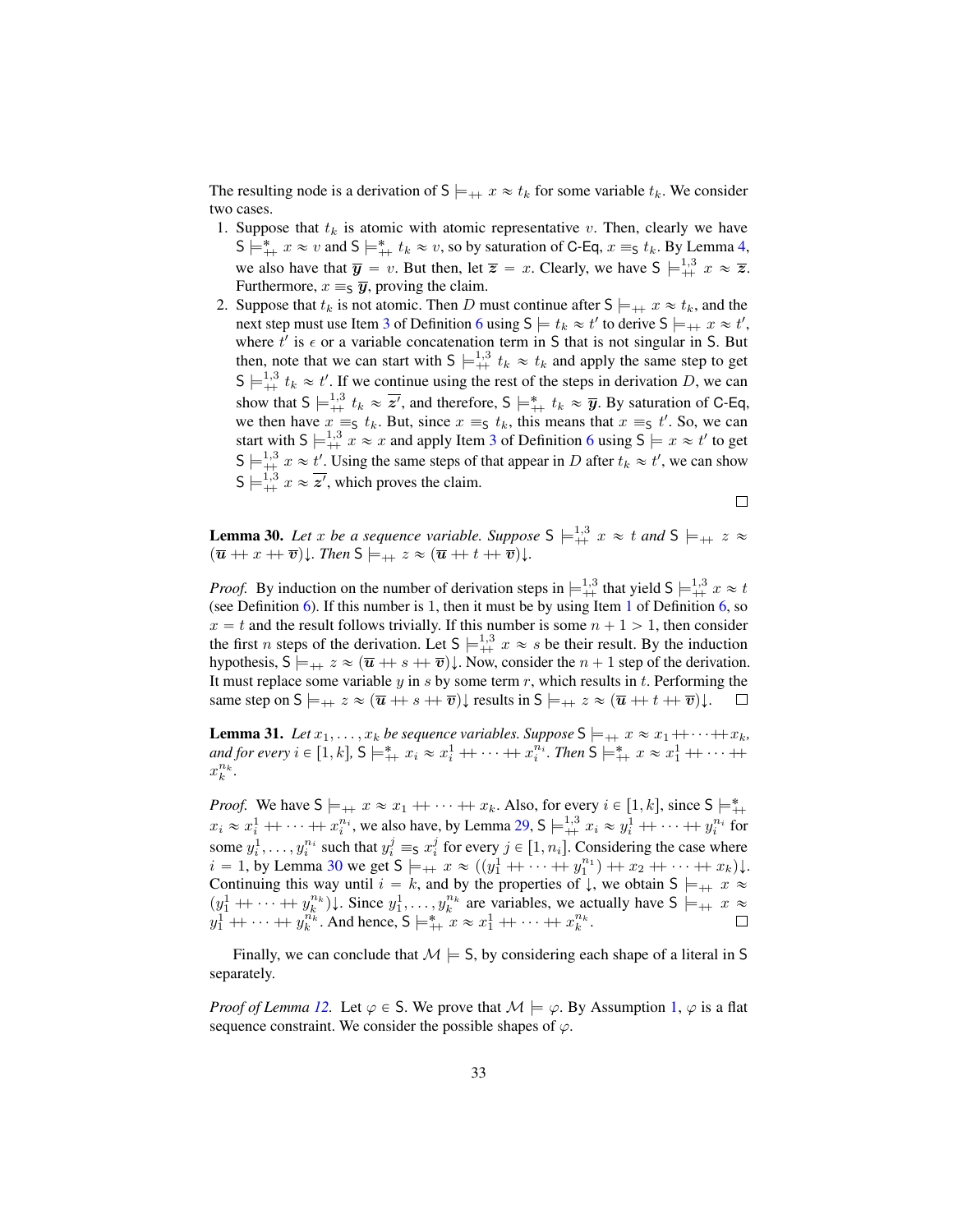- 1.  $\varphi$  is  $x \approx y$ , where  $x, y$  have sort lnt: using rule S-Prop,  $x \approx y \in A$ . By Lemma [11,](#page-25-3)  $\mathcal{M} \models \varphi.$
- 2.  $\varphi$  is  $x \approx y$ , where  $x, y$  have sort Elem: we know that  $x \equiv_{\mathsf{S}} y$ , so by Definition [12,](#page-23-1)  $\mathcal{M}(x) = \mathcal{M}(y)$ . Thus,  $\mathcal{M} \models \varphi$ .
- 3.  $\varphi$  is  $x \approx y$  where x, y have sort Seq: Definitions [13,](#page-23-2) [15,](#page-23-3) [18](#page-24-0) and [19](#page-24-1) are defined for equivalence classes. Since x and y are in the same equivalence class,  $\mathcal{M} \models \varphi$ .
- 4.  $\varphi$  is  $x \not\approx y$  where  $x, y$  have sort Int: by saturation of S-Prop,  $x \approx x, y \approx y \in A$ . Hence,  $x, y \in \mathcal{T}(S) \cap \mathcal{T}(A)$ . By saturation of S-A, we either have  $x \approx y \in A$  or  $x \not\approx y \in A$ . In the first case, by saturation of A-Prop, we also have  $x \approx y \in S$ , which is impossible by saturation of S-Conf. Hence, we have  $x \not\approx y \in A$ . By Lemma [11,](#page-25-3)  $\mathcal{M} \models \varphi.$
- 5.  $\varphi$  is  $x \not\approx y$  where  $x, y$  have sort Elem: x is not equivalent to y w.r.t.  $\equiv$  s, so Definition [12](#page-23-1) assigns them different values; thus,  $\mathcal{M}(x) \neq \mathcal{M}(y)$ , and hence,  $\mathcal{M} \models \varphi.$
- 6.  $\varphi$  is  $x \not\approx y$  where  $x, y$  have sort Seq:  $\mathcal{M} \models \varphi$  by Lemma [22.](#page-29-0)
- 7.  $\varphi$  is  $x \approx y + z$ ,  $x \approx -y$ , or  $x \approx n$  for some  $n \in \mathbb{N}$ : by saturation of S-Prop,  $\varphi \in A$ , so  $M \models \varphi$  by Lemma [11.](#page-25-3)
- <span id="page-33-1"></span>8.  $\varphi$  is  $x \approx \epsilon$ : we know that  $S \models |\epsilon| = 0$  by saturation of L-Intro. Using Assumption [1,](#page-6-1) we get  $S \models \ell_x \approx 0$ , and so by saturation of S-Prop we have  $A \models \ell_x = 0$ . It follows by Lemma [19](#page-28-1) that  $\mathcal{M}(x)$  has length 0 and is thus the empty sequence.
- 9.  $\varphi$  is  $x \approx \text{unit}(y)$ : By Lemma [28,](#page-31-1)  $[x]$  is atomic. Also,  $[x]$  is a unit equivalence class. Hence  $\mathcal{M}([x])$  was defined in Definition [15](#page-23-3) and was set to a sequence of size 1 whose only element is  $\mathcal{M}(y)$  by Lemma [15.](#page-26-1) Therefore,  $\mathcal{M} \models x \approx \text{unit}(y)$ .
- 10.  $\varphi$  is  $x \approx |y|$ : we know that  $\ell_y \approx |y| \in S$  by Assumption [1,](#page-6-1) so  $\ell_y \approx x \in A$  by saturation of S-Prop. From Definition [12,](#page-23-1) it follows that  $\mathcal{M}(\ell_y) = \mathcal{M}(x)$ . But by Lemma [19,](#page-28-1) we also have  $\mathcal{M}(|y|) = \mathcal{M}(\ell_y)$ , so  $\mathcal{M}(x) = \mathcal{M}(|y|)$ .
- <span id="page-33-0"></span>11.  $\varphi$  is  $x \approx x_1 + \cdots + x_n$ . Suppose that  $x_1, \ldots, x_n$  have the unique (by Lemma [4\)](#page-8-2) normal forms  $S \models^*_{++} x_1 \approx u_1 + \cdots + u_{m_1}$ ,  $S \models^*_{++} x_2 \approx u_{m_1+1} + \cdots + u_{m_2}$ , ...,  $S \models^*_{++} x_n \approx u_{m_{n-1}+1} + \cdots + u_{m_n}$ . By Item [2](#page-7-1) of Definition [6,](#page-7-3) we know  $S \models_{++} x \approx x_1 + \cdots + x_n$ , so by Lemma [31,](#page-32-1) we have  $S \models^*_{++} x \approx u_1 + \cdots + u_{m_n}$ . By Lemma [25,](#page-30-3) then  $\mathcal{M}(x) = \mathcal{M}(u_1) + \ldots + \mathcal{M}(u_{m_n})$ . Also, by Lemma 25, for each  $i \in [1, n], M(x_i) = M(u_i) + \ldots + M(u_{m_i})$ . So,  $M(x_1 + \ldots + x_n) =$  $\mathcal{M}(x_1) + \ldots + \mathcal{M}(x_n) = \mathcal{M}(u_1) + \ldots + \mathcal{M}(u_{m_n}) = \mathcal{M}(x).$
- 12.  $\varphi$  is  $x \approx \text{nth}(y, i)$ : We consider two cases:
	- (a)  $\mathcal{M}(i)$  is negative or is not smaller than the length of  $\mathcal{M}(y)$ : applying Defini-tion [20](#page-25-0) with  $\mathcal{M}(y)$  for a,  $\mathcal{M}(i)$  for i and x for itself, we get that  $\mathcal{M} \models \varphi$ .
	- (b)  $\mathcal{M}(i)$  is non-negative and smaller than the length of  $\mathcal{M}(y)$ : By Lemma [21](#page-28-2) with x for k, y for x and i for y, we have that the  $\mathcal{M}(i)$ th element of  $\mathcal{M}(y)$  is  $\mathcal{M}(x)$ . Therefore,  $\mathcal{M} \models \varphi$ .
- 13.  $\varphi$  is  $x \approx$  update $(y, i, z)$ : First, assume  $\mathcal{M}(i)$  is negative or not smaller than the length of  $\mathcal{M}(y)$ . In this case, the interpretation in M of update $(y, i, z)$  is  $\mathcal{M}(y)$ . Hence, we prove that  $\mathcal{M}(x) = \mathcal{M}(y)$ . By saturation of Update-Bound, we have that either A  $\models 0 \leq i < \ell_y$  or  $x \approx y \in S$ . The first case is impossible by Definitions [11](#page-23-0) and [12](#page-23-1) and Lemma [19,](#page-28-1) and hence, the second case holds. We therefore have  $x \equiv_S y$ ,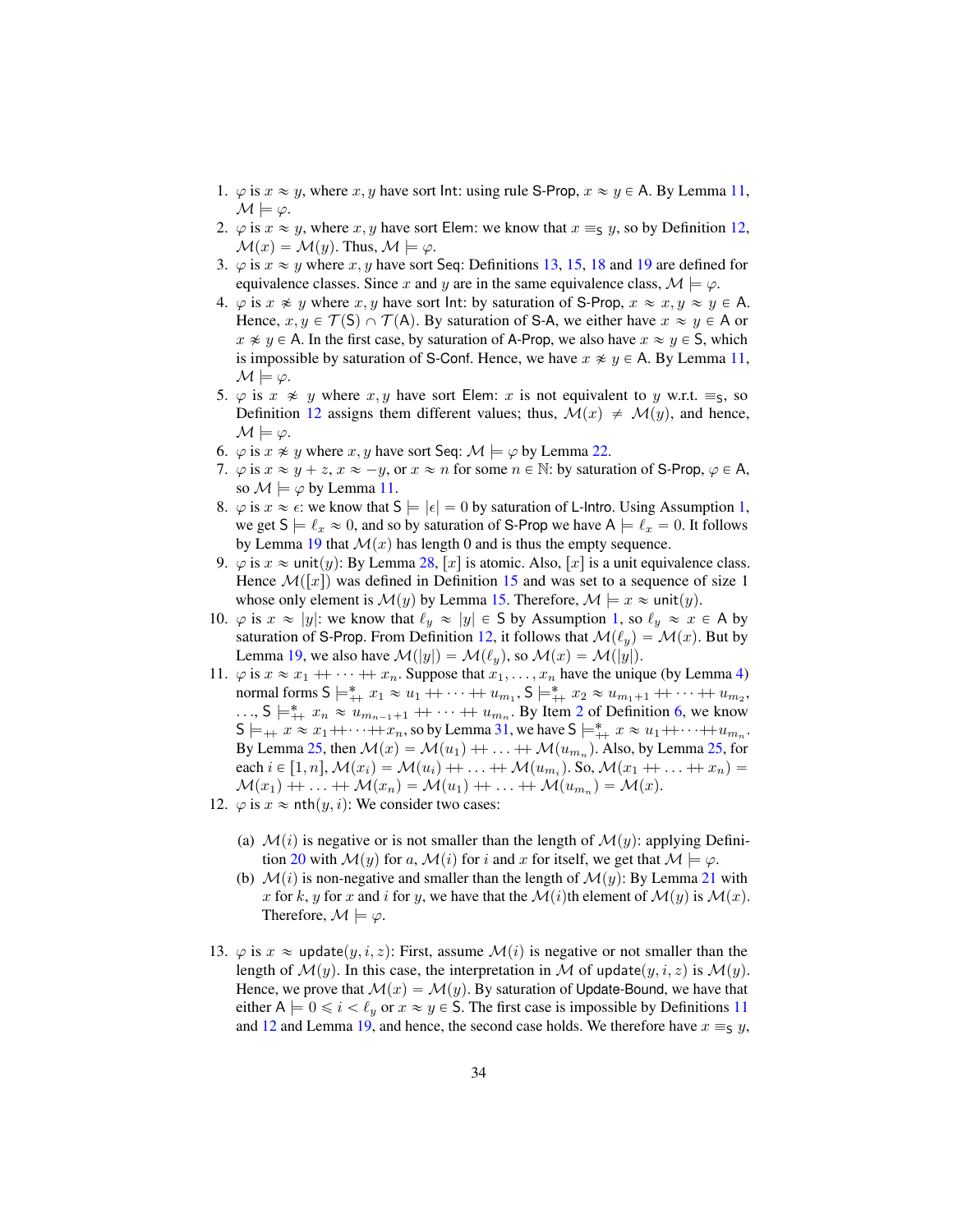and since the definitions of sequence variables are done by equivalence classes (see Definitions [15,](#page-23-3) [18](#page-24-0) and [19\)](#page-24-1), we have  $\mathcal{M}(x) = \mathcal{M}(y)$ .

Next, assume  $\mathcal{M}(i)$  is non-negative and smaller than the length of  $\mathcal{M}(y)$  (this also implies that  $\mathcal{M}(y)$  is not an empty sequence). By Lemma [7,](#page-23-6) we have  $\mathcal{M}(\ell_x)$  =  $\mathcal{M}(\ell_y)$ , and by Lemma [19,](#page-28-1)  $\mathcal{M}(|x|) = \mathcal{M}(\ell_x)$  and  $\mathcal{M}(|y|) = \mathcal{M}(\ell_y)$ . We consider the following cases:

<span id="page-34-0"></span>(a) [x] and [y] are atomic in S: We show that for every  $j \in [0,\mathcal{M}(\ell_x))$ , the jth element of  $\mathcal{M}(x)$  is the same as the jth element of  $\mathcal{M}(\text{update}(y, i, z))$ . First, suppose  $j = \mathcal{M}(i)$ . We show that the jth element of  $\mathcal{M}(x)$  is  $\mathcal{M}(z)$ . By saturation of Nth-Intro, we have  $nth(x, i) \in \mathcal{T}(S)$ . Since  $x \approx \text{update}(y, i, z) \in$ S, rule Nth-Update applies. Notice that its first and last branches are impossible: the first by our assumption on  $\mathcal{M}(i)$  and Definitions [11](#page-23-0) and [12](#page-23-1) and Lemma [19,](#page-28-1) and the last because it would require  $A \models i \neq i$ , but we know  $A \not\models \perp$  by saturation of A-Conf. Hence, the middle branch applies, which means nth $(x, i) \approx z \in S$ . By Lemma [20,](#page-28-0) then, we know that the jth element of  $\mathcal{M}(x)$ is  $\mathcal{M}(z)$ .

Suppose, on the other hand, that  $j \neq \mathcal{M}(i)$ . This implies  $\mathcal{M}(\ell_x) = \mathcal{M}(\ell_y) \geq 2$ , so  $\lceil x \rceil$  and  $\lceil y \rceil$  cannot be unit by Definition [15.](#page-23-3) Their values are thus set by Definition [18.](#page-24-0) Since  $x \approx$  update $(y, i, z) \in S$ , by Definition [16,](#page-24-6) there is an edge d between  $[x]$  and  $[y]$  with  $\mathcal{M}(i) \in \delta(d)$ . It follows, because  $j \neq \mathcal{M}(i)$ , that  $[x] \sim_i [y]$  by Definition [17.](#page-24-7) But then  $[x]$  and  $[y]$  are in the same equivalence class of  $\sim_i$ , so in either case of Definition [18,](#page-24-0) their jth value is set to the same value. Finally, because  $j \neq \mathcal{M}(i)$ , the jth element of  $\mathcal{M}(\text{update}(y, i, z))$  is (according to the semantics of update) the *j*th element of  $\mathcal{M}(y)$ .

- (b) Suppose S  $\models^*_{++} y \approx w_1 + \cdots + w_n$ . By Lemma [27,](#page-30-5) we have  $x \approx z_1 + \cdots +$ Suppose  $S \vDash_{++} y \approx w_1 + \cdots + w_n$ . By Lemma 27, we have  $x \approx z_1 + \cdots + z_n$ <br>  $z_n \in S$  for some atomic  $z_1, \ldots, z_n$ ,  $\sum_{j=1}^{k-1} M(\ell_{w_j}) \leq M(i) < \sum_{j=1}^{k} M(\ell_{w_j})$ and  $z_k$  = update $(w_k, \alpha_k, z) \in S$  for some  $k \in [1, n]$ , where  $A \models \alpha_k \approx$ and  $z_k =$  update $(w_k, \alpha_k, z) \in S$  for some  $k \in [1, n]$ , where  $A \models \alpha_k \approx i - \sum_{j=1}^{k-1} \ell_{w_j}$ , and for  $m \in [1, n]$ ,  $m \neq k$ ,  $z_m \approx w_m \in S$ . Since Definitions [15](#page-23-3) and [18](#page-24-0) assign equivalence classes, we also have  $\mathcal{M}(z_m) = \mathcal{M}(w_m)$ . Since  $z_k$ ,  $w_k$  are atomic, we have  $\mathcal{M}(z_k) = \mathcal{M}(\text{update}(w_k, \alpha_k, z))$  by Item [13a](#page-34-0) since  $z_k, w_k$  are atomic, we have  $\mathcal{M}(z_k) = \mathcal{M}(\mu)$  and  $(w_k, \alpha_k, z)$  by Item 13a above. By Lemma [11,](#page-33-0) we have  $\mathcal{M}(\alpha_k) = \mathcal{M}(i) - \sum_{j=1}^{k-1} \mathcal{M}(\ell_{w_j})$ . By Item 11, above,  $\mathcal{M}(x) \approx \mathcal{M}(z_1) + \ldots + \mathcal{M}(z_n)$ . It follows that  $\mathcal{M}(x) = \mathcal{M}(w_1) +$ ...  $\mathcal{M}(\text{update}(w_k, \alpha_k, z)) + \ldots + \mathcal{M}(w_n)$ . By Lemma [24,](#page-30-1) we also have  $\mathcal{M}(y) = \mathcal{M}(w_1) + \ldots + \mathcal{M}(w_n)$ , so  $\mathcal{M}(\mathsf{update}(y, i, z)) = \mathcal{M}(w_1) + \ldots + \mathcal{M}(\mathsf{update})(\mathcal{M}(w_k), \mathcal{M}(i) - \sum_{j=1}^{k-1} \mathcal{M}(\ell_{w_j}), \mathcal{M}(z)) + \ldots + \mathcal{M}(w_n).$ It follows that  $\mathcal{M}(x) = \mathcal{M}(\mathsf{update}(y, i, z)).$
- 14.  $\varphi$  is  $x \approx$  extract $(y, i, j)$ : By saturation w.r.t. R-Extract, we have two options. In the first,  $A \models i < 0 \lor i \ge \ell_y \lor j \le 0$  and  $x \approx \epsilon \in S$ . By Item [8,](#page-33-1) above,  $\mathcal{M}(x)$ is the empty sequence. By Lemmas [11](#page-25-3) and [19,](#page-28-1)  $\mathcal{M}(i) < 0$  or  $\mathcal{M}(i)$  has at least the length of  $\mathcal{M}(y)$  or  $\mathcal{M}(j) \leq 0$ . In each of these 3 cases, we get from the semantics of extract in  $T_{\text{Seq}}$  that M(extract) assigns the empty sequence w.r.t the inputs  $\mathcal{M}(y)$ ,  $\mathcal{M}(i)$  and  $\mathcal{M}(j)$ . Hence in this case we get  $\mathcal{M} \models \varphi$ .

In the second case,  $A \models 0 \le i < \ell_y \land j > 0 \land \ell_k \approx i \land \ell_x \approx \min(j, \ell_y$  $i) \wedge \ell_{k'} \approx \ell_y - \ell_x - i$  and  $y \approx k + x + k' \in S$ . We thus have  $\mathcal{M}(y) =$  $\mathcal{M}(k) + \mathcal{M}(x) + \mathcal{M}(k')$  by Item [11,](#page-33-0) above. Also,  $\mathcal{M} \models A$ , by Lemma [11.](#page-25-3)